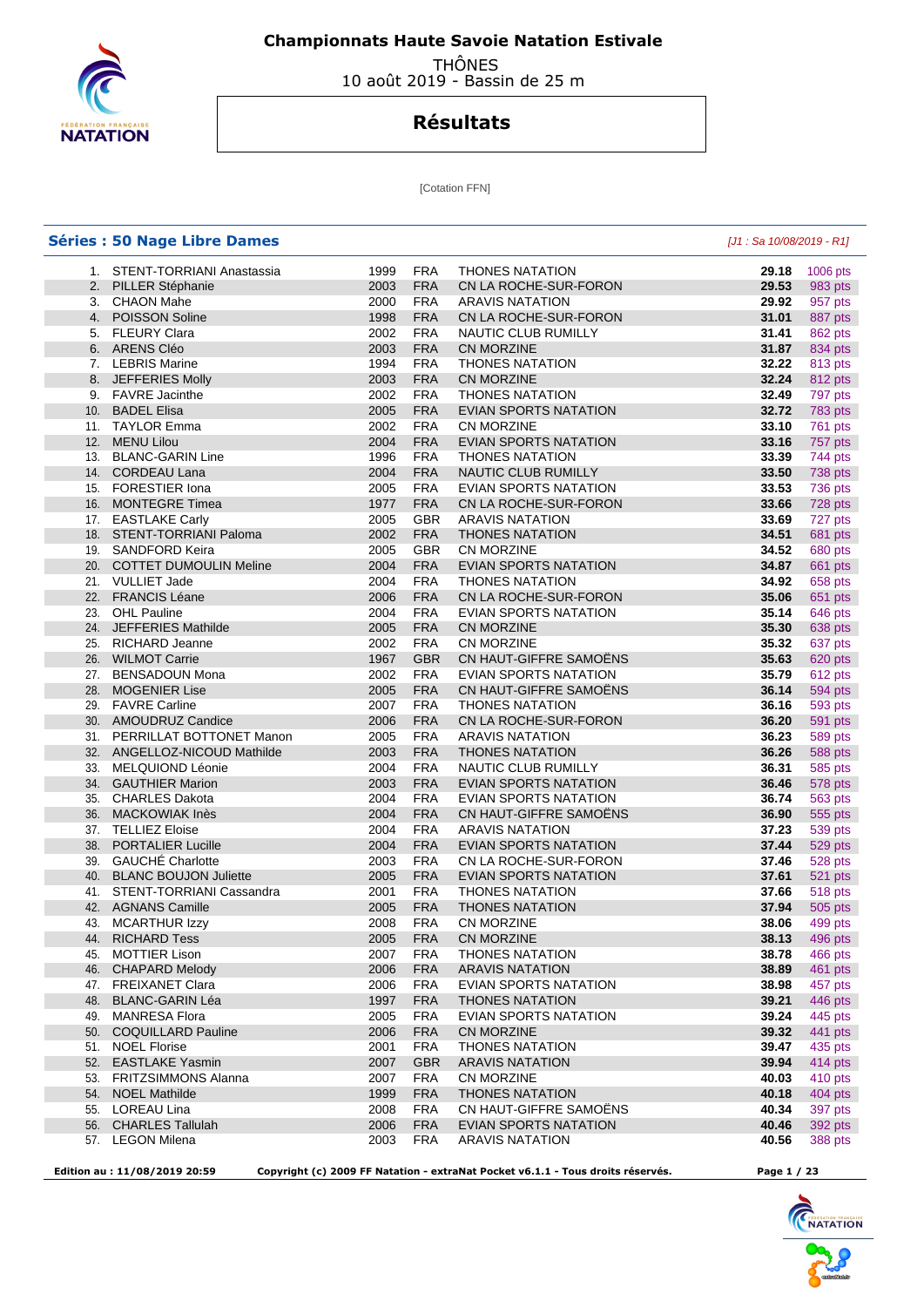

### **Championnats Haute Savoie Natation Estivale THÔNES 10 août 2019 - Bassin de 25 m**

## **Résultats**

#### **(Suite) Séries : 50 Nage Libre Dames [J1 : Sa 10/08/2019 - R1]**

| 58.                        | <b>FREIXANET Elisa</b>      | 2008 | <b>FRA</b> | <b>EVIAN SPORTS NATATION</b> | 40.68          | 383 pts        |
|----------------------------|-----------------------------|------|------------|------------------------------|----------------|----------------|
| 59.                        | SIGISMEAU-THOME Zoé         | 2006 | <b>FRA</b> | NAUTIC CLUB RUMILLY          | 40.83          | 377 pts        |
|                            | 60. COTTET-DUMOULIN Aurélie | 2006 | <b>FRA</b> | <b>CN MORZINE</b>            | 41.22          | 361 pts        |
|                            | 61. AMOUDRUZ Elise          | 2008 | <b>FRA</b> | CN LA ROCHE-SUR-FORON        | 41.50          | 350 pts        |
|                            | 62. GAUDIN Faustine         | 2007 | <b>FRA</b> | CN HAUT-GIFFRE SAMOËNS       | 42.64          | <b>306 pts</b> |
|                            | 63. ANDRE Fleur             | 2005 | <b>FRA</b> | <b>THONES NATATION</b>       | 44.05          | 256 pts        |
|                            | 64. RASERA Cécile           | 2006 | <b>FRA</b> | CN MORZINE                   | 44.10          | 255 pts        |
|                            | 65. DAVID Eva               | 2005 | <b>FRA</b> | <b>EVIAN SPORTS NATATION</b> | 44.32          | 247 pts        |
| 66.                        | <b>JOYEUX Perrine</b>       | 2008 | <b>FRA</b> | CN MORZINE                   | 44.44          | 243 pts        |
|                            | 67. PERRILLAT BOTTONET Anna | 2008 | <b>FRA</b> | <b>ARAVIS NATATION</b>       | 45.35          | 214 pts        |
| 68.                        | <b>MERMILLOD Esther</b>     | 2006 | <b>FRA</b> | <b>THONES NATATION</b>       | 45.79          | 201 pts        |
| 69.                        | <b>VENTER Ella</b>          | 2009 | <b>FRA</b> | CN LA ROCHE-SUR-FORON        | 45.83          | 200 pts        |
| 70.                        | <b>GAILLARD Lily</b>        | 2008 | <b>FRA</b> | <b>CN MORZINE</b>            | 45.86          | 199 pts        |
|                            | 71. CUISSARD Maëlys         | 2007 | <b>FRA</b> | CN LA ROCHE-SUR-FORON        | 46.02          | 194 pts        |
| 72.                        | <b>DUTRUEL Heidi</b>        | 2007 | <b>FRA</b> | <b>EVIAN SPORTS NATATION</b> | 46.52          | 180 pts        |
| 73.                        | <b>GARNIER Elisa</b>        | 2007 | <b>FRA</b> | CN LA ROCHE-SUR-FORON        | 47.22          | 160 pts        |
|                            | 74. DELERCE Louise          | 2007 | <b>FRA</b> | <b>CN MORZINE</b>            | 47.30          | 158 pts        |
| 75.                        | <b>BETEMPS Lilou</b>        | 2009 | <b>FRA</b> | <b>ARAVIS NATATION</b>       | 47.47          | 154 pts        |
| 76.                        | <b>MAMET Zoe</b>            | 2007 | <b>FRA</b> | <b>ARAVIS NATATION</b>       | 47.53          | 152 pts        |
| 77.                        | <b>GRILLET Chloé</b>        | 2006 | <b>FRA</b> | NAUTIC CLUB RUMILLY          | 47.64          | 149 pts        |
| 78.                        | <b>CHAFFARD Mathilde</b>    | 2010 | <b>FRA</b> | <b>THONES NATATION</b>       | 48.57          | 126 pts        |
| 79.                        | <b>MICHAUD Naolie</b>       | 2008 | <b>FRA</b> | CN MORZINE                   | 48.79          | 121 pts        |
| 80.                        | AISSAT Inaya                | 2009 | <b>FRA</b> | <b>EVIAN SPORTS NATATION</b> | 48.87          | 119 pts        |
|                            | 81. ALABEATRIX RUBIN Louise | 2008 | <b>FRA</b> | <b>EVIAN SPORTS NATATION</b> | 49.37          | 108 pts        |
|                            | 82. CHAUVIGNY Lucie         | 2008 | <b>FRA</b> | <b>THONES NATATION</b>       | 50.00          | 95 pts         |
| 83.                        | <b>BARTIER Zélie</b>        | 2008 | <b>FRA</b> | <b>EVIAN SPORTS NATATION</b> | 50.62          | 82 pts         |
|                            | 84. KELHAM Sophia           | 2007 | <b>FRA</b> | <b>CN MORZINE</b>            | 50.70          | 81 pts         |
| 85.                        | NOEL Jane                   | 2008 | <b>FRA</b> | <b>THONES NATATION</b>       | 50.71          | 81 pts         |
| 86.                        | <b>PEILLEX Laura</b>        | 2010 | <b>FRA</b> | EVIAN SPORTS NATATION        | 52.03          | 57 pts         |
|                            | 87. BARBAZ Ludivine         | 2011 | <b>FRA</b> | <b>EVIAN SPORTS NATATION</b> | 53.60          | 35 pts         |
|                            | 88. PICHON Julie            | 2010 | <b>FRA</b> | CN LA ROCHE-SUR-FORON        | 54.17          | 28 pts         |
| 89.                        | <b>DODD Seren</b>           | 2008 | <b>FRA</b> | CN MORZINE                   | 54.58          | 24 pts         |
| 90.                        | <b>SARTORETTO Isalyne</b>   | 2006 | <b>FRA</b> | <b>ARAVIS NATATION</b>       | 56.31          | 9 pts          |
|                            | 91. BORDY Angela            | 2009 | <b>FRA</b> | <b>THONES NATATION</b>       | 57.07          | 5 pts          |
| 92.                        | NICOL Isobel                | 2008 | <b>FRA</b> | CN MORZINE                   | 57.32          | 4 pts          |
| $\overline{\phantom{a}}$   | <b>DELERCE Mathilde</b>     | 2005 | <b>FRA</b> | CN MORZINE                   | <b>DSQ</b>     |                |
| $\qquad \qquad - \qquad -$ | <b>FOUSSADIER Oriane</b>    | 2001 | <b>FRA</b> | CN LA ROCHE-SUR-FORON        | <b>DSQ</b>     |                |
| $--$                       | <b>OHL Marine</b>           | 2006 | <b>FRA</b> | <b>EVIAN SPORTS NATATION</b> | <b>DSQ</b>     |                |
| ---                        | <b>AGNANS Rose</b>          | 2002 | <b>FRA</b> | <b>THONES NATATION</b>       | <b>DNS</b> dec |                |
|                            | <b>DUCRET Amélie</b>        | 2003 | <b>FRA</b> | <b>NAUTIC CLUB RUMILLY</b>   | <b>DNS</b> dec |                |
| --- 1                      | <b>QUEVA Violette</b>       | 2007 | <b>FRA</b> | <b>NAUTIC CLUB RUMILLY</b>   | <b>DNS</b> dec |                |
|                            |                             |      |            |                              |                |                |

#### **Séries : 50 Nage Libre Dames - (Avenirs : 6 - 10 ans)** [J1 : Sa 10/08/2019 - R1]

|    | <b>VENTER Ella</b>   | 2009 | FRA        | CN LA ROCHE-SUR-FORON  | 45.83 | 200 pts   |
|----|----------------------|------|------------|------------------------|-------|-----------|
| 2. | <b>BETEMPS Lilou</b> | 2009 | <b>FRA</b> | <b>ARAVIS NATATION</b> | 47.47 | $154$ pts |
|    | 3. CHAFFARD Mathilde | 2010 | <b>FRA</b> | <b>THONES NATATION</b> | 48.57 | $126$ pts |
|    | 4. AISSAT Inaya      | 2009 | <b>FRA</b> | EVIAN SPORTS NATATION  | 48.87 | 119 pts   |
|    | 5. PEILLEX Laura     | 2010 | <b>FRA</b> | EVIAN SPORTS NATATION  | 52.03 | 57 pts    |
|    | 6. BARBAZ Ludivine   | 2011 | <b>FRA</b> | EVIAN SPORTS NATATION  | 53.60 | 35 pts    |
|    | PICHON Julie         | 2010 | <b>FRA</b> | CN LA ROCHE-SUR-FORON  | 54.17 | 28 pts    |
| 8. | <b>BORDY Angela</b>  | 2009 | <b>FRA</b> | <b>THONES NATATION</b> | 57.07 | 5 pts     |
|    |                      |      |            |                        |       |           |

#### **HC : 50 Nage Libre Dames Example 2018 2019 - R1 C : 50 Nage Libre Dames** *M***<sub>1</sub> : Sa 10/08/2019 - R1]**

| HC . | <b>PAGES Manon</b> |  |
|------|--------------------|--|
|      |                    |  |

2007 FRA MONTPELLIER METROPOLE NATATION **35.87** 

Edition au : 11/08/2019 20:59 Copyright (c) 2009 FF Natation - extraNat Pocket v6.1.1 - Tous droits réservés. Page 2 / 23

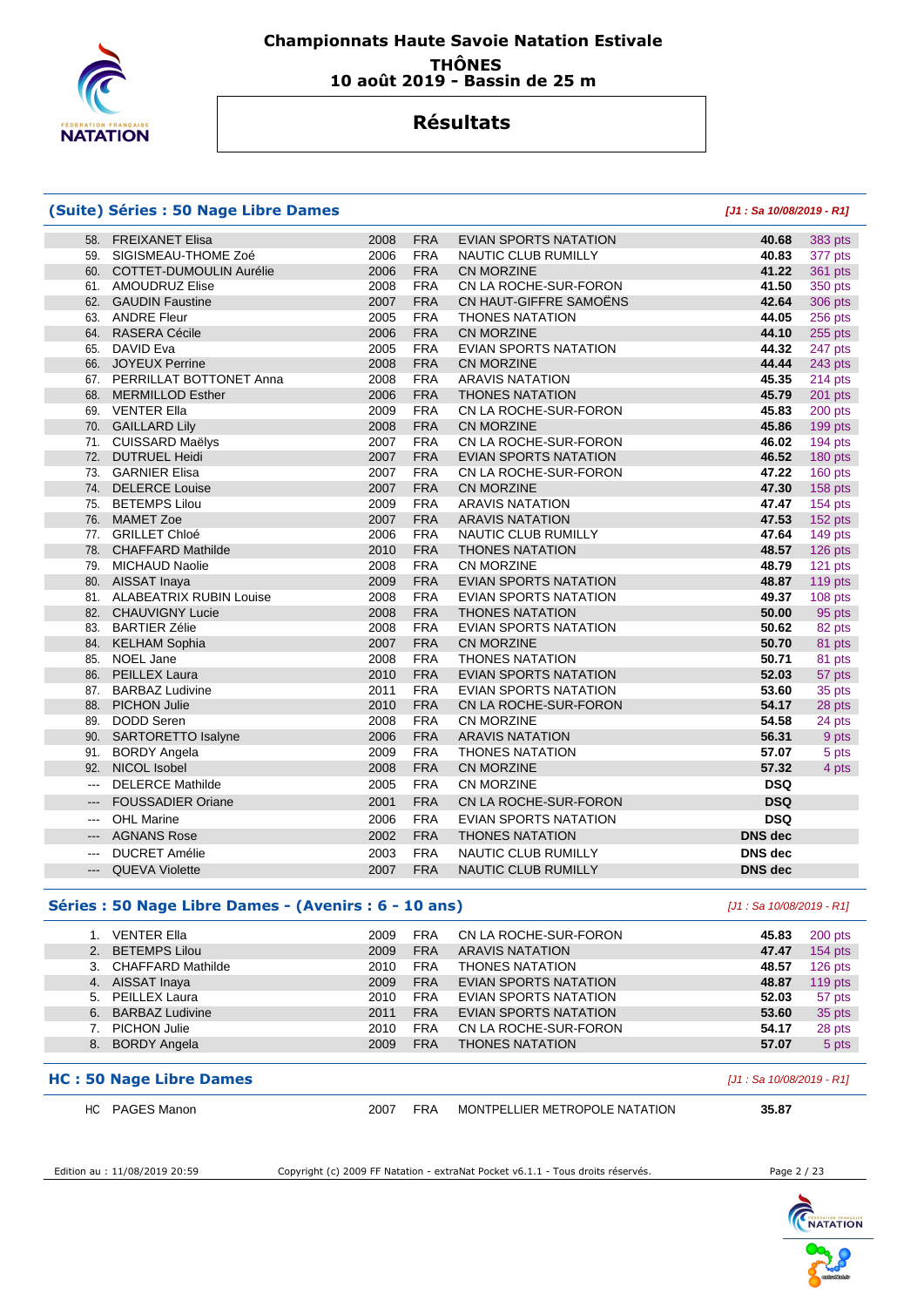

 THÔNES 10 août 2019 - Bassin de 25 m

# **Résultats**

#### **Séries : 100 Nage Libre Dames - (Seniors : 18 ans et plus)** [J1 : Sa 10/08/2019 - R2]

|          | 1. STENT-TORRIANI Anastassia 1999 FRA                                                                                                                                                                                          |                                  |                     |            | <b>THONES NATATION</b> | 1:04.96 $944 \text{ pts}$ |         |
|----------|--------------------------------------------------------------------------------------------------------------------------------------------------------------------------------------------------------------------------------|----------------------------------|---------------------|------------|------------------------|---------------------------|---------|
|          | 50 m : 30.12 (30.12) 100 m : 1:04.96 (34.84) [1:04.96]                                                                                                                                                                         |                                  |                     |            |                        |                           |         |
|          | 2. POISSON Soline                                                                                                                                                                                                              |                                  | 1998                | <b>FRA</b> | CN LA ROCHE-SUR-FORON  | 1:09.13                   | 815 pts |
|          | 50 m : 33.30 (33.30) 100 m : 1:09.13                                                                                                                                                                                           |                                  | $(35.83)$ [1:09.13] |            |                        |                           |         |
|          | 3. MOURIER Noémie                                                                                                                                                                                                              |                                  |                     | 1997 FRA   | <b>THONES NATATION</b> | 1:10.97                   | 761 pts |
|          | 50 m : 33.67 (33.67) 100 m : 1:10.97 (37.30) [1:10.97]                                                                                                                                                                         |                                  |                     |            |                        |                           |         |
|          | 4. GAILLOT Juliette                                                                                                                                                                                                            |                                  | 2001                | <b>FRA</b> | CN LA ROCHE-SUR-FORON  | 1:12.31                   | 723 pts |
|          | 50 m : 34.76 (34.76) 100 m : 1:12.31 (37.55) [1:12.31]                                                                                                                                                                         |                                  |                     |            |                        |                           |         |
|          | 5. PERRILLAT-BOTTONET Justine                                                                                                                                                                                                  |                                  | 1996 FRA            |            | ARAVIS NATATION        | 1:12.42                   | 720 pts |
|          | 50 m : 35.31 (35.31) 100 m : 1:12.42 (37.11) [1:12.42]                                                                                                                                                                         |                                  |                     |            |                        |                           |         |
|          | 6. CHAON Mahe and the contract of the contract of the contract of the contract of the contract of the contract of the contract of the contract of the contract of the contract of the contract of the contract of the contract |                                  |                     | 2000 FRA   | <b>ARAVIS NATATION</b> | 1:12.55                   | 716 pts |
|          | $50 \text{ m}:$ $32.18$ $(32.18)$ $100 \text{ m}:$ $1:12.55$                                                                                                                                                                   |                                  | $(40.37)$ [1:12.55] |            |                        |                           |         |
|          | 7. FOUSSADIER Oriane                                                                                                                                                                                                           |                                  |                     | 2001 FRA   | CN LA ROCHE-SUR-FORON  | 1:12.65 $714 \text{ pts}$ |         |
|          | 50 m : 34.44 (34.44) 100 m : 1:12.65 (38.21) [1:12.65]                                                                                                                                                                         |                                  |                     |            |                        |                           |         |
|          | 8. CUISSE Alexane                                                                                                                                                                                                              |                                  | 1998                | <b>FRA</b> | <b>THONES NATATION</b> | 1:16.64                   | 607 pts |
|          | 50 m : 35.91 (35.91) 100 m : 1:16.64 (40.73) [1:16.64]                                                                                                                                                                         |                                  |                     |            |                        |                           |         |
|          | 9. BULANT Sabah                                                                                                                                                                                                                |                                  | 2001                | FRA        | <b>CN MORZINE</b>      | 1:17.56                   | 584 pts |
|          | 50 m : 35.96 (35.96) 100 m : 1:17.56 (41.60) [1:17.56]                                                                                                                                                                         |                                  |                     |            |                        |                           |         |
|          | 10. BLANC-GARIN Léa                                                                                                                                                                                                            |                                  | 1997                | <b>FRA</b> | <b>THONES NATATION</b> | 1:19.97                   | 525 pts |
| $50 m$ : | 36.93 (36.93)                                                                                                                                                                                                                  | $100 \text{ m}: 1:19.97$         | $(43.04)$ [1:19.97] |            |                        |                           |         |
|          | 11. NOEL Florise                                                                                                                                                                                                               |                                  | 2001                | FRA        | <b>THONES NATATION</b> | 1:26.80                   | 374 pts |
|          | $50 \text{ m}: 41.64 (41.64)$                                                                                                                                                                                                  | 100 m: 1:26.80 (45.16) [1:26.80] |                     |            |                        |                           |         |
|          | 12. NOEL Mathilde                                                                                                                                                                                                              |                                  | 1999                | <b>FRA</b> | <b>THONES NATATION</b> | 1:28.82                   | 335 pts |
|          | $50 \text{ m}: 40.62 (40.62)$                                                                                                                                                                                                  | 100 m: 1:28.82 (48.20) [1:28.82] |                     |            |                        |                           |         |

| pius,                  | $101.0a 10/00/2013 - N21$ |                |
|------------------------|---------------------------|----------------|
| THONES NATATION        | 1:04.96                   | 944 pts        |
| CN LA ROCHE-SUR-FORON  | 1:09.13                   | 815 pts        |
| THONES NATATION        | 1:10.97                   | 761 pts        |
| CN LA ROCHE-SUR-FORON  | 1:12.31                   | 723 pts        |
| ARAVIS NATATION        | 1:12.42                   | 720 pts        |
| <b>ARAVIS NATATION</b> | 1:12.55                   | <b>716 pts</b> |
| CN LA ROCHE-SUR-FORON  | 1:12.65                   | 714 pts        |
| THONES NATATION        | 1:16.64                   | 607 pts        |
| CN MORZINE             | 1:17.56                   | 584 pts        |
| <b>THONES NATATION</b> | 1:19.97                   | $525$ pts      |
| THONES NATATION        | 1:26.80                   | 374 pts        |
| <b>THONES NATATION</b> | 1:28.82                   | 335 pts        |

#### **Séries : 100 Nage Libre Dames - (Juniors 2 : 16 - 17 ans)** [J1 : Sa 10/08/2019 - R2]

 1. PILLER Stéphanie 2003 FRA CN LA ROCHE-SUR-FORON **1:04.49** 959 pts  $(34.45)$   $[1:04.49]$  2. ARENS Cléo 2003 FRA CN MORZINE **1:08.90** 822 pts 50 m : 32.34 (32.34) 100 m : 1:08.90 (36.56) [1:08.90] 3. FLEURY Clara 2002 FRA NAUTIC CLUB RUMILLY **1:10.53** 774 pts  $(36.86)$  4. JEFFERIES Molly 2003 FRA CN MORZINE **1:10.60** 772 pts 50 m : 33.07 (33.07) 100 m : 1:10.60 (37.53) [1:10.60] 5. FAVRE Jacinthe 2002 FRA THONES NATATION **1:12.50** 718 pts 50 m : 34.63 (34.63) 100 m : 1:12.50 (37.87) [1:12.50] 6. SUIRE Pauline 2002 FRA CN MORZINE **1:14.96** 651 pts 50 m : 35.41 (35.41) 100 m : 1:14.96 (39.55) [1:14.96] 7. TAYLOR Emma 2002 FRA CN MORZINE **1:15.51** 636 pts 35.58 (35.58) 8. MILLET Solène 2003 FRA EVIAN SPORTS NATATION **1:15.64** 633 pts 36.60 (36.60) 9. RICHARD Jeanne 2002 FRA CN MORZINE **1:17.79** 578 pts  $50 \text{ m}$ : 37.80 (37.80) 10. STENT-TORRIANI Paloma 2002 FRA THONES NATATION **1:18.31** 565 pts 50 m : 36.34 (36.34) 100 m : 1:18.31 (41.97) [1:18.31] 11. BENSADOUN Mona 2002 FRA EVIAN SPORTS NATATION **1:19.85** 527 pts  $(41.99)$   $[1:19.85]$  12. LEGON Milena 2003 FRA ARAVIS NATATION **1:33.46** 252 pts  $(49.40)$ 

#### **Séries : 100 Nage Libre Dames - (Juniors 1 : 14 - 15 ans)** [J1 : Sa 10/08/2019 - R2]

| 50 m:        | DILLIES Salomé<br>33.77 (33.77) | $100 \text{ m}: 1:11.07$ | FRA<br>2004<br>$(37.30)$ $[1:11.07]$ | CN MORZINE            | 1:11.07         | 758 pts |
|--------------|---------------------------------|--------------------------|--------------------------------------|-----------------------|-----------------|---------|
|              | 2. BADEL Elisa                  |                          | FRA<br>2005                          | EVIAN SPORTS NATATION | 1:13.83         | 681 pts |
| 50 m:        | 35.36 (35.36)                   | $100 \text{ m}: 1:13.83$ | $(38.47)$ [1:13.83]                  |                       |                 |         |
| $\mathbf{3}$ | <b>DELERCE Mathilde</b>         |                          | FRA<br>2005                          | CN MORZINE            | 1:14.26 670 pts |         |
| $50 m$ :     | (35.77)<br>35.77                | $100 \text{ m}: 1:14.26$ | $(38.49)$ [1:14.26]                  |                       |                 |         |

Edition au : 11/08/2019 20:59 Copyright (c) 2009 FF Natation - extraNat Pocket v6.1.1 - Tous droits réservés. Page 3 / 23

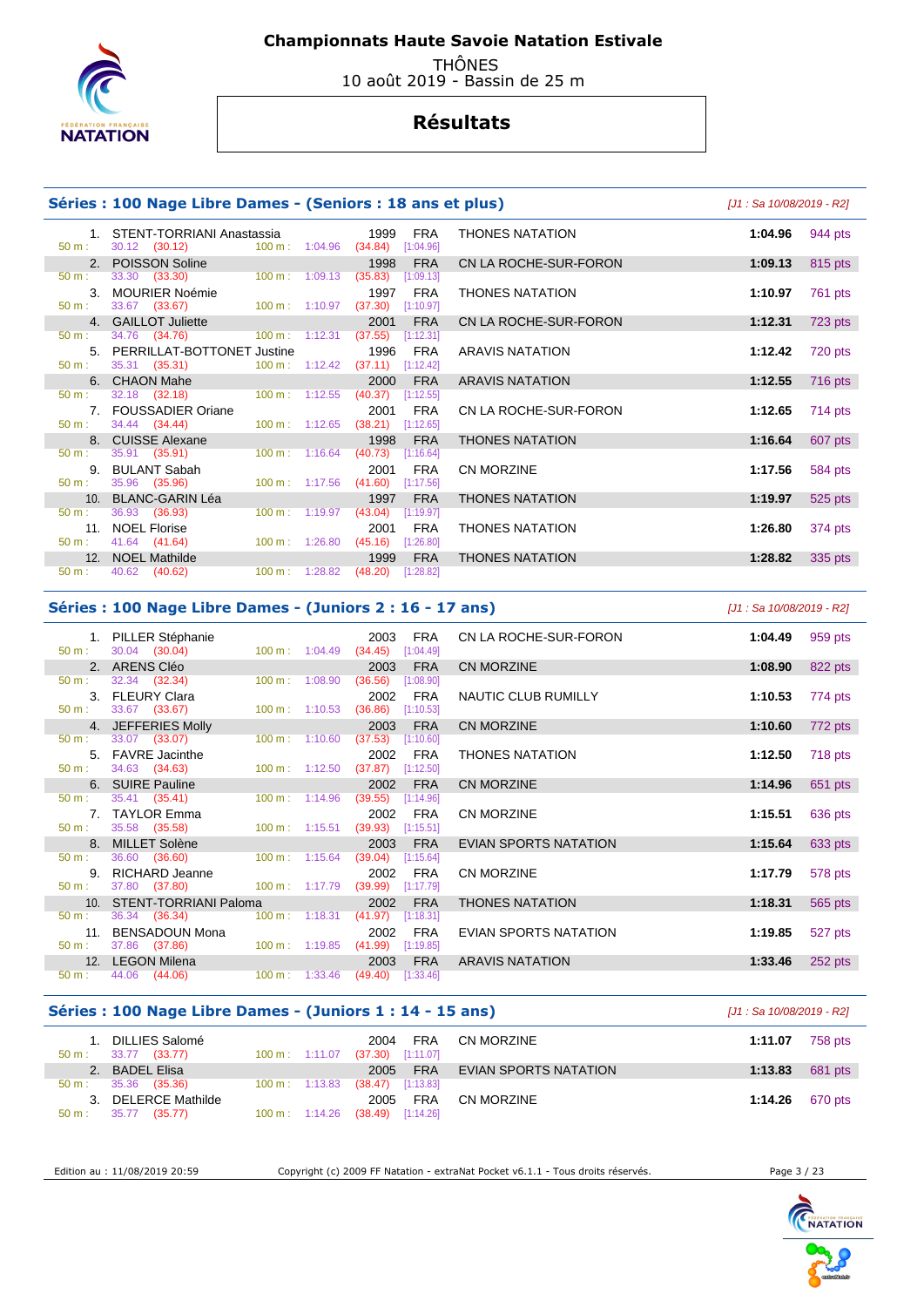

 THÔNES 10 août 2019 - Bassin de 25 m

# **Résultats**

| (Suite) Séries : 100 Nage Libre Dames - (Juniors 1 : 14 - 15 ans) |                                                         | [J1 : Sa 10/08/2019 - R2] |                                            |                              |         |           |
|-------------------------------------------------------------------|---------------------------------------------------------|---------------------------|--------------------------------------------|------------------------------|---------|-----------|
|                                                                   | 4. CORDEAU Lana                                         |                           | <b>FRA</b><br>2004                         | <b>NAUTIC CLUB RUMILLY</b>   | 1:14.46 | 664 pts   |
| 50 m:                                                             | 34.51 (34.51)<br>100 m:                                 | 1:14.46                   | (39.95)<br>[1:14.46]                       |                              |         |           |
| 5.<br>50 m:                                                       | <b>SANDFORD Keira</b><br>35.34 (35.34)                  | 100 m: 1:15.47            | 2005<br><b>GBR</b><br>(40.13)<br>[1:15.47] | <b>CN MORZINE</b>            | 1:15.47 | 637 pts   |
|                                                                   | 6. MENU Lilou                                           |                           | 2004<br><b>FRA</b>                         | <b>EVIAN SPORTS NATATION</b> | 1:15.97 |           |
| $50 m$ :                                                          | 35.90 (35.90)                                           | 100 m: 1:15.97            | (40.07)<br>[1:15.97]                       |                              |         | 624 pts   |
|                                                                   | 7. OHL Pauline                                          |                           | <b>FRA</b><br>2004                         | <b>EVIAN SPORTS NATATION</b> | 1:19.02 | 547 pts   |
| $50 m$ :                                                          | 38.15 (38.15)<br>100 m:                                 | 1:19.02                   | (40.87)<br>[1:19.02]                       |                              |         |           |
|                                                                   | 8. COTTET DUMOULIN Meline                               |                           | 2004<br><b>FRA</b>                         | <b>EVIAN SPORTS NATATION</b> | 1:20.03 | 523 pts   |
| $50 m$ :                                                          | 37.69 (37.69)<br>$100 \text{ m}$ :                      | 1:20.03                   | (42.34)<br>[1:20.03]                       |                              |         |           |
|                                                                   | 9. CHARLES Dakota                                       |                           | <b>FRA</b><br>2004                         | <b>EVIAN SPORTS NATATION</b> | 1:20.27 | 517 pts   |
| $50 m$ :                                                          | 38.16 (38.16)                                           | $100 m$ : 1:20.27         | (42.11)<br>[1:20.27]                       |                              |         |           |
|                                                                   | 10. MELQUIOND Léonie                                    |                           | 2004<br><b>FRA</b>                         | NAUTIC CLUB RUMILLY          | 1:21.44 | 490 pts   |
| $50 m$ :                                                          | 38.66 (38.66)<br>100 m:                                 | 1:21.44                   | (42.78)<br>[1:21.44]                       |                              |         |           |
| $50 m$ :                                                          | 11. PERRILLAT BOTTONET Manon<br>38.32 (38.32)<br>100 m: | 1:21.91                   | <b>FRA</b><br>2005<br>(43.59)<br>[1:21.91] | <b>ARAVIS NATATION</b>       | 1:21.91 | 479 pts   |
|                                                                   | 12. MOGENIER Lise                                       |                           | <b>FRA</b><br>2005                         | CN HAUT-GIFFRE SAMOËNS       | 1:24.46 | 423 pts   |
| $50 m$ :                                                          | 39.64 (39.64)<br>$100 m$ :                              | 1:24.46                   | (44.82)<br>[1:24.46]                       |                              |         |           |
| 13.                                                               | <b>MACKOWIAK Inès</b>                                   |                           | 2004<br><b>FRA</b>                         | CN HAUT-GIFFRE SAMOËNS       | 1:25.13 | 409 pts   |
| $50 m$ :                                                          | 39.66 (39.66)                                           | $100 m$ : 1:25.13         | (45.47)<br>[1:25.13]                       |                              |         |           |
|                                                                   | 14. AGNANS Camille                                      |                           | <b>FRA</b><br>2005                         | <b>THONES NATATION</b>       | 1:26.85 | 373 pts   |
| 50 m:                                                             | 41.18 (41.18)<br>100 m:                                 | 1:26.85                   | (45.67)<br>[1:26.85]                       |                              |         |           |
| 15.                                                               | <b>BLANC BOUJON Juliette</b>                            |                           | <b>FRA</b><br>2005                         | EVIAN SPORTS NATATION        | 1:27.47 | 361 pts   |
| 50 m:                                                             | 40.40 (40.40)<br>100 m:                                 | 1:27.47                   | (47.07)<br>[1:27.47]                       |                              |         |           |
| 16.                                                               | <b>RICHARD Tess</b>                                     |                           | 2005<br><b>FRA</b>                         | <b>CN MORZINE</b>            | 1:28.41 | 343 pts   |
| $50 m$ :                                                          | 41.66 (41.66)<br>100 m:                                 | 1:28.41                   | (46.75)<br>[1:28.41]                       |                              |         |           |
| 17.<br>50 m:                                                      | <b>PORTALIER Lucille</b><br>42.27 (42.27)<br>100 m:     | 1:29.56                   | 2004<br><b>FRA</b><br>(47.29)<br>[1:29.56] | <b>EVIAN SPORTS NATATION</b> | 1:29.56 | 321 pts   |
| 18.                                                               | <b>BARONE Camille</b>                                   |                           | 2005<br><b>FRA</b>                         | <b>ARAVIS NATATION</b>       | 1:31.03 | 294 pts   |
| 50 m:                                                             | 42.52 (42.52)<br>100 m:                                 | 1:31.03                   | (48.51)<br>[1:31.03]                       |                              |         |           |
| 19.                                                               | DAVID Eva                                               |                           | <b>FRA</b><br>2005                         | <b>EVIAN SPORTS NATATION</b> | 1:34.91 | 229 pts   |
| $50 m$ :                                                          | 44.80 (44.80)                                           | $100 m$ : 1:34.91         | $(50.11)$ [1:34.91]                        |                              |         |           |
|                                                                   | 20. ANDRE Fleur                                         |                           | <b>FRA</b><br>2005                         | <b>THONES NATATION</b>       | 1:42.88 | $120$ pts |
| 50 m:                                                             | 44.41 (44.41)                                           | 100 m: 1:42.88            | $(58.47)$ [1:42.88]                        |                              |         |           |

### **Séries : 100 Nage Libre Dames - (Jeunes : 11 - 13 ans)** [J1 : Sa 10/08/2019 - R2]

|                  | 1. AMOUDRUZ Candice<br>50 m : 39.57 (39.57)                                                                                                                                                                                          | 100 m: 1:20.78 (41.21) [1:20.78] | 2006    | FRA        | CN LA ROCHE-SUR-FORON  | 1:20.78 | 505 pts   |
|------------------|--------------------------------------------------------------------------------------------------------------------------------------------------------------------------------------------------------------------------------------|----------------------------------|---------|------------|------------------------|---------|-----------|
|                  | 2. FRANCIS Léane                                                                                                                                                                                                                     |                                  | 2006    | <b>FRA</b> | CN LA ROCHE-SUR-FORON  | 1:21.89 | 480 pts   |
| $50 \text{ m}$ : | 39.26 (39.26)                                                                                                                                                                                                                        | 100 m: 1:21.89 (42.63) [1:21.89] |         |            |                        |         |           |
|                  | 3. FAVRE Carline                                                                                                                                                                                                                     |                                  | 2007    | FRA        | <b>THONES NATATION</b> | 1:22.38 | 469 pts   |
|                  | 50 m : 39.14 (39.14) 100 m : 1:22.38 (43.24) [1:22.38]                                                                                                                                                                               |                                  |         |            |                        |         |           |
|                  | 4. MCARTHUR Izzy                                                                                                                                                                                                                     |                                  | 2008    | <b>FRA</b> | CN MORZINE             | 1:23.03 | 454 pts   |
|                  | 50 m : 40.21 (40.21) 100 m : 1:23.03 (42.82)                                                                                                                                                                                         |                                  |         | [1:23.03]  |                        |         |           |
|                  | 5. MOTTIER Lison                                                                                                                                                                                                                     |                                  | 2007    | <b>FRA</b> | <b>THONES NATATION</b> | 1:26.66 | 377 pts   |
|                  | 50 m : 40.63 (40.63) 100 m : 1:26.66 (46.03) [1:26.66]                                                                                                                                                                               |                                  |         |            |                        |         |           |
|                  | 6. LAMBERT DELRIEU Anaïs                                                                                                                                                                                                             |                                  | 2006    | <b>FRA</b> | NAUTIC CLUB RUMILLY    | 1:27.95 | 352 pts   |
|                  | 50 m : 40.80 (40.80) 100 m : 1:27.95 (47.15)                                                                                                                                                                                         |                                  |         | [1:27.95]  |                        |         |           |
|                  | 7. CHARLES Tallulah                                                                                                                                                                                                                  |                                  | 2006    | FRA        | EVIAN SPORTS NATATION  | 1:29.19 | 328 pts   |
|                  | 50 m : 40.06 (40.06) 100 m : 1:29.19 (49.13) [1:29.19]                                                                                                                                                                               |                                  |         |            |                        |         |           |
|                  | 8. OHL Marine and the contract of the contract of the contract of the contract of the contract of the contract of the contract of the contract of the contract of the contract of the contract of the contract of the contract       |                                  | 2006    | <b>FRA</b> | EVIAN SPORTS NATATION  | 1:30.65 | 301 pts   |
|                  | 50 m : 42.40 (42.40) 100 m : 1:30.65                                                                                                                                                                                                 |                                  | (48.25) | [1:30.65]  |                        |         |           |
|                  | 9. COQUILLARD Pauline                                                                                                                                                                                                                |                                  | 2006    | FRA        | <b>CN MORZINE</b>      | 1:32.38 | 270 pts   |
|                  | 50 m : 43.84 (43.84) 100 m : 1:32.38 (48.54)                                                                                                                                                                                         |                                  |         | [1:32.38]  |                        |         |           |
|                  | 10. LOREAU Lina <b>Andrew Marshall Contract Contract Contract Contract Contract Contract Contract Contract Contract Contract Contract Contract Contract Contract Contract Contract Contract Contract Contract Contract Contract </b> |                                  | 2008    | <b>FRA</b> | CN HAUT-GIFFRE SAMOËNS | 1:33.00 | $260$ pts |
| $50 \text{ m}$ : | 43.69 (43.69) 100 m : 1:33.00                                                                                                                                                                                                        |                                  | (49.31) | [1:33.00]  |                        |         |           |
|                  | 11. FRITZSIMMONS Alanna                                                                                                                                                                                                              |                                  | 2007    | FRA        | <b>CN MORZINE</b>      | 1:33.99 | 243 pts   |
| $50 \text{ m}$ : | 46.25 (46.25) 100 m : 1:33.99 (47.74) [1:33.99]                                                                                                                                                                                      |                                  |         |            |                        |         |           |
|                  | 12. COTTET-DUMOULIN Aurélie 2006 FRA                                                                                                                                                                                                 |                                  |         |            | <b>CN MORZINE</b>      | 1:34.37 | 237 pts   |
|                  | 50 m : 43.12 (43.12) 100 m : 1:34.37 (51.25) [1:34.37]                                                                                                                                                                               |                                  |         |            |                        |         |           |

Edition au : 11/08/2019 20:59 Copyright (c) 2009 FF Natation - extraNat Pocket v6.1.1 - Tous droits réservés. Page 4 / 23

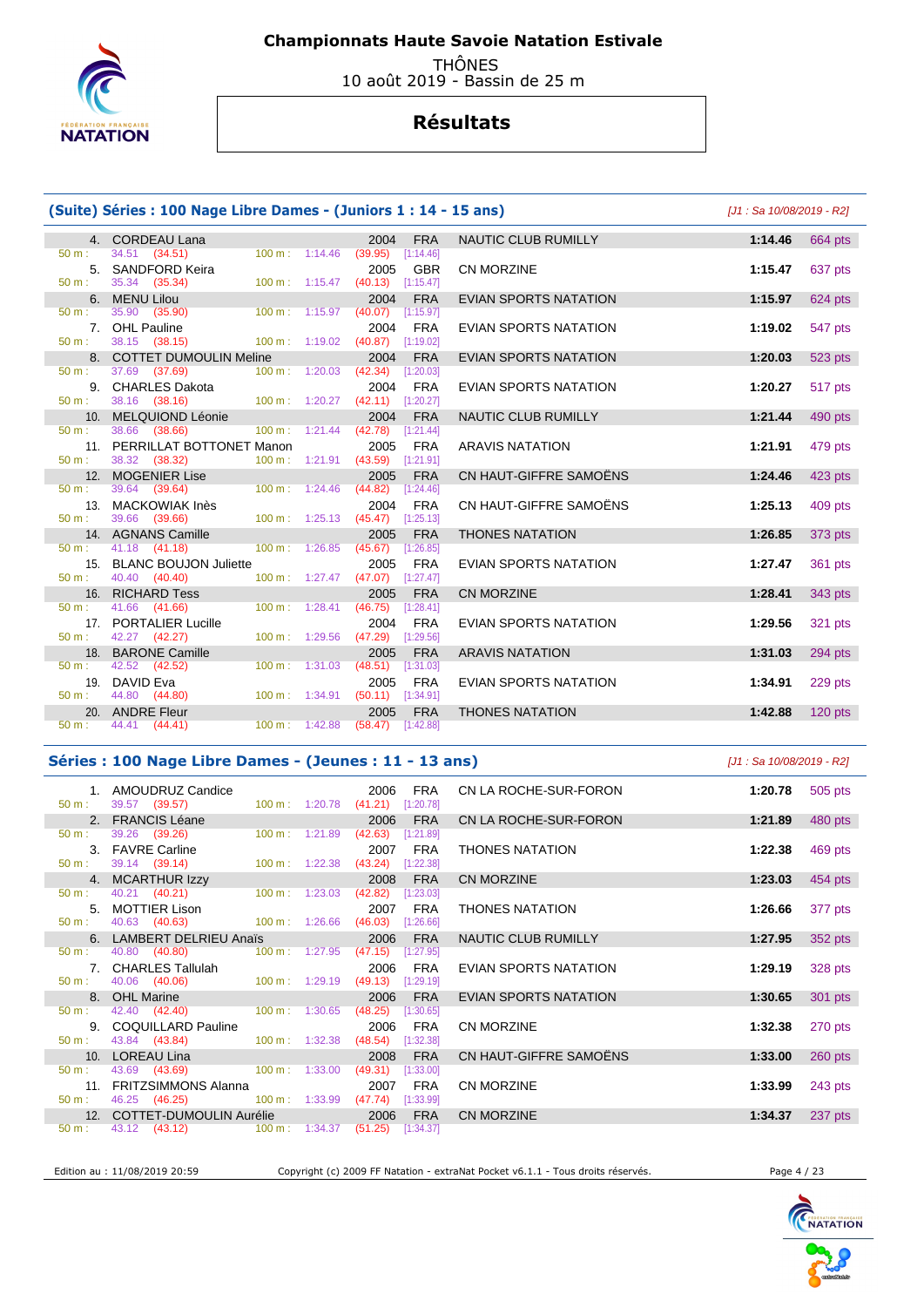

 THÔNES 10 août 2019 - Bassin de 25 m

# **Résultats**

| (Suite) Séries : 100 Nage Libre Dames - (Jeunes : 11 - 13 ans) | [J1 : Sa 10/08/2019 - R2]              |                   |                                      |                                            |                        |         |           |
|----------------------------------------------------------------|----------------------------------------|-------------------|--------------------------------------|--------------------------------------------|------------------------|---------|-----------|
| 50 m:                                                          | 13. CHAFFARD Clémence<br>44.18 (44.18) |                   | 100 m: 1:34.39                       | <b>FRA</b><br>2007<br>$(50.21)$ [1:34.39]  | <b>THONES NATATION</b> | 1:34.39 | 237 pts   |
|                                                                | 14. SAUTHIER Ivanie                    |                   |                                      | 2007<br><b>FRA</b>                         | NAUTIC CLUB RUMILLY    | 1:35.13 | 225 pts   |
| $50 m$ :                                                       | 44.56<br>(44.56)                       |                   | $100 \text{ m}: 1:35.13$             | (50.57)<br>[1:35.13]                       |                        |         |           |
|                                                                | 15. EASTLAKE Yasmin                    |                   |                                      | 2007<br><b>GBR</b>                         | <b>ARAVIS NATATION</b> | 1:35.15 | 225 pts   |
| $50 m$ :                                                       | 44.90<br>(44.90)                       |                   | 100 m: 1:35.15                       | (50.25)<br>[1:35.15]                       |                        |         |           |
| 16.<br>$50 m$ :                                                | <b>GAUDIN Faustine</b>                 | $100 m$ :         |                                      | 2007<br><b>FRA</b>                         | CN HAUT-GIFFRE SAMOENS | 1:35.43 | $221$ pts |
|                                                                | 44.83 (44.83)                          |                   | 1:35.43                              | (50.60)<br>[1:35.43]                       |                        |         |           |
| 17.<br>$50 m$ :                                                | SIGISMEAU-THOME Zoé<br>44.02 (44.02)   | 100 m: 1:36.41    |                                      | 2006<br><b>FRA</b><br>(52.39)<br>[1:36.41] | NAUTIC CLUB RUMILLY    | 1:36.41 | 206 pts   |
|                                                                | 18. AMOUDRUZ Elise                     |                   |                                      | 2008<br><b>FRA</b>                         | CN LA ROCHE-SUR-FORON  | 1:40.72 | 146 pts   |
| 50 m:                                                          | 48.14 (48.14)                          | $100 \text{ m}$ : | 1:40.72                              | (52.58)<br>[1:40.72]                       |                        |         |           |
|                                                                | 19. GAILLARD Lily                      |                   |                                      | 2008<br><b>FRA</b>                         | <b>CN MORZINE</b>      | 1:40.77 | $146$ pts |
| $50 m$ :                                                       | 47.43 (47.43)                          |                   | 100 m: 1:40.77                       | (53.34)<br>[1:40.77]                       |                        |         |           |
|                                                                | 20. RASERA Cécile                      |                   |                                      | <b>FRA</b><br>2006                         | <b>CN MORZINE</b>      | 1:44.56 | 102 pts   |
| $50 m$ :                                                       | 51.20 (51.20)                          |                   | 100 m: 1:44.56                       | (53.36)<br>[1:44.56]                       |                        |         |           |
|                                                                | 21. GRILLET Chloé                      |                   |                                      | 2006<br><b>FRA</b>                         | NAUTIC CLUB RUMILLY    | 1:47.35 | 75 pts    |
| 50 m:                                                          | 51.36 (51.36)                          |                   | 100 m: 1:47.35                       | (55.99)<br>$[1:47.35]$                     |                        |         |           |
|                                                                | 22. JOYEUX Perrine                     |                   |                                      | 2008<br><b>FRA</b>                         | <b>CN MORZINE</b>      | 1:48.66 | 63 pts    |
| 50 m:                                                          | 51.23 (51.23)                          |                   | $100 \text{ m}: 1:48.66$             | (57.43)<br>[1:48.66]                       |                        |         |           |
|                                                                | 23. CUISSARD Maëlys                    |                   |                                      | 2007<br><b>FRA</b>                         | CN LA ROCHE-SUR-FORON  | 1:49.93 | 53 pts    |
| $50 m$ :                                                       | 52.95 (52.95)                          |                   | 100 m: 1:49.93                       | (56.98)<br>[1:49.93]                       |                        |         |           |
| 50 m:                                                          | 24. MICHAUD Naolie<br>53.18 (53.18)    |                   | 100 m: 1:50.10                       | 2008<br><b>FRA</b><br>(56.92)<br>[1:50.10] | <b>CN MORZINE</b>      | 1:50.10 | 52 pts    |
| 25.                                                            | <b>DELERCE Louise</b>                  |                   |                                      | 2007<br><b>FRA</b>                         | <b>CN MORZINE</b>      | 1:50.69 | 48 pts    |
| 50 m:                                                          | 52.76 (52.76)                          |                   | 100 m: 1:50.69                       | (57.93)<br>[1:50.69]                       |                        |         |           |
|                                                                | 26. ALABEATRIX RUBIN Louise            |                   |                                      | <b>FRA</b><br>2008                         | EVIAN SPORTS NATATION  | 1:50.90 | 46 pts    |
| 50 m:                                                          | 52.52 (52.52)                          | 100 m:            | 1:50.90                              | (58.38)<br>[1:50.90]                       |                        |         |           |
|                                                                | 27. DUTRUEL Heidi                      |                   |                                      | 2007<br><b>FRA</b>                         | EVIAN SPORTS NATATION  | 1:52.18 | 38 pts    |
| 50 m:                                                          | 51.15 (51.15)                          |                   | $100 \text{ m}: 1:52.18$             | (1:01.03)<br>[1:52.18]                     |                        |         |           |
| 28.                                                            | <b>DEFRENNE Victoire</b>               |                   |                                      | 2008<br><b>FRA</b>                         | <b>ARAVIS NATATION</b> | 1:52.22 | 37 pts    |
| $50 m$ :                                                       | $\sim$                                 |                   | 100 m: 1:52.22                       | (1:52.22)<br>[1:52.22]                     |                        |         |           |
| 29.                                                            | <b>MERMILLOD Esther</b>                |                   |                                      | <b>FRA</b><br>2006                         | <b>THONES NATATION</b> | 1:52.77 | 34 pts    |
| $50 m$ :                                                       | 49.26<br>(49.26)                       |                   | $100 m$ : 1:52.77                    | (1:03.51)<br>[1:52.77]                     |                        |         |           |
| 30.                                                            | <b>GARNIER Elisa</b>                   |                   |                                      | <b>FRA</b><br>2007                         | CN LA ROCHE-SUR-FORON  | 1:55.02 | 22 pts    |
| 50 m:                                                          | 53.24<br>(53.24)                       | $100 \text{ m}$ : | 1:55.02                              | (1:01.78)<br>[1:55.02]                     |                        |         |           |
|                                                                | 31. BARTIER Zélie                      |                   |                                      | 2008<br><b>FRA</b>                         | EVIAN SPORTS NATATION  | 1:55.96 | 17 pts    |
| 50 m:                                                          | 54.12 (54.12)                          |                   | 100 m: 1:55.96                       | (1:01.84)<br>[1:55.96]                     |                        |         |           |
| 50 m:                                                          | 32. CHAUVIGNY Lucie<br>55.17 (55.17)   |                   | $100 \text{ m}: 1:57.17$ $(1:02.00)$ | 2008<br><b>FRA</b><br>[1:57.17]            | <b>THONES NATATION</b> | 1:57.17 | 12 pts    |
|                                                                | 33. NOEL Jane                          |                   |                                      | 2008<br><b>FRA</b>                         | <b>THONES NATATION</b> | 1:58.75 | 7 pts     |
| $50 m$ :                                                       | 54.12 (54.12)                          |                   | $100 \text{ m}: 1:58.75$             | (1:04.63)<br>[1:58.75]                     |                        |         |           |
|                                                                | 34. SARTORETTO Isalyne                 |                   |                                      | <b>FRA</b><br>2006                         | <b>ARAVIS NATATION</b> | 2:06.65 | 1 pt      |
|                                                                | $50 \text{ m}: 1:00.42$ $(1:00.42)$    |                   | $100 \text{ m}: 2:06.65$ $(1:06.23)$ | [2:06.65]                                  |                        |         |           |

### **HC : 100 Nage Libre Dames** [J1 : Sa 10/08/2019 - R2]

|       | HC PAGES Manon |  | 2007                                           | <b>FRA</b> | MONTPELLIER METROPOLE NATATION | 1:18.42 |
|-------|----------------|--|------------------------------------------------|------------|--------------------------------|---------|
| 50 m: | 36.68 (36.68)  |  | $100 \text{ m}: 1:18.42$ $(41.74)$ $[1:18.42]$ |            |                                |         |

### **Séries : 50 Dos Dames - (Avenirs : 6 - 10 ans)** [J1 : Sa 10/08/2019 - R2]

|    | 1. FOURCADE Chiara    | 2009 | FRA        | CN MORZINE             | 51.16          | 292 pts   |
|----|-----------------------|------|------------|------------------------|----------------|-----------|
|    | 2. VENTER Ella        | 2009 | <b>FRA</b> | CN LA ROCHE-SUR-FORON  | 57.09          | $150$ pts |
|    | 3. BETEMPS Lilou      | 2009 | <b>FRA</b> | ARAVIS NATATION        | 57.68          | 138 pts   |
|    | 4. BORDY Angela       | 2009 | <b>FRA</b> | <b>THONES NATATION</b> | 1:02.63        | 59 pts    |
|    | 5. PICHON Julie       | 2010 | <b>FRA</b> | CN LA ROCHE-SUR-FORON  | 1:07.51        | 14 pts    |
| 6. | LAMBERT DELRIEU Maëva | 2009 | <b>FRA</b> | NAUTIC CLUB RUMILLY    | 1:08.46        | 8 pts     |
|    | --- AISSAT Inaya      | 2009 | <b>FRA</b> | EVIAN SPORTS NATATION  | <b>DNS</b> dec |           |

Edition au : 11/08/2019 20:59 Copyright (c) 2009 FF Natation - extraNat Pocket v6.1.1 - Tous droits réservés. Page 5 / 23

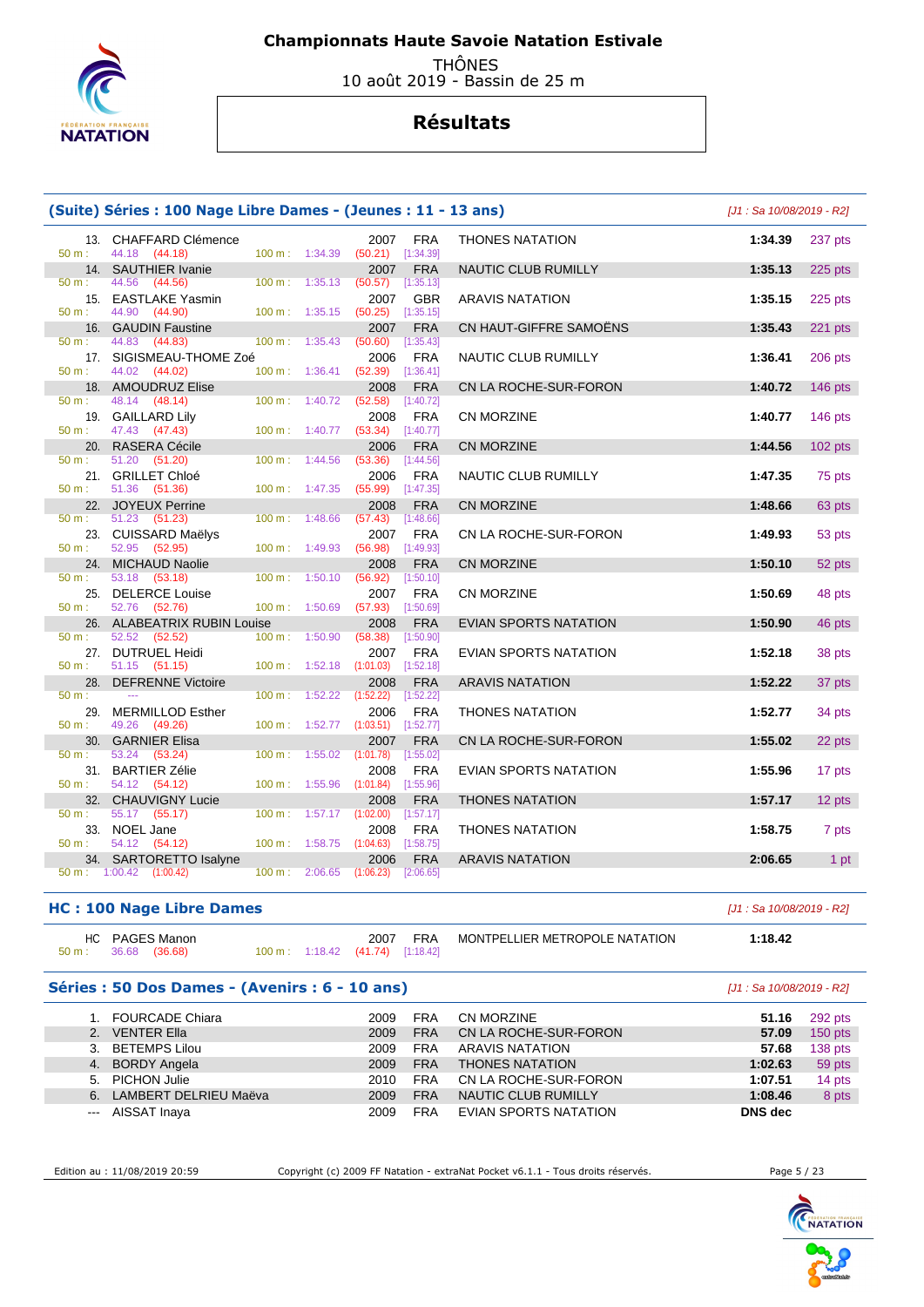

50 m : 37.95 (37.95) 100 m : 1:17.08 (39.13) [1:17.08]

40.37 (40.37)

 **Championnats Haute Savoie Natation Estivale** 

 THÔNES 10 août 2019 - Bassin de 25 m

# **Résultats**

#### **Séries : 100 Dos Dames - (Seniors : 18 ans et plus)** [J1 : Sa 10/08/2019 - R2]

### 1. STENT-TORRIANI Anastassia 1999 FRA THONES NATATION **1:17.08** 854 pts 2. GAILLOT Juliette **2001 FRA** CN LA ROCHE-SUR-FORON **1:20.17** 783 pts **50 m**: 38.62 (38.62) 100 m: 1:20.17 (41.55) [1:20.17] 50 m : 38.62 (38.62) 100 m : 1:20.17 (41.55) [1:20.17] 3. ALLESINA Lucie 2000 FRA EVIAN SPORTS NATATION **1:24.25** 694 pts 4. MOURIER Noémie 1997 FRA THONES NATATION **1:26.84** 641 pts 50 m : 41.76 (41.76) 100 m : 1:26.84 (45.08) [1:26.84] 5. FOUSSADIER Oriane 2001 FRA CN LA ROCHE-SUR-FORON **1:29.37** 590 pts 6. WILMOT Carrie 1967 GBR CN HAUT-GIFFRE SAMOËNS **1:30.33** 572 pts 44.40 (44.40) 100 m : 1:30.33 (45.93) [1:30.33] 7. CUISSE Alexane 1998 FRA THONES NATATION **1:33.94** 505 pts 50 m : 46.08 (46.08) 100 m : 1:33.94 (47.86) [1:33.94] 8. STENT-TORRIANI Cassandra 2001 FRA THONES NATATION **1:36.93 1:36.93 1:36.93 1:36.93 1:36.93 1:36.93 1:36.93 1:36.93 1:36.93 1:36.93 1:36.93 1:36.93 1:36.93 1:36.93 1:36.93 1:36.93 1:36.93**

#### **Séries : 100 Dos Dames - (Juniors 2 : 16 - 17 ans)** [J1 : Sa 10/08/2019 - R2]

47.99 (47.99) 100 m : 1:36.93 (48.94) [1:36.93]

 $100 m : 1:29.37$ 

| $50 \text{ m}$ : | FLEURY Clara<br>40.43<br>(40.43) | 100 m:<br>1:23.69            | 2002<br><b>FRA</b><br>[1:23.69]<br>(43.26) | NAUTIC CLUB RUMILLY          | 1:23.69<br>706 pts   |  |
|------------------|----------------------------------|------------------------------|--------------------------------------------|------------------------------|----------------------|--|
|                  | 2. FAVRE Jacinthe                |                              | <b>FRA</b><br>2002                         | <b>THONES NATATION</b>       | 1:28.12<br>$615$ pts |  |
| $50 \text{ m}$ : | 42.48<br>(42.48)                 | $100 \text{ m}$ :<br>1:28.12 | [1:28.12]<br>(45.64)                       |                              |                      |  |
|                  | 3. SUIRE Pauline                 |                              | <b>FRA</b><br>2002                         | CN MORZINE                   | 602 pts<br>1:28.78   |  |
| $50 \text{ m}$ : | 41.52<br>(41.52)                 | 100 m:<br>1:28.78            | (47.26)<br>[1:28.78]                       |                              |                      |  |
|                  | 4. STENT-TORRIANI Paloma         |                              | 2002<br><b>FRA</b>                         | <b>THONES NATATION</b>       | 1:30.89<br>561 pts   |  |
| $50 \text{ m}$ : | 44.34<br>(44.34)                 | 100 m:<br>1:30.89            | (46.55)<br>[1:30.89]                       |                              |                      |  |
| 5.               | ANNAERT Alexane                  |                              | <b>FRA</b><br>2002                         | <b>THONES NATATION</b>       | 1:35.38<br>479 pts   |  |
| 50 m:            | 42.18<br>(42.18)                 | 100 m:<br>1:35.38            | [1:35.38]<br>(53.20)                       |                              |                      |  |
|                  | 6. GAUTHIER Marion               |                              | <b>FRA</b><br>2003                         | <b>EVIAN SPORTS NATATION</b> | 1:36.01<br>468 pts   |  |
| $50 m$ :         | (47.10)<br>47.10                 | 100 m:<br>1:36.01            | [1:36.01]<br>(48.91)                       |                              |                      |  |
|                  |                                  |                              |                                            |                              |                      |  |

#### **Séries : 100 Dos Dames - (Juniors 1 : 14 - 15 ans)** [J1 : Sa 10/08/2019 - R2]

|          | <b>DASHTI Lara</b>   |                              | 2004<br><b>KUW</b>     | EVIAN SPORTS NATATION      | 1:19.87 | 790 pts   |
|----------|----------------------|------------------------------|------------------------|----------------------------|---------|-----------|
| $50 m$ : | 38.88 (38.88)        | $100 \text{ m}$ : 1:19.87    | [1:19.87]<br>(40.99)   |                            |         |           |
|          | 2. FORESTIER Iona    |                              | <b>FRA</b><br>2005     | EVIAN SPORTS NATATION      | 1:23.49 | 710 pts   |
| 50 m:    | 40.12 (40.12)        | 1:23.49<br>$100 \text{ m}$ : | (43.37)<br>[1:23.49]   |                            |         |           |
|          | 3. EASTLAKE Carly    |                              | <b>GBR</b><br>2005     | <b>ARAVIS NATATION</b>     | 1:29.60 | 586 pts   |
| $50 m$ : | 42.79 (42.79)        | 1:29.60<br>$100 \text{ m}$ : | (46.81)<br>[1:29.60]   |                            |         |           |
|          | 4. MELQUIOND Léonie  |                              | <b>FRA</b><br>2004     | <b>NAUTIC CLUB RUMILLY</b> | 1:35.25 | 481 pts   |
| 50 m :   | 46.73<br>(46.73)     | 1:35.25<br>100 m:            | (48.52)<br>[1:35.25]   |                            |         |           |
|          | 5. PORTALIER Lucille |                              | <b>FRA</b><br>2004     | EVIAN SPORTS NATATION      | 1:38.06 | 433 pts   |
| $50 m$ : | 47.24 (47.24)        | $100 \text{ m}$ :<br>1:38.06 | (50.82)<br>[1:38.06]   |                            |         |           |
|          | 6. BARONE Camille    |                              | <b>FRA</b><br>2005     | <b>ARAVIS NATATION</b>     | 1:41.25 | 382 pts   |
| $50 m$ : | 49.24 (49.24)        | $100 \text{ m}$ :<br>1:41.25 | (52.01)<br>[1:41.25]   |                            |         |           |
|          | <b>MANRESA Flora</b> |                              | <b>FRA</b><br>2005     | EVIAN SPORTS NATATION      | 1:50.40 | 252 pts   |
| $50 m$ : | 53.02<br>(53.02)     | $100 \text{ m}$ :<br>1:50.40 | (57.38)<br>[1:50.40]   |                            |         |           |
|          | 8. DAVID Eva         |                              | <b>FRA</b><br>2005     | EVIAN SPORTS NATATION      | 2:05.04 | $100$ pts |
| $50 m$ : | (57.47)<br>57.47     | 100 m:<br>2:05.04            | (1:07.57)<br>[2:05.04] |                            |         |           |
|          |                      |                              |                        |                            |         |           |

#### **Séries : 100 Dos Dames - (Jeunes : 11 - 13 ans)** [J1 : Sa 10/08/2019 - R2]

| . METRAL Lou<br>43.47 (43.47)<br>$50 m$ : | $100 \text{ m}$ :<br>1:31.67 | <b>FRA</b><br>2006<br>[1:31.67]<br>(48.20) | NAUTIC CLUB RUMILLY   | 546 pts<br>1:31.67   |
|-------------------------------------------|------------------------------|--------------------------------------------|-----------------------|----------------------|
| 2. MCARTHUR Izzy                          |                              | <b>FRA</b><br>2008                         | CN MORZINE            | 526 pts<br>1:32.78   |
| 44.93 (44.93)<br>$50 \text{ m}$ :         | 1:32.78<br>$100 \text{ m}$ : | (47.85)<br>[1:32.78]                       |                       |                      |
| 3. AMOUDRUZ Candice                       |                              | <b>FRA</b><br>2006                         | CN LA ROCHE-SUR-FORON | $414$ pts<br>1:39.22 |
| 47.87<br>(47.87)<br>$50 m$ :              | 1:39.22<br>$100 \text{ m}$ : | (51.35)<br>[1:39.22]                       |                       |                      |
| LAMBERT DELRIEU Anaïs<br>$\overline{4}$   |                              | <b>FRA</b><br>2006                         | NAUTIC CLUB RUMILLY   | 406 pts<br>1:39.74   |
| 49.80<br>(49.80)<br>$50 m$ :              | 1:39.74<br>100 m:            | [1:39.74]<br>(49.94)                       |                       |                      |
|                                           |                              |                                            |                       |                      |

Edition au : 11/08/2019 20:59 Copyright (c) 2009 FF Natation - extraNat Pocket v6.1.1 - Tous droits réservés. Page 6 / 23

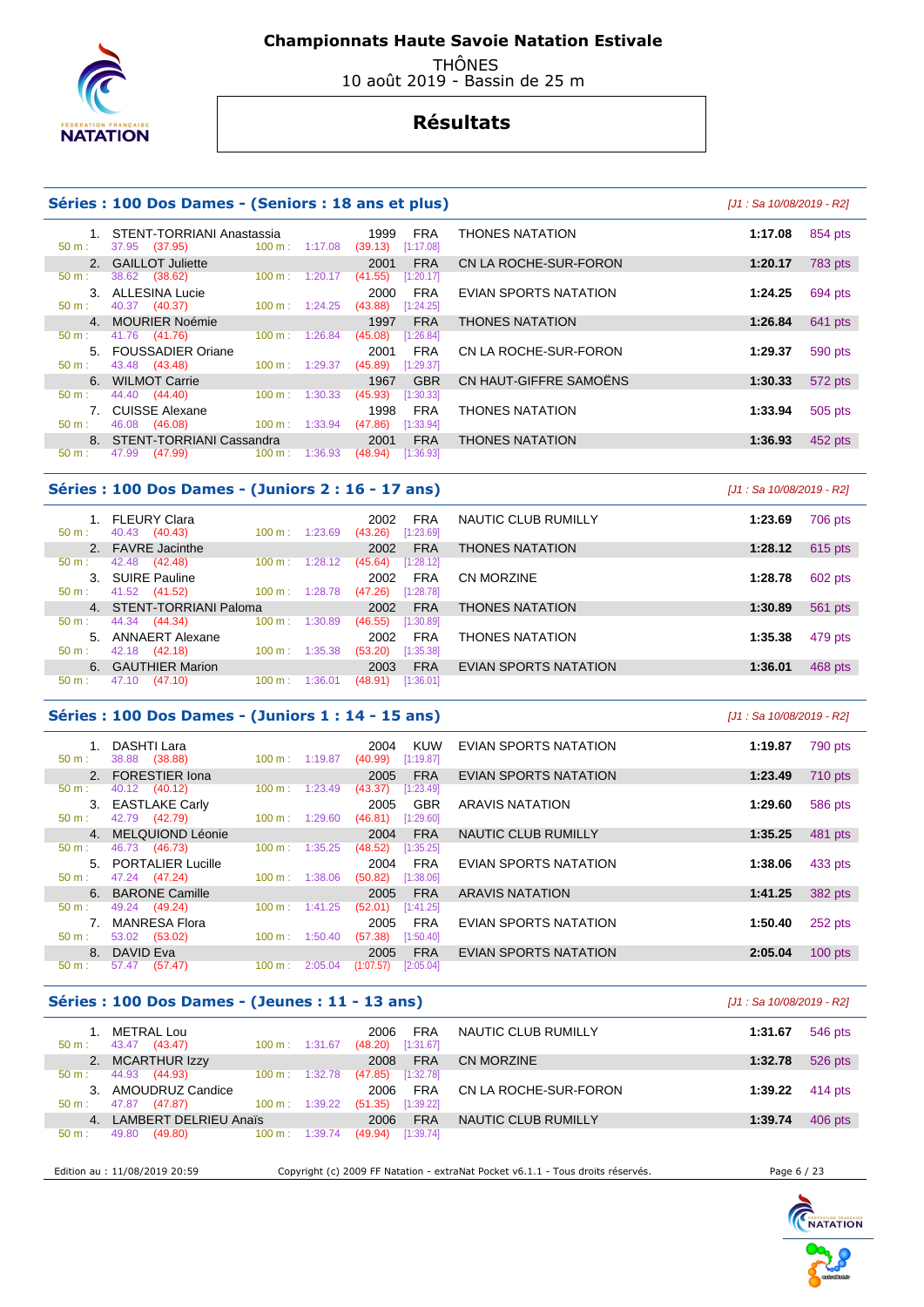

 THÔNES 10 août 2019 - Bassin de 25 m

# **Résultats**

| 5. OHL Marine<br>50.93 (50.93)<br>6. FREIXANET Elisa<br>51.14 (51.14)<br>7. CHAFFARD Clémence<br>51.38 (51.38)<br>8. AMOUDRUZ Elise<br>55.37 (55.37)<br>9. MISSILLIER Chloe<br>55.02 (55.02)<br>10. FRITZSIMMONS Alanna<br>59.74 (59.74)<br>11. SARTORETTO Isalyne<br>50 m: 1:04.68 (1:04.68)<br>12. PERRILLAT BOTTONET Anna<br>$50 \text{ m}: 1:13.34$ $(1:13.34)$<br>--- FREIXANET Clara<br><b>HC: 100 Dos Dames</b><br>PAGES Manon<br>46.59<br>(46.59)<br>Séries : 50 Brasse Dames - (Avenirs : 6 - 10 ans) | $100 \text{ m}: 1:44.40$<br>$100 \text{ m}: 1:44.97$<br>$100 m$ : 1:45.95<br>100 m:<br>100 m: 1:53.19<br>$100 \text{ m}$ :<br>$100 \text{ m}$ :<br>$100 \text{ m}$ :<br>$100 \text{ m}: 1:37.10$ | 1:50.13<br>1:58.59<br>2:09.36<br>2:25.46 | 2006<br>(53.47)<br>2008<br>(53.83)<br>2007<br>(54.57)<br>2008<br>(54.76)<br>2006<br>(58.17)<br>2007<br>(58.85)<br>2006<br>(1:04.68)<br>2008<br>(1:12.12)<br>2006 | <b>FRA</b><br>[1:44.40]<br><b>FRA</b><br>[1:44.97]<br><b>FRA</b><br>[1:45.95]<br><b>FRA</b><br>[1:50.13]<br><b>FRA</b><br>[1:53.19]<br><b>FRA</b><br>[1:58.59]<br><b>FRA</b><br>[2:09.36]<br><b>FRA</b><br>[2:25.46]<br><b>FRA</b> | <b>EVIAN SPORTS NATATION</b><br><b>EVIAN SPORTS NATATION</b><br><b>THONES NATATION</b><br>CN LA ROCHE-SUR-FORON<br><b>ARAVIS NATATION</b><br><b>CN MORZINE</b><br><b>ARAVIS NATATION</b><br><b>ARAVIS NATATION</b><br><b>EVIAN SPORTS NATATION</b> | 1:44.40<br>1:44.97<br>1:45.95<br>1:50.13<br>1:53.19<br>1:58.59<br>2:09.36<br>2:25.46<br><b>DSQ</b><br>[J1 : Sa 10/08/2019 - R2]                    | 334 pts<br>326 pts<br>312 pts<br>$255$ pts<br>218 pts<br>$158$ pts<br>68 pts<br>3 pts |
|----------------------------------------------------------------------------------------------------------------------------------------------------------------------------------------------------------------------------------------------------------------------------------------------------------------------------------------------------------------------------------------------------------------------------------------------------------------------------------------------------------------|--------------------------------------------------------------------------------------------------------------------------------------------------------------------------------------------------|------------------------------------------|------------------------------------------------------------------------------------------------------------------------------------------------------------------|------------------------------------------------------------------------------------------------------------------------------------------------------------------------------------------------------------------------------------|----------------------------------------------------------------------------------------------------------------------------------------------------------------------------------------------------------------------------------------------------|----------------------------------------------------------------------------------------------------------------------------------------------------|---------------------------------------------------------------------------------------|
|                                                                                                                                                                                                                                                                                                                                                                                                                                                                                                                |                                                                                                                                                                                                  |                                          |                                                                                                                                                                  |                                                                                                                                                                                                                                    |                                                                                                                                                                                                                                                    |                                                                                                                                                    |                                                                                       |
|                                                                                                                                                                                                                                                                                                                                                                                                                                                                                                                |                                                                                                                                                                                                  |                                          |                                                                                                                                                                  |                                                                                                                                                                                                                                    |                                                                                                                                                                                                                                                    |                                                                                                                                                    |                                                                                       |
|                                                                                                                                                                                                                                                                                                                                                                                                                                                                                                                |                                                                                                                                                                                                  |                                          |                                                                                                                                                                  |                                                                                                                                                                                                                                    |                                                                                                                                                                                                                                                    |                                                                                                                                                    |                                                                                       |
|                                                                                                                                                                                                                                                                                                                                                                                                                                                                                                                |                                                                                                                                                                                                  |                                          |                                                                                                                                                                  |                                                                                                                                                                                                                                    |                                                                                                                                                                                                                                                    |                                                                                                                                                    |                                                                                       |
|                                                                                                                                                                                                                                                                                                                                                                                                                                                                                                                |                                                                                                                                                                                                  |                                          |                                                                                                                                                                  |                                                                                                                                                                                                                                    |                                                                                                                                                                                                                                                    |                                                                                                                                                    |                                                                                       |
|                                                                                                                                                                                                                                                                                                                                                                                                                                                                                                                |                                                                                                                                                                                                  |                                          |                                                                                                                                                                  |                                                                                                                                                                                                                                    |                                                                                                                                                                                                                                                    |                                                                                                                                                    |                                                                                       |
|                                                                                                                                                                                                                                                                                                                                                                                                                                                                                                                |                                                                                                                                                                                                  |                                          |                                                                                                                                                                  |                                                                                                                                                                                                                                    |                                                                                                                                                                                                                                                    |                                                                                                                                                    |                                                                                       |
|                                                                                                                                                                                                                                                                                                                                                                                                                                                                                                                |                                                                                                                                                                                                  |                                          |                                                                                                                                                                  |                                                                                                                                                                                                                                    |                                                                                                                                                                                                                                                    |                                                                                                                                                    |                                                                                       |
|                                                                                                                                                                                                                                                                                                                                                                                                                                                                                                                |                                                                                                                                                                                                  |                                          |                                                                                                                                                                  |                                                                                                                                                                                                                                    |                                                                                                                                                                                                                                                    |                                                                                                                                                    |                                                                                       |
|                                                                                                                                                                                                                                                                                                                                                                                                                                                                                                                |                                                                                                                                                                                                  |                                          |                                                                                                                                                                  |                                                                                                                                                                                                                                    |                                                                                                                                                                                                                                                    |                                                                                                                                                    |                                                                                       |
|                                                                                                                                                                                                                                                                                                                                                                                                                                                                                                                |                                                                                                                                                                                                  |                                          |                                                                                                                                                                  |                                                                                                                                                                                                                                    |                                                                                                                                                                                                                                                    |                                                                                                                                                    |                                                                                       |
|                                                                                                                                                                                                                                                                                                                                                                                                                                                                                                                |                                                                                                                                                                                                  |                                          |                                                                                                                                                                  |                                                                                                                                                                                                                                    |                                                                                                                                                                                                                                                    |                                                                                                                                                    |                                                                                       |
|                                                                                                                                                                                                                                                                                                                                                                                                                                                                                                                |                                                                                                                                                                                                  |                                          |                                                                                                                                                                  |                                                                                                                                                                                                                                    |                                                                                                                                                                                                                                                    |                                                                                                                                                    |                                                                                       |
|                                                                                                                                                                                                                                                                                                                                                                                                                                                                                                                |                                                                                                                                                                                                  |                                          |                                                                                                                                                                  |                                                                                                                                                                                                                                    |                                                                                                                                                                                                                                                    |                                                                                                                                                    |                                                                                       |
|                                                                                                                                                                                                                                                                                                                                                                                                                                                                                                                |                                                                                                                                                                                                  |                                          | 2007                                                                                                                                                             | FRA                                                                                                                                                                                                                                | MONTPELLIER METROPOLE NATATION                                                                                                                                                                                                                     | 1:37.10                                                                                                                                            |                                                                                       |
|                                                                                                                                                                                                                                                                                                                                                                                                                                                                                                                |                                                                                                                                                                                                  |                                          | $(50.51)$ [1:37.10]                                                                                                                                              |                                                                                                                                                                                                                                    |                                                                                                                                                                                                                                                    |                                                                                                                                                    |                                                                                       |
|                                                                                                                                                                                                                                                                                                                                                                                                                                                                                                                |                                                                                                                                                                                                  |                                          |                                                                                                                                                                  |                                                                                                                                                                                                                                    |                                                                                                                                                                                                                                                    | $[J1: Sa 10/08/2019 - R1]$                                                                                                                         |                                                                                       |
| 1. BETEMPS Lilou                                                                                                                                                                                                                                                                                                                                                                                                                                                                                               |                                                                                                                                                                                                  |                                          | 2009                                                                                                                                                             | <b>FRA</b>                                                                                                                                                                                                                         | ARAVIS NATATION                                                                                                                                                                                                                                    | 56.22                                                                                                                                              | 266 pts                                                                               |
| 2. PATERSON Sasha                                                                                                                                                                                                                                                                                                                                                                                                                                                                                              |                                                                                                                                                                                                  |                                          | 2010                                                                                                                                                             | <b>GBR</b>                                                                                                                                                                                                                         | <b>ARAVIS NATATION</b>                                                                                                                                                                                                                             | 1:00.38                                                                                                                                            | $169$ pts                                                                             |
| 3. CHAFFARD Mathilde                                                                                                                                                                                                                                                                                                                                                                                                                                                                                           |                                                                                                                                                                                                  |                                          | 2010                                                                                                                                                             | <b>FRA</b>                                                                                                                                                                                                                         | THONES NATATION                                                                                                                                                                                                                                    | 1:00.78                                                                                                                                            | $161$ pts                                                                             |
| 4. AISSAT Inaya                                                                                                                                                                                                                                                                                                                                                                                                                                                                                                |                                                                                                                                                                                                  |                                          | 2009                                                                                                                                                             | <b>FRA</b>                                                                                                                                                                                                                         | EVIAN SPORTS NATATION                                                                                                                                                                                                                              | 1:00.88                                                                                                                                            | 159 pts                                                                               |
| 5. BORDY Angela                                                                                                                                                                                                                                                                                                                                                                                                                                                                                                |                                                                                                                                                                                                  |                                          | 2009                                                                                                                                                             | <b>FRA</b>                                                                                                                                                                                                                         | <b>THONES NATATION</b>                                                                                                                                                                                                                             | 1:03.46                                                                                                                                            | $112$ pts                                                                             |
| 6. LAMBERT DELRIEU Maëva                                                                                                                                                                                                                                                                                                                                                                                                                                                                                       |                                                                                                                                                                                                  |                                          | 2009                                                                                                                                                             | <b>FRA</b>                                                                                                                                                                                                                         | <b>NAUTIC CLUB RUMILLY</b>                                                                                                                                                                                                                         | 1:05.17                                                                                                                                            | 85 pts                                                                                |
| 7. PEILLEX Laura                                                                                                                                                                                                                                                                                                                                                                                                                                                                                               |                                                                                                                                                                                                  |                                          | 2010                                                                                                                                                             | <b>FRA</b>                                                                                                                                                                                                                         | EVIAN SPORTS NATATION                                                                                                                                                                                                                              | 1:06.94                                                                                                                                            | 61 pts                                                                                |
| 8. BARBAZ Ludivine                                                                                                                                                                                                                                                                                                                                                                                                                                                                                             |                                                                                                                                                                                                  |                                          | 2011                                                                                                                                                             | <b>FRA</b>                                                                                                                                                                                                                         | <b>EVIAN SPORTS NATATION</b>                                                                                                                                                                                                                       | 1:13.66                                                                                                                                            | 6 pts                                                                                 |
| Séries : 100 Brasse Dames - (Seniors : 18 ans et plus)                                                                                                                                                                                                                                                                                                                                                                                                                                                         |                                                                                                                                                                                                  |                                          |                                                                                                                                                                  |                                                                                                                                                                                                                                    |                                                                                                                                                                                                                                                    | [J1 : Sa 10/08/2019 - R1]                                                                                                                          |                                                                                       |
| 1. POISSON Soline<br>41.16 (41.16)                                                                                                                                                                                                                                                                                                                                                                                                                                                                             | 100 m:                                                                                                                                                                                           | 1:28.90                                  | 1998<br>$(47.74)$ [1:28.90]                                                                                                                                      | <b>FRA</b>                                                                                                                                                                                                                         | CN LA ROCHE-SUR-FORON                                                                                                                                                                                                                              | 1:28.90                                                                                                                                            | 831 pts                                                                               |
| <b>MONTEGRE Timea</b>                                                                                                                                                                                                                                                                                                                                                                                                                                                                                          |                                                                                                                                                                                                  |                                          | 1977                                                                                                                                                             | <b>FRA</b>                                                                                                                                                                                                                         | CN LA ROCHE-SUR-FORON                                                                                                                                                                                                                              | 1:36.94                                                                                                                                            | 678 pts                                                                               |
| 43.13 (43.13)                                                                                                                                                                                                                                                                                                                                                                                                                                                                                                  | 100 m: 1:36.94                                                                                                                                                                                   |                                          | (53.81)                                                                                                                                                          | [1:36.94]                                                                                                                                                                                                                          |                                                                                                                                                                                                                                                    |                                                                                                                                                    |                                                                                       |
| 3. LEBRIS Marine<br>$50 \text{ m}: 43.68 (43.68)$                                                                                                                                                                                                                                                                                                                                                                                                                                                              |                                                                                                                                                                                                  |                                          | 1994<br>$100 \text{ m}$ : 1:40.24 (56.56) [1:40.24]                                                                                                              | FRA                                                                                                                                                                                                                                | <b>THONES NATATION</b>                                                                                                                                                                                                                             | 1:40.24                                                                                                                                            | 620 pts                                                                               |
| 4. CHARLES Nathalie                                                                                                                                                                                                                                                                                                                                                                                                                                                                                            |                                                                                                                                                                                                  |                                          | 1969                                                                                                                                                             | <b>FRA</b>                                                                                                                                                                                                                         | <b>THONES NATATION</b>                                                                                                                                                                                                                             | 1:45.07                                                                                                                                            | 539 pts                                                                               |
| 49.39<br>(49.39)                                                                                                                                                                                                                                                                                                                                                                                                                                                                                               | 100 m: 1:45.07                                                                                                                                                                                   |                                          | (55.68)                                                                                                                                                          | [1:45.07]                                                                                                                                                                                                                          |                                                                                                                                                                                                                                                    |                                                                                                                                                    |                                                                                       |
| 5. STENT-TORRIANI Delphine                                                                                                                                                                                                                                                                                                                                                                                                                                                                                     |                                                                                                                                                                                                  |                                          | 1969                                                                                                                                                             | <b>FRA</b>                                                                                                                                                                                                                         | <b>THONES NATATION</b>                                                                                                                                                                                                                             | 1:46.73                                                                                                                                            | 513 pts                                                                               |
| 50.70 (50.70)<br>6. STENT-TORRIANI Cassandra                                                                                                                                                                                                                                                                                                                                                                                                                                                                   |                                                                                                                                                                                                  |                                          | $100 \text{ m}: 1:46.73$ (56.03)                                                                                                                                 | [1:46.73]                                                                                                                                                                                                                          | <b>THONES NATATION</b>                                                                                                                                                                                                                             |                                                                                                                                                    |                                                                                       |
| 49.18 (49.18)                                                                                                                                                                                                                                                                                                                                                                                                                                                                                                  | $100 m$ : 1:46.85                                                                                                                                                                                |                                          | 2001<br>(57.67)                                                                                                                                                  | <b>FRA</b><br>[1:46.85]                                                                                                                                                                                                            |                                                                                                                                                                                                                                                    | 1:46.85                                                                                                                                            | <b>511 pts</b>                                                                        |
| 7. NOEL Mathilde                                                                                                                                                                                                                                                                                                                                                                                                                                                                                               |                                                                                                                                                                                                  |                                          | 1999                                                                                                                                                             | <b>FRA</b>                                                                                                                                                                                                                         | <b>THONES NATATION</b>                                                                                                                                                                                                                             | 1:47.24                                                                                                                                            | 505 pts                                                                               |
|                                                                                                                                                                                                                                                                                                                                                                                                                                                                                                                |                                                                                                                                                                                                  |                                          |                                                                                                                                                                  |                                                                                                                                                                                                                                    |                                                                                                                                                                                                                                                    |                                                                                                                                                    | 489 pts                                                                               |
| $51.15$ $(51.15)$                                                                                                                                                                                                                                                                                                                                                                                                                                                                                              |                                                                                                                                                                                                  |                                          |                                                                                                                                                                  |                                                                                                                                                                                                                                    |                                                                                                                                                                                                                                                    |                                                                                                                                                    |                                                                                       |
| 9. BLANC-GARIN Léa                                                                                                                                                                                                                                                                                                                                                                                                                                                                                             |                                                                                                                                                                                                  |                                          | 1997                                                                                                                                                             | <b>FRA</b>                                                                                                                                                                                                                         | <b>THONES NATATION</b>                                                                                                                                                                                                                             | 1:51.02                                                                                                                                            | 448 pts                                                                               |
|                                                                                                                                                                                                                                                                                                                                                                                                                                                                                                                |                                                                                                                                                                                                  |                                          |                                                                                                                                                                  |                                                                                                                                                                                                                                    |                                                                                                                                                                                                                                                    |                                                                                                                                                    |                                                                                       |
| 51.57 (51.57)                                                                                                                                                                                                                                                                                                                                                                                                                                                                                                  |                                                                                                                                                                                                  |                                          |                                                                                                                                                                  |                                                                                                                                                                                                                                    |                                                                                                                                                                                                                                                    | [J1 : Sa 10/08/2019 - R1]                                                                                                                          |                                                                                       |
|                                                                                                                                                                                                                                                                                                                                                                                                                                                                                                                |                                                                                                                                                                                                  |                                          | 2003                                                                                                                                                             | <b>FRA</b>                                                                                                                                                                                                                         | CN MORZINE                                                                                                                                                                                                                                         | 1:23.58                                                                                                                                            | 941 pts                                                                               |
|                                                                                                                                                                                                                                                                                                                                                                                                                                                                                                                | 48.25 (48.25)<br>8. NOEL Florise                                                                                                                                                                 | 1. ARENS Cléo                            | $100 m$ : $1:47.24$<br>100 m: 1:48.26                                                                                                                            | 2001<br>$100 \text{ m}: 1:51.02$                                                                                                                                                                                                   | $(58.99)$ [1:47.24]<br><b>FRA</b><br>$(57.11)$ [1:48.26]<br>$(59.45)$ [1:51.02]                                                                                                                                                                    | <b>THONES NATATION</b><br>Séries : 100 Brasse Dames - (Juniors 2 : 16 - 17 ans)<br>39.45 (39.45)<br>$100 \text{ m}: 1:23.58$ $(44.13)$ $[1:23.58]$ | 1:48.26                                                                               |



Edition au : 11/08/2019 20:59 Copyright (c) 2009 FF Natation - extraNat Pocket v6.1.1 - Tous droits réservés. Page 7 / 23

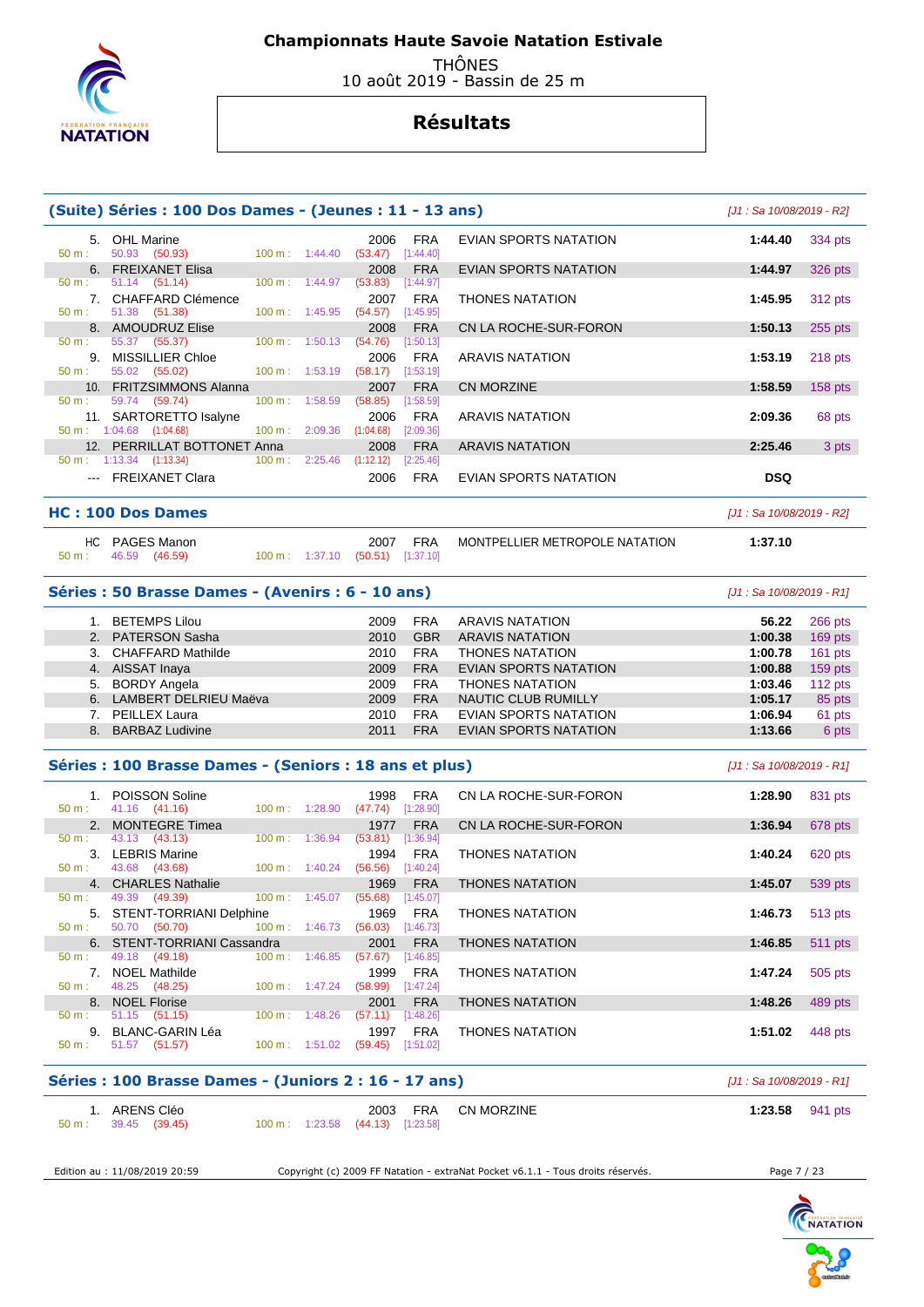

 THÔNES 10 août 2019 - Bassin de 25 m

# **Résultats**

|                | (Suite) Séries : 100 Brasse Dames - (Juniors 2 : 16 - 17 ans) |                          |         |                 |                         |                              |                           |                |
|----------------|---------------------------------------------------------------|--------------------------|---------|-----------------|-------------------------|------------------------------|---------------------------|----------------|
|                | 2. JEFFERIES Molly                                            |                          |         | 2003            | <b>FRA</b>              | <b>CN MORZINE</b>            | 1:27.27                   | 864 pts        |
| $50 m$ :       | 40.46<br>(40.46)                                              | $100 \text{ m}$ :        | 1:27.27 | (46.81)         | $[1:27.27]$             |                              |                           |                |
|                | 3. FLEURY Clara                                               |                          |         | 2002            | <b>FRA</b>              | NAUTIC CLUB RUMILLY          | 1:35.26                   | 709 pts        |
| 50 m:          | 43.38<br>(43.38)                                              | 100 m: 1:35.26           |         | (51.88)         | [1:35.26]               |                              |                           |                |
| 4.             | MILLET Solène                                                 |                          |         | 2003            | <b>FRA</b>              | EVIAN SPORTS NATATION        | 1:42.34                   | 584 pts        |
| 50 m:          | 46.93<br>(46.93)                                              | 100 m:                   | 1:42.34 | (55.41)         | [1:42.34]               |                              |                           |                |
|                | 5. TAYLOR Emma                                                |                          |         | 2002            | <b>FRA</b>              | <b>CN MORZINE</b>            | 1:42.65                   | 579 pts        |
| 50 m:          | 46.88 (46.88)                                                 | 100 m:                   | 1:42.65 | (55.77)         | [1:42.65]               |                              |                           |                |
| 6.             | ANGELLOZ-NICOUD Mathilde                                      |                          |         | 2003            | <b>FRA</b>              | <b>THONES NATATION</b>       | 1:44.80                   | 544 pts        |
| $50 m$ :       | 50.78 (50.78)                                                 | 100 m:                   | 1:44.80 | (54.02)         | [1:44.80]               |                              |                           |                |
|                | 7. ANNAERT Alexane                                            |                          |         | 2002            | <b>FRA</b>              | <b>THONES NATATION</b>       | 1:45.51                   | 532 pts        |
| $50 m$ :       | 49.70 (49.70)                                                 | $100 m$ : 1:45.51        |         | (55.81)         | [1:45.51]               |                              |                           |                |
| $\overline{a}$ | <b>DUCRET Amélie</b>                                          |                          |         | 2003            | <b>FRA</b>              | NAUTIC CLUB RUMILLY          | <b>DNS</b> dec            |                |
|                | Séries : 100 Brasse Dames - (Juniors 1 : 14 - 15 ans)         |                          |         |                 |                         |                              | [J1: Sa 10/08/2019 - R1]  |                |
|                | 1. DASHTI Lara                                                |                          |         | 2004            | <b>KUW</b>              | <b>EVIAN SPORTS NATATION</b> | 1:27.30                   | 864 pts        |
| 50 m:          | 40.95 (40.95)                                                 | 100 m: 1:27.30           |         | (46.35)         | [1:27.30]               |                              |                           |                |
|                | 2. OHL Pauline                                                |                          |         | 2004            | <b>FRA</b>              | <b>EVIAN SPORTS NATATION</b> | 1:32.40                   | 763 pts        |
| $50 m$ :       | 43.58 (43.58)                                                 | 100 m: 1:32.40           |         | (48.82)         | [1:32.40]               |                              |                           |                |
|                | 3. VULLIET Jade                                               |                          |         | 2004            | <b>FRA</b>              | <b>THONES NATATION</b>       | 1:35.03                   | 713 pts        |
| $50 m$ :       | 44.22 (44.22)                                                 | 100 m: 1:35.03           |         |                 | $(50.81)$ [1:35.03]     |                              |                           |                |
| 4.             | <b>SANDFORD Keira</b>                                         |                          |         | 2005            | <b>GBR</b>              | <b>CN MORZINE</b>            | 1:37.18                   | 674 pts        |
| 50 m:          | 45.50<br>(45.50)                                              | 100 m:                   | 1:37.18 | (51.68)         | [1:37.18]               |                              |                           |                |
| 5.             | <b>COTTET DUMOULIN Meline</b>                                 |                          |         | 2004            | <b>FRA</b>              | EVIAN SPORTS NATATION        | 1:37.28                   | 672 pts        |
| 50 m:          | 46.06 (46.06)                                                 | 100 m:                   | 1:37.28 | (51.22)         | [1:37.28]               |                              |                           |                |
| 6.             | PERRILLAT BOTTONET Manon                                      |                          |         | 2005            | <b>FRA</b>              | <b>ARAVIS NATATION</b>       | 1:38.97                   | 642 pts        |
| 50 m:          | 46.62<br>(46.62)                                              | 100 m:                   | 1:38.97 | (52.35)         | [1:38.97]               |                              |                           |                |
|                | 7. BARONE Camille                                             |                          |         | 2005            | <b>FRA</b>              | <b>ARAVIS NATATION</b>       | 1:45.72                   | 529 pts        |
| 50 m:          | 49.98<br>(49.98)                                              | 100 m:                   | 1:45.72 | (55.74)         | [1:45.72]               |                              |                           |                |
| 8.             | <b>ANDRE Fleur</b>                                            |                          |         | 2005            | <b>FRA</b>              | <b>THONES NATATION</b>       | 1:46.42                   | 518 pts        |
| 50 m:          | 48.18<br>(48.18)                                              | 100 m:                   | 1:46.42 | (58.24)         | [1:46.42]               |                              |                           |                |
|                | 9. AGNANS Camille                                             |                          |         | 2005            | <b>FRA</b>              | <b>THONES NATATION</b>       | 1:46.65                   | <b>514 pts</b> |
| 50 m:          | 49.99<br>(49.99)                                              | 100 m:                   | 1:46.65 | (56.66)         | [1:46.65]               |                              |                           |                |
| 10.            | <b>MACKOWIAK Inès</b>                                         |                          |         | 2004            | <b>FRA</b>              | CN HAUT-GIFFRE SAMOENS       | 1:48.56                   | 485 pts        |
| 50 m:          | 49.06<br>(49.06)                                              | 100 m:                   | 1:48.56 | (59.50)         | [1:48.56]               |                              |                           |                |
|                | 11. RICHARD Tess                                              |                          |         | 2005            | <b>FRA</b>              | <b>CN MORZINE</b>            | 1:48.76                   | 482 pts        |
| $50 m$ :       | 51.04 (51.04)                                                 | 100 m:<br>1:48.76        |         | (57.72)         | [1:48.76]               |                              |                           |                |
| 12.<br>50 m:   | <b>JEFFERIES Mathilde</b><br>51.18 (51.18)                    | 100 m:                   | 1:49.28 | 2005<br>(58.10) | <b>FRA</b><br>[1:49.28] | <b>CN MORZINE</b>            | 1:49.28                   | 474 pts        |
|                |                                                               |                          |         |                 |                         |                              |                           |                |
| 13.<br>50 m:   | <b>MANRESA Flora</b><br>52.67 (52.67)                         | 100 m: 1:51.24           |         | 2005<br>(58.57) | <b>FRA</b><br>[1:51.24] | EVIAN SPORTS NATATION        | 1:51.24                   | 445 pts        |
| 14.            | <b>CORDEAU Lana</b>                                           |                          |         | 2004            | <b>FRA</b>              | NAUTIC CLUB RUMILLY          | 1:51.34                   | 443 pts        |
| 50 m:          | 49.42<br>(49.42)                                              | 100 m: 1:51.34           |         |                 | $(1:01.92)$ [1:51.34]   |                              |                           |                |
|                | Séries : 100 Brasse Dames - (Jeunes : 11 - 13 ans)            |                          |         |                 |                         |                              | [J1 : Sa 10/08/2019 - R1] |                |
| 1.             | AMOUDRUZ Candice                                              |                          |         | 2006            | FRA                     | CN LA ROCHE-SUR-FORON        | 1:44.95                   | 541 pts        |
| $50 m$ :       | 49.33 (49.33)                                                 | $100 \text{ m}: 1:44.95$ |         |                 | $(55.62)$ [1:44.95]     |                              |                           |                |
| $\mathcal{P}$  | CHAFFARD Clémence                                             |                          |         | 2007 FRA        |                         | THONES NATATION              | 1.4498                    | $541$ nts      |

|                                |                               |                           |         | ⊷∽                   | <u>UN LANGUNE UUN TUNGN</u>                                                     | $1.77.99$ $0.71$ $0.0$ |         |
|--------------------------------|-------------------------------|---------------------------|---------|----------------------|---------------------------------------------------------------------------------|------------------------|---------|
| $50 m$ :                       | 49.33 (49.33)                 | $100 \text{ m}: 1:44.95$  |         | (55.62)<br>[1:44.95] |                                                                                 |                        |         |
|                                | 2. CHAFFARD Clémence          |                           |         | <b>FRA</b><br>2007   | <b>THONES NATATION</b>                                                          | 1:44.98                | 541 pts |
| $50 m$ :                       | 48.70 (48.70)                 | $100 \text{ m}$ : 1:44.98 |         | (56.28)<br>[1:44.98] |                                                                                 |                        |         |
|                                | 3. METRAL Lou                 |                           |         | 2006<br><b>FRA</b>   | NAUTIC CLUB RUMILLY                                                             | 1:45.58                | 531 pts |
| 50 m:                          | 48.37 (48.37)                 | $100 \text{ m}: 1:45.58$  |         | (57.21)<br>[1:45.58] |                                                                                 |                        |         |
|                                | 4. COQUILLARD Pauline         |                           |         | 2006<br><b>FRA</b>   | <b>CN MORZINE</b>                                                               | 1:45.66                | 530 pts |
| 50 m:                          | 49.62 (49.62)                 | $100 \text{ m}$ :         | 1:45.66 | (56.04)<br>[1:45.66] |                                                                                 |                        |         |
|                                | 5. COTTET-DUMOULIN Aurélie    |                           |         | 2006<br><b>FRA</b>   | CN MORZINE                                                                      | 1:46.19                | 521 pts |
| $50 \text{ m}$ :               | 50.11 (50.11)                 | $100 \text{ m}: 1:46.19$  |         | (56.08)<br>[1:46.19] |                                                                                 |                        |         |
|                                | 6. AMOUDRUZ Elise             |                           |         | 2008<br><b>FRA</b>   | CN LA ROCHE-SUR-FORON                                                           | 1:47.40                | 502 pts |
| $50 m$ :                       | 49.84 (49.84)                 | $100 \text{ m}: 1:47.40$  |         | (57.56)<br>[1:47.40] |                                                                                 |                        |         |
| $7_{\scriptscriptstyle{\sim}}$ | <b>MOTTIER Lison</b>          |                           |         | <b>FRA</b><br>2007   | <b>THONES NATATION</b>                                                          | 1:47.45                | 502 pts |
| 50 m:                          | 51.21 (51.21)                 | $100 \text{ m}: 1:47.45$  |         | $(56.24)$ [1:47.45]  |                                                                                 |                        |         |
|                                |                               |                           |         |                      |                                                                                 |                        |         |
|                                | Edition au : 11/08/2019 20:59 |                           |         |                      | Copyright (c) 2009 FF Natation - extraNat Pocket v6.1.1 - Tous droits réservés. | Page 8 / 23            |         |
|                                |                               |                           |         |                      |                                                                                 |                        |         |

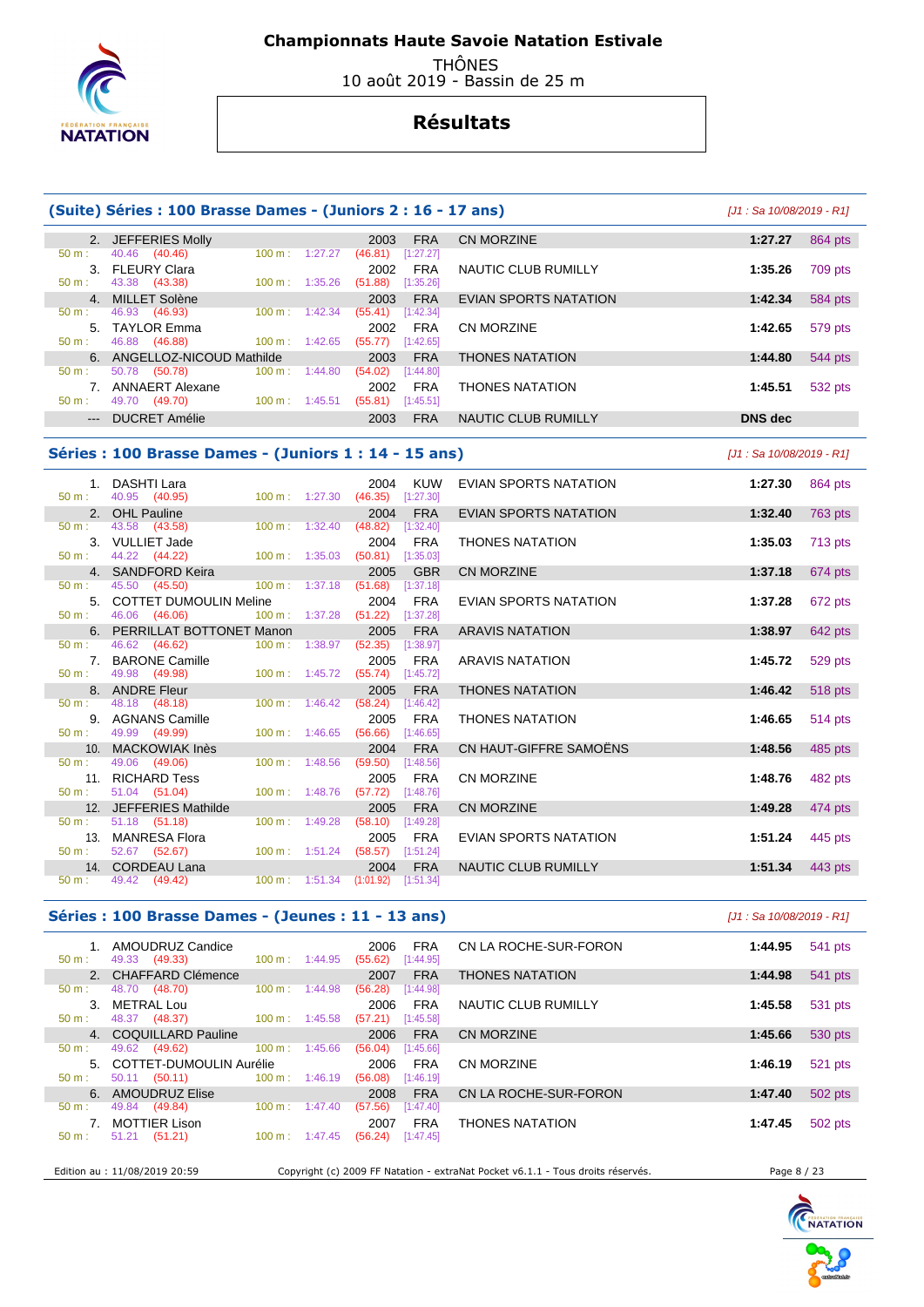

 THÔNES 10 août 2019 - Bassin de 25 m

# **Résultats**

# **(Suite) Séries : 100 Brasse Dames - (Jeunes : 11 - 13 ans)** [J1 : Sa 10/08/2019 - R1]

| 8.               | <b>FAVRE Carline</b>                                         |                   |         | 2007              | <b>FRA</b>              |
|------------------|--------------------------------------------------------------|-------------------|---------|-------------------|-------------------------|
| $50 m$ :         | 51.51 (51.51)                                                | $100 m$ :         | 1:47.82 | (56.31)           | [1:47.82]               |
| 9.               | <b>CHAPARD Melody</b>                                        |                   |         | 2006              | <b>FRA</b>              |
| $50 m$ :         | 52.73<br>(52.73)                                             | $100 \text{ m}$ : | 1:51.91 | (59.18)           | [1:51.91]               |
| 10.              | <b>CHARLES Tallulah</b>                                      |                   |         | 2006              | <b>FRA</b>              |
| $50 m$ :         | 51.31<br>(51.31)                                             | 100 m:            | 1:52.85 | (1:01.54)         | [1:52.85]               |
| 11.              | <b>BARTIER Zélie</b>                                         |                   |         | 2008              | <b>FRA</b>              |
| 50 m:            | 52.87 (52.87)                                                | 100 m:            | 1:55.77 | (1:02.90)         | [1:55.77]               |
| 12.              | <b>RASERA Cécile</b>                                         |                   |         | 2006              | <b>FRA</b>              |
| 50 m:            | 56.30 (56.30)                                                | 100 m:            | 1:55.97 | (59.67)           | [1:55.97]               |
| 13.              | <b>MISSILLIER Chloe</b>                                      |                   |         | 2006              | <b>FRA</b>              |
| 50 m:            | 53.44 (53.44)                                                | $100 \text{ m}$ : | 1:57.82 | (1:04.38)         | [1:57.82]               |
| 14.              | <b>MICHAUD Naolie</b>                                        |                   |         | 2008              | <b>FRA</b>              |
| 50 m:            | 56.78<br>(56.78)                                             | 100 m:            | 2:00.71 | (1:03.93)         | [2:00.71]               |
| 15.              | <b>GRILLET Chloé</b>                                         |                   |         | 2006              | <b>FRA</b>              |
| 50 m:            | 57.60 (57.60)                                                | 100 m:            | 2:01.94 | (1:04.34)         | [2:01.94]               |
| 16.              | <b>MERMILLOD Esther</b>                                      |                   |         | 2006              | <b>FRA</b>              |
| $50 \text{ m}$ : | 55.60<br>(55.60)                                             | $100 \text{ m}$ : | 2:03.90 | (1:08.30)         | [2:03.90]               |
| 17.              | <b>DELERCE Louise</b>                                        |                   |         | 2007              | <b>FRA</b>              |
| $50 \text{ m}$ : | 58.37<br>(58.37)                                             | 100 m:            | 2:04.00 | (1:05.63)         | [2:04.00]               |
| 18.              | NICOL Isobel                                                 |                   |         | 2008              | <b>FRA</b>              |
|                  | $50 \text{ m}: 1:00.14$ (1:00.14)                            | 100 m:            | 2:05.53 | (1:05.39)         | [2:05.53]               |
| 19.              | <b>DUTRUEL Heidi</b>                                         |                   |         | 2007              | <b>FRA</b>              |
|                  | $50 \text{ m}: 1:00.09$ $(1:00.09)$                          | 100 m:            | 2:07.53 | (1:07.44)         | [2:07.53]               |
| 20.              | PERRILLAT BOTTONET Anna<br>$50 \text{ m}: 1:02.23$ (1:02.23) | $100 m$ :         | 2:12.65 | 2008<br>(1:10.42) | <b>FRA</b><br>[2:12.65] |
|                  |                                                              |                   |         |                   |                         |
| 21.              | <b>CUISSARD Maelys</b><br>$50 \text{ m}: 1:02.84$ (1:02.84)  | 100 m:            | 2:13.22 | 2007<br>(1:10.38) | <b>FRA</b><br>[2:13.22] |
|                  |                                                              |                   |         |                   |                         |
| 22.<br>50 m:     | <b>CHAUVIGNY Lucie</b><br>1:04.00<br>(1:04.00)               | $100 m$ :         | 2:14.28 | 2008<br>(1:10.28) | <b>FRA</b><br>[2:14.28] |
| 23.              | <b>ALABEATRIX RUBIN Louise</b>                               |                   |         | 2008              | <b>FRA</b>              |
| $50 \text{ m}$ : | 1:04.57<br>(1:04.57)                                         | 100 m:            | 2:19.74 | (1:15.17)         | [2:19.74]               |
| 24.              | <b>NOEL Jane</b>                                             |                   |         | 2008              | <b>FRA</b>              |
| 50 m:            | 1:03.26<br>(1:03.26)                                         | $100 \text{ m}$ : | 2:20.00 | (1:16.74)         | [2:20.00]               |
| 25.              | DODD Seren                                                   |                   |         | 2008              | <b>FRA</b>              |
| 50 m: 1:14.70    | (1:14.70)                                                    | 100 m: 2:34.62    |         | (1:19.92)         | [2:34.62]               |
|                  |                                                              |                   |         |                   |                         |

|                                                                                                                                                                                                                                                                                                                                                                                                                               | 8. FAVRE Carline                                                                                                                                                                                                                     |                                         |                       | 2007                                             | <b>FRA</b> | <b>THONES NATATION</b>       | 1:47.82 | 496 pts   |
|-------------------------------------------------------------------------------------------------------------------------------------------------------------------------------------------------------------------------------------------------------------------------------------------------------------------------------------------------------------------------------------------------------------------------------|--------------------------------------------------------------------------------------------------------------------------------------------------------------------------------------------------------------------------------------|-----------------------------------------|-----------------------|--------------------------------------------------|------------|------------------------------|---------|-----------|
| ÷.                                                                                                                                                                                                                                                                                                                                                                                                                            | 51.51 (51.51)                                                                                                                                                                                                                        |                                         |                       | 100 m: 1:47.82 (56.31) [1:47.82]                 |            |                              |         |           |
|                                                                                                                                                                                                                                                                                                                                                                                                                               | 9. CHAPARD Melody                                                                                                                                                                                                                    |                                         |                       | 2006                                             | <b>FRA</b> | <b>ARAVIS NATATION</b>       | 1:51.91 | 435 pts   |
|                                                                                                                                                                                                                                                                                                                                                                                                                               | 52.73 (52.73)                                                                                                                                                                                                                        |                                         |                       | 100 m: 1:51.91 (59.18) [1:51.91]                 |            |                              |         |           |
|                                                                                                                                                                                                                                                                                                                                                                                                                               | 10. CHARLES Tallulah<br>51.31 (51.31)                                                                                                                                                                                                |                                         |                       | 2006<br>100 m: 1:52.85 (1:01.54) [1:52.85]       | <b>FRA</b> | <b>EVIAN SPORTS NATATION</b> | 1:52.85 | 421 pts   |
|                                                                                                                                                                                                                                                                                                                                                                                                                               |                                                                                                                                                                                                                                      |                                         |                       | 2008                                             |            |                              |         |           |
|                                                                                                                                                                                                                                                                                                                                                                                                                               | 11. BARTIER Zélie<br>52.87 (52.87) 100 m : 1:55.77 (1:02.90) [1:55.77]                                                                                                                                                               |                                         |                       |                                                  | <b>FRA</b> | EVIAN SPORTS NATATION        | 1:55.77 | 381 pts   |
|                                                                                                                                                                                                                                                                                                                                                                                                                               | 12. RASERA Cécile                                                                                                                                                                                                                    |                                         |                       | 2006                                             | <b>FRA</b> | <b>CN MORZINE</b>            | 1:55.97 | 378 pts   |
| ÷.                                                                                                                                                                                                                                                                                                                                                                                                                            | 100 m : 1:55.97 (59.67) [1:55.97]<br>56.30 (56.30)                                                                                                                                                                                   |                                         |                       |                                                  |            |                              |         |           |
|                                                                                                                                                                                                                                                                                                                                                                                                                               | 13. MISSILLIER Chloe                                                                                                                                                                                                                 |                                         |                       |                                                  | 2006 FRA   | <b>ARAVIS NATATION</b>       | 1:57.82 | 353 pts   |
| ÷.                                                                                                                                                                                                                                                                                                                                                                                                                            | 53.44 (53.44)                                                                                                                                                                                                                        |                                         |                       | 100 m: 1:57.82 (1:04.38) [1:57.82]               |            |                              |         |           |
|                                                                                                                                                                                                                                                                                                                                                                                                                               | 14. MICHAUD Naolie                                                                                                                                                                                                                   |                                         |                       | 2008                                             | <b>FRA</b> | <b>CN MORZINE</b>            | 2:00.71 | 317 pts   |
| $\mathcal{I}^{\mathcal{I}^{\mathcal{I}^{\mathcal{I}^{\mathcal{I}^{\mathcal{I}^{\mathcal{I}^{\mathcal{I}^{\mathcal{I}^{\mathcal{I}^{\mathcal{I}^{\mathcal{I}^{\mathcal{I}^{\mathcal{I}^{\mathcal{I}^{\mathcal{I}^{\mathcal{I}^{\mathcal{I}^{\mathcal{I}^{\mathcal{I}^{\mathcal{I}^{\mathcal{I}^{\mathcal{I}^{\mathcal{I}^{\mathcal{I}^{\mathcal{I}^{\mathcal{I}^{\mathcal{I}^{\mathcal{I}^{\mathcal{I}^{\mathcal{I}^{\mathcal$ | 56.78 (56.78) 100 m : 2:00.71 (1:03.93) [2:00.71]                                                                                                                                                                                    |                                         |                       |                                                  |            |                              |         |           |
|                                                                                                                                                                                                                                                                                                                                                                                                                               | 15. GRILLET Chloé                                                                                                                                                                                                                    |                                         |                       | 2006                                             | <b>FRA</b> | NAUTIC CLUB RUMILLY          | 2:01.94 | 302 pts   |
| $\mathbb{Z}^{n-1}$                                                                                                                                                                                                                                                                                                                                                                                                            | 57.60 (57.60)                                                                                                                                                                                                                        |                                         |                       | 100 m: 2:01.94 (1:04.34) [2:01.94]               |            |                              |         |           |
|                                                                                                                                                                                                                                                                                                                                                                                                                               | 16. MERMILLOD Esther                                                                                                                                                                                                                 | <u>a sa tanàna amin'ny fivondronan-</u> |                       | 2006                                             | <b>FRA</b> | <b>THONES NATATION</b>       | 2:03.90 | 279 pts   |
| $1000$                                                                                                                                                                                                                                                                                                                                                                                                                        | 55.60 (55.60)                                                                                                                                                                                                                        |                                         |                       | 100 m: 2:03.90 (1:08.30) [2:03.90]               |            |                              |         |           |
|                                                                                                                                                                                                                                                                                                                                                                                                                               | 17. DELERCE Louise                                                                                                                                                                                                                   |                                         |                       | 2007                                             | <b>FRA</b> | CN MORZINE                   | 2:04.00 | 277 pts   |
|                                                                                                                                                                                                                                                                                                                                                                                                                               | 58.37 (58.37) 100 m : 2:04.00 (1:05.63) [2:04.00]                                                                                                                                                                                    |                                         |                       |                                                  |            |                              |         |           |
|                                                                                                                                                                                                                                                                                                                                                                                                                               | 18. NICOL Isobel <b>All Annual Street Annual Street Annual Street Annual Street Annual Street Annual Street Annual Street Annual Street Annual Street Annual Street Annual Street Annual Street Annual Street Annual Street Annu</b> |                                         |                       | 2008                                             | <b>FRA</b> | <b>CN MORZINE</b>            | 2:05.53 | 260 pts   |
|                                                                                                                                                                                                                                                                                                                                                                                                                               | $\therefore$ 1:00.14 (1:00.14) 100 m : 2:05.53 (1:05.39) [2:05.53]                                                                                                                                                                   |                                         |                       |                                                  |            |                              |         |           |
|                                                                                                                                                                                                                                                                                                                                                                                                                               | 19. DUTRUEL Heidi<br>100 m: 2:07.53 (1:07.44) [2:07.53]                                                                                                                                                                              |                                         |                       | 2007                                             | <b>FRA</b> | EVIAN SPORTS NATATION        | 2:07.53 | 238 pts   |
|                                                                                                                                                                                                                                                                                                                                                                                                                               | $: 1:00.09$ $(1:00.09)$                                                                                                                                                                                                              |                                         | <u>a sa sanadka a</u> | 2008                                             | <b>FRA</b> |                              |         |           |
|                                                                                                                                                                                                                                                                                                                                                                                                                               | 20. PERRILLAT BOTTONET Anna<br>$: 1:02.23$ $(1:02.23)$                                                                                                                                                                               |                                         |                       | $100 \text{ m}: 2:12.65$ $(1:10.42)$ $[2:12.65]$ |            | <b>ARAVIS NATATION</b>       | 2:12.65 | 186 pts   |
|                                                                                                                                                                                                                                                                                                                                                                                                                               |                                                                                                                                                                                                                                      |                                         |                       |                                                  |            | CN LA ROCHE-SUR-FORON        | 2:13.22 | 181 pts   |
|                                                                                                                                                                                                                                                                                                                                                                                                                               |                                                                                                                                                                                                                                      |                                         |                       |                                                  |            |                              |         |           |
|                                                                                                                                                                                                                                                                                                                                                                                                                               | 21. CUISSARD Maëlys<br>21. CUISSARD Maëlys<br>21. 1.02.84 (1.02.84)<br>2008 FRA                                                                                                                                                      |                                         |                       |                                                  |            | <b>THONES NATATION</b>       | 2:14.28 | $171$ pts |
|                                                                                                                                                                                                                                                                                                                                                                                                                               | $: 1:04.00$ $(1:04.00)$                                                                                                                                                                                                              |                                         |                       | $100 \text{ m}: 2:14.28 (1:10.28) [2:14.28]$     |            |                              |         |           |
|                                                                                                                                                                                                                                                                                                                                                                                                                               | 23. ALABEATRIX RUBIN Louise                                                                                                                                                                                                          |                                         |                       | 2008                                             | FRA        | EVIAN SPORTS NATATION        | 2:19.74 | $125$ pts |
|                                                                                                                                                                                                                                                                                                                                                                                                                               | $1.04.57$ (1:04.57) 100 m : 2:19.74 (1:15.17) [2:19.74]                                                                                                                                                                              |                                         |                       |                                                  |            |                              |         |           |
|                                                                                                                                                                                                                                                                                                                                                                                                                               | 24. NOEL Jane                                                                                                                                                                                                                        |                                         |                       | 2008                                             | <b>FRA</b> | <b>THONES NATATION</b>       | 2:20.00 | $123$ pts |
|                                                                                                                                                                                                                                                                                                                                                                                                                               | $\therefore$ 1:03.26 (1:03.26) 100 m : 2:20.00 (1:16.74) [2:20.00]                                                                                                                                                                   |                                         |                       |                                                  |            |                              |         |           |
|                                                                                                                                                                                                                                                                                                                                                                                                                               | 25. DODD Seren                                                                                                                                                                                                                       |                                         |                       | 2008                                             | <b>FRA</b> | <b>CN MORZINE</b>            | 2:34.62 | 36 pts    |
|                                                                                                                                                                                                                                                                                                                                                                                                                               |                                                                                                                                                                                                                                      |                                         |                       |                                                  |            |                              |         |           |

### **Série : 50 Papillon Dames - (Avenirs : 6 - 10 ans)** [J1 : Sa 10/08/2019 - R1]

#### 1. FOURCADE Chiara 2009 FRA CN MORZINE **52.72** 130 pts 2. PICHON Julie 2010 FRA CN LA ROCHE-SUR-FORON **1:00.45** 17 pts 3. VENTER Ella 2009 FRA CN LA ROCHE-SUR-FORON **1:04.13** 1 pt 4. PATERSON Sasha 2010 GBR ARAVIS NATATION **1:08.65** 1 pt 5. BARBAZ Ludivine 2011 FRA EVIAN SPORTS NATATION **1:15.76** 1 pt

#### **Séries : 100 Papillon Dames - (Seniors : 18 ans et plus)** [J1 : Sa 10/08/2019 - R1]

|                  | 1. FOUSSADIER Oriane              |                              | 2001<br><b>FRA</b>   | CN LA ROCHE-SUR-FORON  | 1:26.78 | 609 pts |
|------------------|-----------------------------------|------------------------------|----------------------|------------------------|---------|---------|
| $50 m$ :         | (38.84)<br>38.84                  | $100 \text{ m}$ :<br>1:26.78 | (47.94)<br>[1:26.78] |                        |         |         |
|                  | <b>BLANC-GARIN Line</b>           |                              | <b>FRA</b><br>1996   | <b>THONES NATATION</b> | 1:29.66 | 552 pts |
| 50 m :           | 39.26<br>(39.26)                  | $100 \text{ m}$ :<br>1:29.66 | [1:29.66]<br>(50.40) |                        |         |         |
|                  | 3. ALLESINA Lucie                 |                              | <b>FRA</b><br>2000   | EVIAN SPORTS NATATION  | 1:31.29 | 520 pts |
| $50 \text{ m}$ : | 40.83<br>(40.83)                  | $100 \text{ m}: 1:31.29$     | [1:31.29]<br>(50.46) |                        |         |         |
| 4 <sup>1</sup>   | <b>PERRILLAT-BOTTONET Justine</b> |                              | <b>FRA</b><br>1996   | <b>ARAVIS NATATION</b> | 1:32.18 | 503 pts |
| $50 m$ :         | 40.51<br>(40.51)                  | 1:32.18<br>$100 \text{ m}$ : | [1:32.18]<br>(51.67) |                        |         |         |
| 5.               | BULANT Sabah                      |                              | <b>FRA</b><br>2001   | CN MORZINE             | 1:41.93 | 338 pts |
| $50 m$ :         | (43.61)<br>43.61                  | $100 \text{ m}$ : 1:41.93    | (58.32)<br>[1:41.93] |                        |         |         |

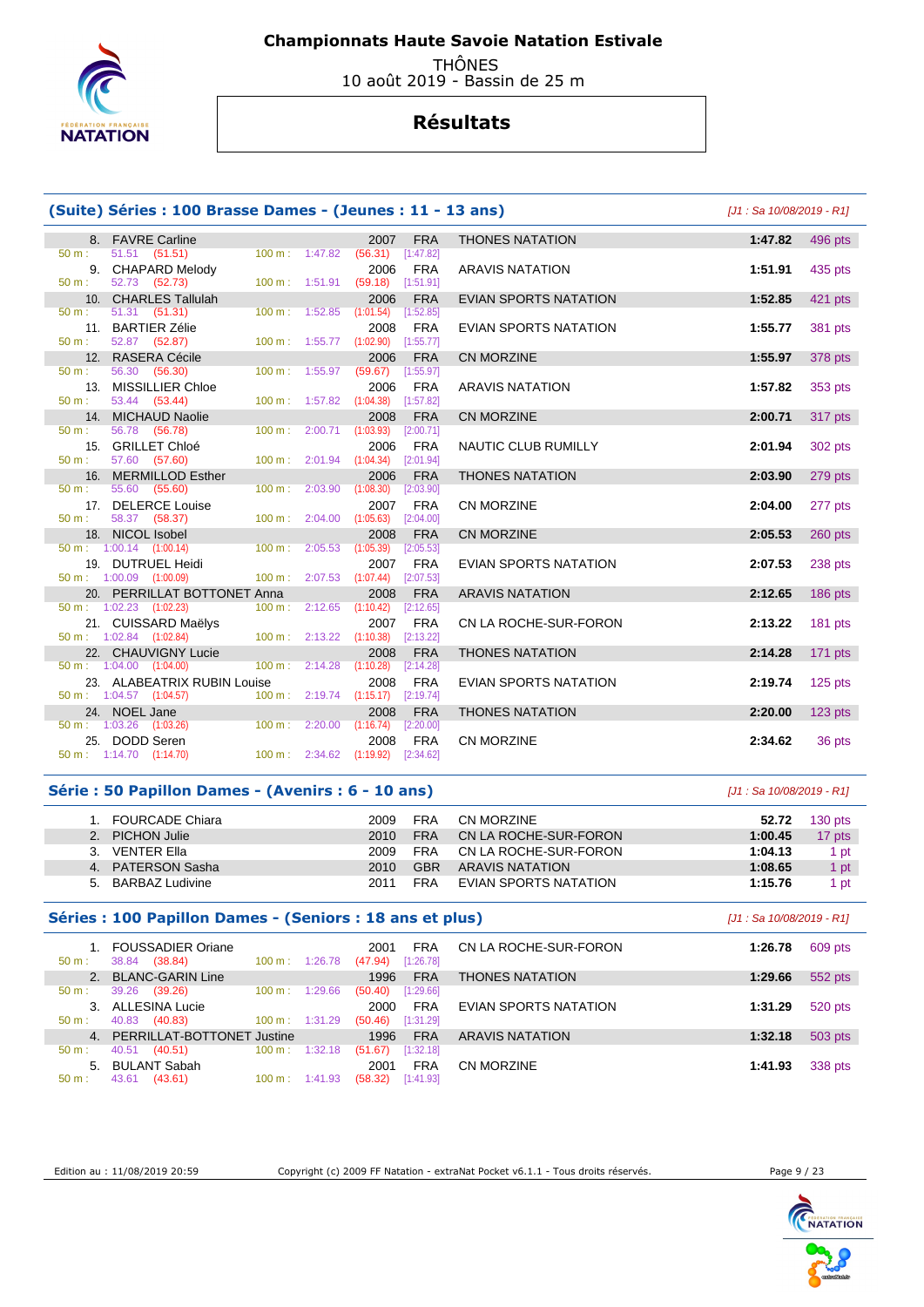

 THÔNES 10 août 2019 - Bassin de 25 m

# **Résultats**

### **Séries : 100 Papillon Dames - (Juniors 2 : 16 - 17 ans)** [J1 : Sa 10/08/2019 - R1]

| 50 m:            | 1. PILLER Stéphanie<br>33.27 (33.27) |                               | $100 \text{ m}: 1:13.31$ |                                  | 2003<br>(40.04)             | FRA<br>[1:13.31] | CN LA ROCHE-SUR-FORON  | 1:13.31        | 918 pts   |
|------------------|--------------------------------------|-------------------------------|--------------------------|----------------------------------|-----------------------------|------------------|------------------------|----------------|-----------|
|                  | 2. MILLET Solène                     |                               |                          |                                  | 2003                        | <b>FRA</b>       | EVIAN SPORTS NATATION  | 1:29.10        | 563 pts   |
| 50 m:            | 40.74 (40.74)                        |                               | $100 \text{ m}: 1:29.10$ |                                  | (48.36)                     | [1:29.10]        |                        |                |           |
| $50 m$ :         | 3. SUIRE Pauline<br>40.49 (40.49)    |                               |                          | 100 m : 1:34.91                  | 2002<br>$(54.42)$ [1:34.91] | FRA              | <b>CN MORZINE</b>      | 1:34.91        | 454 pts   |
|                  | 4. RICHARD Jeanne                    |                               |                          |                                  | 2002                        | <b>FRA</b>       | <b>CN MORZINE</b>      | 1:34.97        | 453 pts   |
| 50 m:            | 42.84 (42.84)                        |                               |                          | $100 \text{ m}: 1:34.97$ (52.13) |                             | [1:34.97]        |                        |                |           |
|                  | 5. ANNAERT Alexane                   |                               |                          |                                  | 2002                        | FRA              | <b>THONES NATATION</b> | 1:35.86        | 437 pts   |
| $50 \text{ m}$ : |                                      | 42.92 (42.92) 100 m : 1:35.86 |                          |                                  | (52.94)                     | [1:35.86]        |                        |                |           |
|                  | 6. GAUTHIER Marion                   |                               |                          |                                  | 2003                        | <b>FRA</b>       | EVIAN SPORTS NATATION  | 1:38.71        | 389 pts   |
| $50 \text{ m}$ : | 44.88 (44.88)                        | $100 \text{ m}: 1:38.71$      |                          |                                  | (53.83)                     | [1:38.71]        |                        |                |           |
|                  | 7. BENSADOUN Mona                    |                               |                          |                                  | 2002                        | FRA              | EVIAN SPORTS NATATION  | 1:42.33        | 331 pts   |
| 50 m :           | 46.76 (46.76)                        | $100 \text{ m}$ : 1:42.33     |                          |                                  | $(55.57)$ [1:42.33]         |                  |                        |                |           |
|                  |                                      | 8. ANGELLOZ-NICOUD Mathilde   |                          |                                  | 2003                        | <b>FRA</b>       | <b>THONES NATATION</b> | 1:47.49        | 258 pts   |
| 50 m:            | 48.27 (48.27)                        |                               | $100 \text{ m}: 1:47.49$ |                                  | (59.22)                     | [1:47.49]        |                        |                |           |
|                  | 9. LEGON Milena                      |                               |                          |                                  | 2003                        | FRA              | ARAVIS NATATION        | 1:54.42        | $173$ pts |
| 50 m:            | 51.51 (51.51)                        | $100 \text{ m}: 1:54.42$      |                          |                                  | (1:02.91)                   | [1:54.42]        |                        |                |           |
|                  | --- AGNANS Rose                      |                               |                          |                                  | 2002                        | <b>FRA</b>       | <b>THONES NATATION</b> | <b>DNS</b> dec |           |

#### **Séries : 100 Papillon Dames - (Juniors 1 : 14 - 15 ans)** [J1 : Sa 10/08/2019 - R1]

| $50 m$ :              | DASHTI Lara<br>35.19 (35.19) |                   | $100 \text{ m}: 1:18.88$ | 2004<br>(43.69) | KUW<br>[1:18.88] | EVIAN SPORTS NATATION | 1:18.88 | 783 pts |
|-----------------------|------------------------------|-------------------|--------------------------|-----------------|------------------|-----------------------|---------|---------|
|                       | 2. DELERCE Mathilde          |                   |                          | 2005            | <b>FRA</b>       | CN MORZINE            | 1:28.13 | 582 pts |
| $50 m$ :              | 39.22 (39.22)                | 100 m:            | 1:28.13                  | (48.91)         | [1:28.13]        |                       |         |         |
| $\mathcal{B}_{\cdot}$ | MENU Lilou                   |                   |                          | 2004            | <b>FRA</b>       | EVIAN SPORTS NATATION | 1:28.84 | 568 pts |
| $50 m$ :              | 39.82 (39.82)                | $100 \text{ m}$ : | 1:28.84                  | (49.02)         | [1:28.84]        |                       |         |         |
|                       | 4. DILLIES Salomé            |                   |                          | 2004            | <b>FRA</b>       | CN MORZINE            | 1:30.29 | 539 pts |
| $50 m$ :              | 39.92 (39.92)                | $100 \text{ m}$ : | 1:30.29                  | (50.37)         | [1:30.29]        |                       |         |         |
|                       | 5. FORESTIER Iona            |                   |                          | 2005            | <b>FRA</b>       | EVIAN SPORTS NATATION | 1:31.28 | 520 pts |
| $50 m$ :              | 42.64 (42.64)                |                   | $100 \text{ m}: 1:31.28$ | (48.64)         | [1:31.28]        |                       |         |         |
|                       | 6. PORTALIER Lucille         |                   |                          | 2004            | <b>FRA</b>       | EVIAN SPORTS NATATION | 1:36.63 | 424 pts |
| 50 m:                 | 45.53 (45.53)                | 100 m:            | 1:36.63                  | (51.10)         | [1:36.63]        |                       |         |         |
|                       | 7. BADEL Elisa               |                   |                          | 2005            | <b>FRA</b>       | EVIAN SPORTS NATATION | 1:38.71 | 389 pts |
| $50 m$ :              | 44.01 (44.01)                | $100 \text{ m}$ : | 1:38.71                  | (54.70)         | [1:38.71]        |                       |         |         |
|                       | 8. CHARLES Dakota            |                   |                          | 2004            | <b>FRA</b>       | EVIAN SPORTS NATATION | 1:44.00 | 307 pts |
| $50 m$ :              | 46.46 (46.46)                | $100 \text{ m}$ : | 1:44.00                  | (57.54)         | [1:44.00]        |                       |         |         |
|                       | <b>BLANC BOUJON Juliette</b> |                   |                          | 2005            | <b>FRA</b>       | EVIAN SPORTS NATATION | 1:45.59 | 284 pts |
| $50 m$ :              | 47.27 (47.27)                |                   | $100 \text{ m}: 1:45.59$ | (58.32)         | [1:45.59]        |                       |         |         |
|                       |                              |                   |                          |                 |                  |                       |         |         |

### **Séries : 100 Papillon Dames - (Jeunes : 11 - 13 ans)** [J1 : Sa 10/08/2019 - R1]

| $50 m$ :       | <b>FAVRE Carline</b><br>(48.87)<br>48.87 | 100 m:<br>1:50.59            | <b>FRA</b><br>2007<br>(1:01.72)<br>[1:50.59] | <b>THONES NATATION</b> | 218 pts<br>1:50.59   |
|----------------|------------------------------------------|------------------------------|----------------------------------------------|------------------------|----------------------|
| $2^{\circ}$    | <b>MOTTIER Lison</b>                     |                              | <b>FRA</b><br>2007                           | <b>THONES NATATION</b> | 1:51.53<br>207 pts   |
| $50 m$ :       | 50.80<br>(50.80)                         | $100 \text{ m}$ :<br>1:51.53 | (1:00.73)<br>[1:51.53]                       |                        |                      |
| 3 <sub>1</sub> | <b>FREIXANET Elisa</b>                   |                              | <b>FRA</b><br>2008                           | EVIAN SPORTS NATATION  | $120$ pts<br>1:59.78 |
| $50 m$ :       | 51.08 (51.08)                            | $100 \text{ m}$ :<br>1:59.78 | [1:59.78]<br>(1:08.70)                       |                        |                      |
|                | 4. OHL Marine                            |                              | <b>FRA</b><br>2006                           | EVIAN SPORTS NATATION  | $109$ pts<br>2:00.93 |
| $50 m$ :       | 54.06 (54.06)                            | 100 m:<br>2:00.93            | (1:06.87)<br>[2:00.93]                       |                        |                      |
|                | 5. GARNIER Elisa                         |                              | <b>FRA</b><br>2007                           | CN LA ROCHE-SUR-FORON  | 2:13.47<br>27 pts    |
| $50 m$ :       | 59.73 (59.73)                            | $100 \text{ m}: 2:13.47$     | (1:13.74)<br>[2:13.47]                       |                        |                      |
|                | 6. GAILLARD Lily                         |                              | <b>FRA</b><br>2008                           | CN MORZINE             | 2:24.23<br>1 pt      |
| $50 m$ :       | 1:05.66<br>(1:05.66)                     | 100 m:<br>2:24.23            | (1:18.57)<br>[2:24.23]                       |                        |                      |
|                | <b>FREIXANET Clara</b>                   |                              | <b>FRA</b><br>2006                           | EVIAN SPORTS NATATION  | <b>DSQ</b>           |
|                |                                          |                              |                                              |                        |                      |

#### **Séries : 100 4 Nages Dames - (Seniors : 18 ans et plus)** [J1 : Sa 10/08/2019 - R2]

| <b>BENAND Romane</b> |
|----------------------|
|                      |

1993 FRA ARAVIS NATATION **DNS dec** 

 **Edition au : 11/08/2019 20:59 Copyright (c) 2009 FF Natation - extraNat Pocket v6.1.1 - Tous droits réservés. Page 10 / 23** 

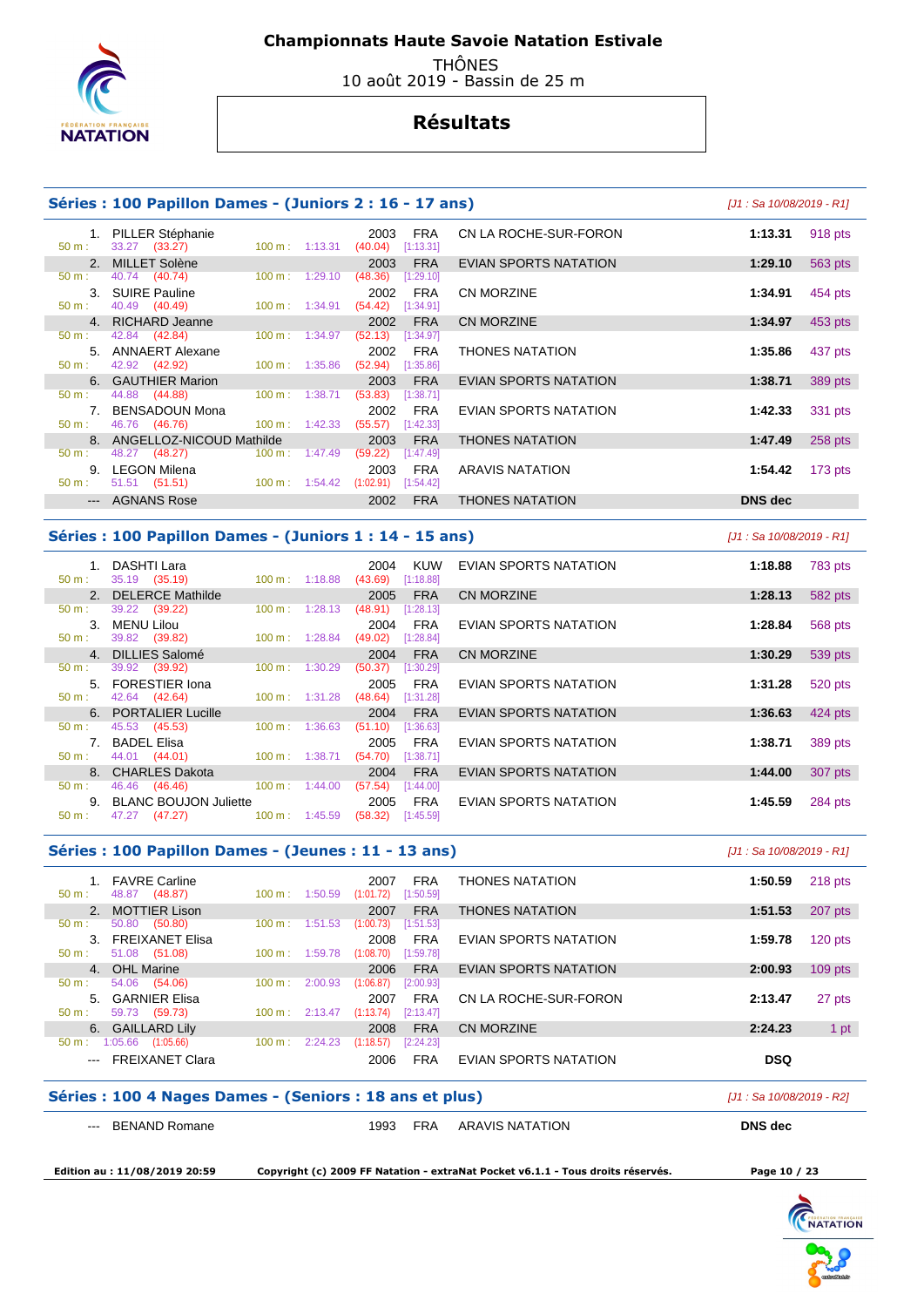

### **Championnats Haute Savoie Natation Estivale THÔNES 10 août 2019 - Bassin de 25 m**

# **Résultats**

|                                                                                                         | (Suite) Séries : 100 4 Nages Dames - (Seniors : 18 ans et plus) |                                      |                       |                   |                           |                                                                                 | [J1: Sa 10/08/2019 - R2]  |           |
|---------------------------------------------------------------------------------------------------------|-----------------------------------------------------------------|--------------------------------------|-----------------------|-------------------|---------------------------|---------------------------------------------------------------------------------|---------------------------|-----------|
|                                                                                                         | <b>CHAON Mahe</b>                                               |                                      |                       | 2000              | <b>FRA</b>                | <b>ARAVIS NATATION</b>                                                          | <b>DNS</b>                |           |
|                                                                                                         | <b>PEREIRA Christine</b>                                        |                                      |                       | 1990              | <b>FRA</b>                | <b>ARAVIS NATATION</b>                                                          | <b>DNS</b> dec            |           |
|                                                                                                         | Séries : 100 4 Nages Dames - (Juniors 1 : 14 - 15 ans)          |                                      |                       |                   |                           |                                                                                 | [J1 : Sa 10/08/2019 - R2] |           |
| $50 m$ :                                                                                                | 1. EASTLAKE Carly                                               | 100 m: 1:29.70                       |                       | 2005<br>(1:29.70) | <b>GBR</b><br>[1:29.70]   | <b>ARAVIS NATATION</b>                                                          | 1:29.70                   | 598 pts   |
| 2.                                                                                                      | <b>BARONE Camille</b>                                           |                                      |                       | 2005              | <b>FRA</b>                | <b>ARAVIS NATATION</b>                                                          | 1:39.00                   | 422 pts   |
| $50 m$ :<br>3.<br>50 m:                                                                                 | <b>RICHARD Tess</b>                                             | $100 \text{ m}: 1:39.00$             |                       | (1:39.00)<br>2005 | [1:39.00]<br><b>FRA</b>   | <b>CN MORZINE</b>                                                               | 1:40.56                   | 396 pts   |
| 4.                                                                                                      | <b>MOGENIER Lise</b>                                            | $100 \text{ m}: 1:40.56$             |                       | (1:40.56)<br>2005 | [1:40.56]<br><b>FRA</b>   | CN HAUT-GIFFRE SAMOËNS                                                          | 1:41.42                   | 382 pts   |
| 50 m:<br>$\frac{1}{2} \left( \frac{1}{2} \right) \left( \frac{1}{2} \right) \left( \frac{1}{2} \right)$ | <b>TELLIEZ Eloise</b>                                           | $100 \text{ m}: 1:41.42 (1:41.42)$   |                       | 2004              | [1:41.42]<br>FRA          | <b>ARAVIS NATATION</b>                                                          | <b>DNS</b> dec            |           |
|                                                                                                         |                                                                 |                                      |                       |                   |                           |                                                                                 |                           |           |
|                                                                                                         | Séries : 100 4 Nages Dames - (Jeunes : 11 - 13 ans)             |                                      |                       |                   |                           |                                                                                 | [J1 : Sa 10/08/2019 - R2] |           |
| 50 m:                                                                                                   | 1. METRAL Lou                                                   | $100 \text{ m}: 1:31.27 (1:31.27)$   |                       | 2006              | FRA<br>[1:31.27]          | NAUTIC CLUB RUMILLY                                                             | 1:31.27                   | 566 pts   |
| $50 m$ :                                                                                                | 2. MCARTHUR Izzy                                                |                                      |                       | 2008              | <b>FRA</b>                | CN MORZINE                                                                      | 1:36.06                   | 474 pts   |
|                                                                                                         | 3. FRANCIS Léane                                                | $100 \text{ m}: 1:36.06$             |                       | (1:36.06)<br>2006 | [1:36.06]<br><b>FRA</b>   | CN LA ROCHE-SUR-FORON                                                           | 1:37.46                   | 449 pts   |
| 50 m:                                                                                                   | 4. LAMBERT DELRIEU Anaïs                                        | 100 m: 1:37.46 (1:37.46)             |                       | 2006              | [1:37.46]<br><b>FRA</b>   | NAUTIC CLUB RUMILLY                                                             | 1:38.20                   | 436 pts   |
| 50 m:<br>5.                                                                                             | CHAFFARD Clémence                                               | $100 \text{ m}$ :                    | 1:38.20               | (1:38.20)<br>2007 | [1:38.20]<br><b>FRA</b>   | <b>THONES NATATION</b>                                                          | 1:42.33                   | 367 pts   |
| 50 m:                                                                                                   |                                                                 | $100 \text{ m}: 1:42.33$             |                       | (1:42.33)         | [1:42.33]                 |                                                                                 |                           |           |
| 6.<br>50 m:                                                                                             | <b>COQUILLARD Pauline</b>                                       | $100 \text{ m}: 1:43.14$ $(1:43.14)$ |                       | 2006              | <b>FRA</b><br>[1:43.14]   | <b>CN MORZINE</b>                                                               | 1:43.14                   | 354 pts   |
| 50 m:                                                                                                   | 7. EASTLAKE Yasmin                                              | $100 \text{ m}: 1:45.32$ $(1:45.32)$ |                       | 2007              | GBR<br>[1:45.32]          | <b>ARAVIS NATATION</b>                                                          | 1:45.32                   | 320 pts   |
|                                                                                                         | 8. SIGISMEAU-THOME Zoé                                          |                                      |                       | 2006              | <b>FRA</b>                | NAUTIC CLUB RUMILLY                                                             | 1:45.45                   | 318 pts   |
| 50 m:<br>9.                                                                                             | COTTET-DUMOULIN Aurélie                                         | $100 \text{ m}$ :                    | 1:45.45               | (1:45.45)<br>2006 | [1:45.45]<br><b>FRA</b>   | CN MORZINE                                                                      | 1:46.35                   | 305 pts   |
| 50 m:<br>10.                                                                                            | <b>MISSILLIER Chloe</b>                                         | $100 \text{ m}: 1:46.35 (1:46.35)$   |                       | 2006              | [1:46.35]<br><b>FRA</b>   | <b>ARAVIS NATATION</b>                                                          | 1:46.72                   | 300 pts   |
| 50 m:                                                                                                   |                                                                 | 100 m:                               | 1:46.72               | (1:46.72)         | [1:46.72]                 |                                                                                 |                           |           |
| 11.<br>50 m:                                                                                            | <b>FRITZSIMMONS Alanna</b>                                      | $100 \text{ m}: 1:46.80$             |                       | 2007<br>(1:46.80) | <b>FRA</b><br>$[1:46.80]$ | CN MORZINE                                                                      | 1:46.80                   | 299 pts   |
| 12.<br>50 m:                                                                                            | <b>GAUDIN Faustine</b>                                          | 100 m:                               |                       | 2007              | <b>FRA</b><br>[1:49.45]   | CN HAUT-GIFFRE SAMOËNS                                                          | 1:49.45                   | 261 pts   |
|                                                                                                         | 13. LOREAU Lina                                                 |                                      | 1:49.45 (1:49.45)     | 2008              | FRA                       | CN HAUT-GIFFRE SAMOENS                                                          | 1:52.57                   | 221 pts   |
| $50 m$ :<br>14.                                                                                         | $\frac{1}{2}$<br>RASERA Cécile                                  | 100 m: 1:52.57 (1:52.57) [1:52.57]   |                       | 2006              | <b>FRA</b>                | CN MORZINE                                                                      | 1:53.43                   | 210 pts   |
| 50 m:                                                                                                   |                                                                 | $100 \text{ m}: 1:53.43$             |                       | (1:53.43)         | [1:53.43]                 |                                                                                 |                           |           |
| 15.<br>$50 m$ :                                                                                         | <b>GAILLARD Lily</b>                                            | 100 m: 1:58.72                       |                       | 2008<br>(1:58.72) | <b>FRA</b><br>[1:58.72]   | CN MORZINE                                                                      | 1:58.72                   | 151 pts   |
| 16.<br>$50 m$ :                                                                                         | CUISSARD Maëlys                                                 | 100 m :                              | 2:02.30               | 2007              | <b>FRA</b>                | CN LA ROCHE-SUR-FORON                                                           | 2:02.30                   | 116 pts   |
| 17.                                                                                                     | <b>MICHAUD Naolie</b>                                           |                                      |                       | (2:02.30)<br>2008 | [2:02.30]<br>FRA          | CN MORZINE                                                                      | 2:03.92                   | $102$ pts |
| $50 m$ :<br>18.                                                                                         | <b>JOYEUX Perrine</b>                                           | 100 m: 2:03.92                       |                       | (2:03.92)<br>2008 | [2:03.92]<br><b>FRA</b>   | <b>CN MORZINE</b>                                                               | 2:04.97                   | 93 pts    |
| $50 m$ :                                                                                                |                                                                 | $100 \text{ m}$ :                    | $2:04.97$ $(2:04.97)$ |                   | [2:04.97]                 |                                                                                 |                           |           |
| $50 m$ :                                                                                                | 19. CHAUVIGNY Lucie                                             | 100 m: 2:05.05                       |                       | 2008<br>(2:05.05) | FRA<br>[2:05.05]          | <b>THONES NATATION</b>                                                          | 2:05.05                   | 93 pts    |
| 20.<br>$50 m$ :                                                                                         | <b>MAMET Zoe</b>                                                | $100 \text{ m}$ :                    | 2:05.96               | 2007<br>(2:05.96) | <b>FRA</b><br>[2:05.96]   | <b>ARAVIS NATATION</b>                                                          | 2:05.96                   | 85 pts    |
|                                                                                                         | 21. MERMILLOD Esther                                            |                                      |                       | 2006              | <b>FRA</b>                | <b>THONES NATATION</b>                                                          | 2:07.63                   | 73 pts    |
| $50 m$ :<br>22.                                                                                         | <b>GARNIER Elisa</b>                                            | $100 \text{ m}$ :                    | 2:07.63               | (2:07.63)<br>2007 | [2:07.63]<br><b>FRA</b>   | CN LA ROCHE-SUR-FORON                                                           | 2:08.96                   | 64 pts    |
| $50 m$ :                                                                                                |                                                                 | 100 m: 2:08.96                       |                       | (2:08.96)         | [2:08.96]                 |                                                                                 |                           |           |
|                                                                                                         | Edition au : 11/08/2019 20:59                                   |                                      |                       |                   |                           | Copyright (c) 2009 FF Natation - extraNat Pocket v6.1.1 - Tous droits réservés. | Page 11 / 23              |           |

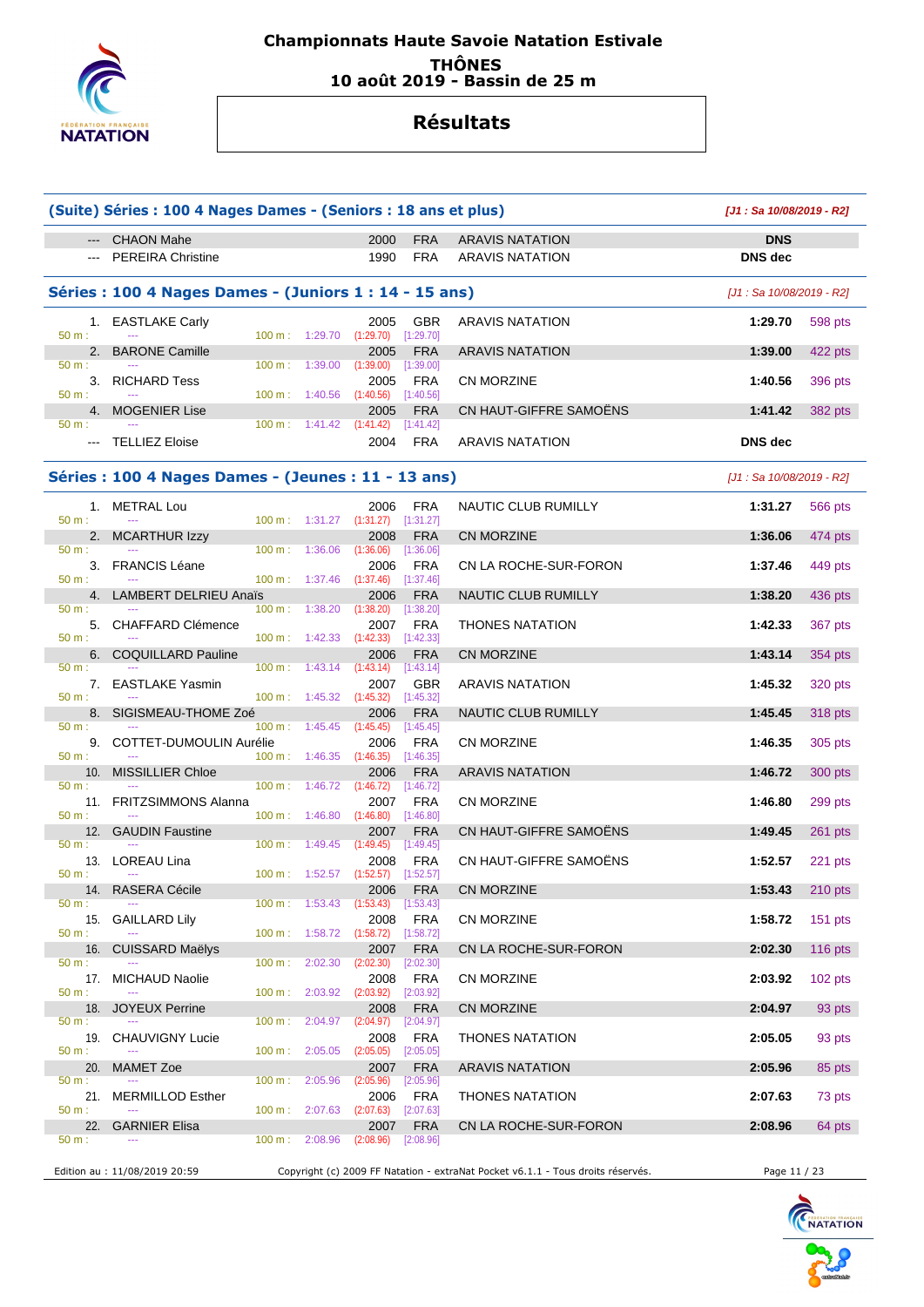

 THÔNES 10 août 2019 - Bassin de 25 m

# **Résultats**

|             | (Suite) Séries : 100 4 Nages Dames - (Jeunes : 11 - 13 ans) |        |                          |                   |                         |                     | [J1 : Sa 10/08/2019 - R2] |        |
|-------------|-------------------------------------------------------------|--------|--------------------------|-------------------|-------------------------|---------------------|---------------------------|--------|
| 23<br>50 m: | NICOL Isobel<br>---                                         |        | $100 \text{ m}: 2:10.43$ | 2008<br>(2:10.43) | <b>FRA</b><br>[2:10.43] | CN MORZINE          | 2:10.43                   | 54 pts |
| 24.         | <b>KELHAM Sophia</b>                                        |        |                          | 2007              | <b>FRA</b>              | CN MORZINE          | 2:15.01                   | 30 pts |
| $50 m$ :    | $- - -$                                                     | 100 m: | 2:15.01                  | (2:15.01)         | [2:15.01]               |                     |                           |        |
| 25          | SARTORETTO Isalyne                                          |        |                          | 2006              | <b>FRA</b>              | ARAVIS NATATION     | 2:16.79                   | 22 pts |
| $50 m$ :    | ---                                                         | 100 m: | 2:16.79                  | (2:16.79)         | [2:16.79]               |                     |                           |        |
| $---$       | DODD Seren                                                  |        |                          | 2008              | <b>FRA</b>              | CN MORZINE          | <b>DSQ</b>                |        |
| $---$       | SAUTHIER Ivanie                                             |        |                          | 2007              | <b>FRA</b>              | NAUTIC CLUB RUMILLY | <b>DSQ</b>                |        |
| $---$       | <b>QUEVA Violette</b>                                       |        |                          | 2007              | <b>FRA</b>              | NAUTIC CLUB RUMILLY | <b>DNS</b> dec            |        |
|             |                                                             |        |                          |                   |                         |                     |                           |        |

| Séries : 100 4 Nages Dames - (Avenirs : 6 - 10 ans) |  |  |  |  |
|-----------------------------------------------------|--|--|--|--|
|-----------------------------------------------------|--|--|--|--|

| $50 m$ :       | <b>CHAFFARD Mathilde</b><br>--- | $100 \text{ m}$ : | 2:04.00 | 2010<br>(2:04.00) | FRA<br>[2:04.00] | <b>THONES NATATION</b> | 2:04.00    | $101$ pts |
|----------------|---------------------------------|-------------------|---------|-------------------|------------------|------------------------|------------|-----------|
| 2.             | AISSAT Inaya                    |                   |         | 2009              | <b>FRA</b>       | EVIAN SPORTS NATATION  | 2:10.77    | 52 pts    |
| $50 m$ :       | $- - -$                         | 100 m:            | 2:10.77 | (2:10.77)         | [2:10.77]        |                        |            |           |
|                | <b>PEILLEX Laura</b>            |                   |         | 2010              | <b>FRA</b>       | EVIAN SPORTS NATATION  | 2:15.04    | 30 pts    |
| $50 m$ :       | ---                             | $100 \text{ m}$ : | 2:15.04 | (2:15.04)         | [2:15.04]        |                        |            |           |
| $\overline{4}$ | LAMBERT DELRIEU Maëva           |                   |         | 2009              | <b>FRA</b>       | NAUTIC CLUB RUMILLY    | 2:15.56    | 27 pts    |
| $50 m$ :       | ---                             | 100 m:            | 2:15.56 | (2:15.56)         | [2:15.56]        |                        |            |           |
| $- - -$        | <b>FOURCADE Chiara</b>          |                   |         | 2009              | <b>FRA</b>       | CN MORZINE             | <b>DSQ</b> |           |

#### **HC : 100 4 Nages Dames** [J1 : Sa 10/08/2019 - R2]

| HC              | PAGES Manon |                                    | 2007 | <b>FRA</b> | MONTPELLIER METROPOLE NATATION | 1:36.87 |
|-----------------|-------------|------------------------------------|------|------------|--------------------------------|---------|
| 50 <sub>m</sub> | $- - -$     | 100 m: 1:36.87 (1:36.87) [1:36.87] |      |            |                                |         |

#### **Séries : 200 4 Nages Dames - (Seniors : 18 ans et plus)** [J1 : Sa 10/08/2019 - R2]

| $50 \text{ m}$ : | 1. POISSON Soline<br>38.07<br>(38.07) | $100 \text{ m}: 1:26.30$     | <b>FRA</b><br>1998<br>[1:26.30]<br>(48.23) | CN LA ROCHE-SUR-FORON<br>$150 \text{ m}: 2:16.26$ (49.96) | $200 \text{ m}: 2:59.31$ | 2:59.31<br>(43.05)               | 683 pts<br>[1:33.01] |
|------------------|---------------------------------------|------------------------------|--------------------------------------------|-----------------------------------------------------------|--------------------------|----------------------------------|----------------------|
|                  | 2. ALLESINA Lucie                     |                              | <b>FRA</b><br>2000                         | <b>EVIAN SPORTS NATATION</b>                              |                          | 3:02.78                          | 646 pts              |
| 50 m :           | 40.31 (40.31)                         | $100 \text{ m}: 1:27.19$     | $[1:27.19]$<br>(46.88)                     | $150 \text{ m}: 2:20.24$ (53.05)                          | 200 m :                  | (42.54)<br>3:02.78               | [1:35.59]            |
|                  | 3. CUISSE Alexane                     |                              | <b>FRA</b><br>1998                         | THONES NATATION                                           |                          | 3:11.40                          | 557 pts              |
| $50 \text{ m}$ : | 40.90 (40.90)                         | $100 \text{ m}: 1:31.16$     | [1:31.16]<br>(50.26)                       | $150 \text{ m}: 2:28.15$ (56.99)                          | $200 \text{ m}: 3:11.40$ | (43.25)                          | [1:40.24]            |
|                  | 4. PERRILLAT-BOTTONET Justine         |                              | 1996<br><b>FRA</b>                         | <b>ARAVIS NATATION</b>                                    |                          | 3:13.15                          | 540 pts              |
| 50 m :           | 41.64 (41.64)                         | 1:36.40<br>$100 \text{ m}$ : | [1:36.40]<br>(54.76)                       | $150 \text{ m}: 2:30.20$<br>(53.80)                       | 200 m: 3:13.15           | (42.95)                          | $[1:36.75]$          |
|                  | 5. BULANT Sabah                       |                              | <b>FRA</b><br>2001                         | CN MORZINE                                                |                          | 3:14.31                          | 529 pts              |
| 50 m :           | 44.83 (44.83)                         | $100 \text{ m}: 1:34.92$     | (50.09)                                    | $[1:34.92]$ 150 m : 2:30.20<br>(55.28)                    |                          | $200 \text{ m}: 3:14.31$ (44.11) | [1:39.39]            |

### **Séries : 200 4 Nages Dames - (Juniors 2 : 16 - 17 ans)** [J1 : Sa 10/08/2019 - R2]

|                  | 1. PILLER Stéphanie    |                              | 2003               | <b>FRA</b> | CN LA ROCHE-SUR-FORON                 |                          | 2:43.35        | 869 pts     |
|------------------|------------------------|------------------------------|--------------------|------------|---------------------------------------|--------------------------|----------------|-------------|
| $50 \text{ m}$ : | 32.36 (32.36)          | $100 \text{ m}$ :<br>1:15.91 | (43.55)            | [1:15.91]  | 150 m: 2:05.80<br>(49.89)             | $200 \text{ m}: 2:43.35$ | (37.55)        | [1:27.44]   |
|                  | 2. ARENS Cléo          |                              | 2003               | <b>FRA</b> | <b>CN MORZINE</b>                     |                          | 2:45.61        | 842 pts     |
| $50 m$ :         | 35.82<br>(35.82)       | 100 m:                       | 1:19.41<br>(43.59) | 1:19.41    | (46.51)<br>$150 \text{ m}: 2:05.92$   | 2:45.61<br>200 m:        | (39.69)        | [1:26.20]   |
|                  | 3. FAVRE Jacinthe      |                              | 2002               | <b>FRA</b> | <b>THONES NATATION</b>                |                          | 3:08.84        | 583 pts     |
| $50 \text{ m}$ : | 40.05 (40.05)          | 100 m:                       | (50.82)<br>1:30.87 | (1:30.87)  | $150 \text{ m}: 2:27.38$<br>(56.51)   | 3:08.84<br>200 m:        | (41.46)        | $[1:37.97]$ |
|                  | 4. MILLET Solène       |                              | 2003               | <b>FRA</b> | EVIAN SPORTS NATATION                 |                          | 3:12.00        | 551 pts     |
| 50 m:            | 41.85 (41.85)          | 100 m:                       | 1:32.93<br>(51.08) | [1:32.93]  | $150 \text{ m}: 2:28.24$<br>(55.31)   | 3:12.00<br>200 m:        | (43.76)        | [1:39.07]   |
|                  | 5. RICHARD Jeanne      |                              | 2002               | <b>FRA</b> | CN MORZINE                            |                          | 3:17.67        | 497 pts     |
| $50 \text{ m}$ : | 43.67 (43.67)          | $100 \text{ m}$ :<br>1:38.46 | (54.79)            | í1:38.46]  | $150 \text{ m}: 2:34.27$<br>(55.81)   | $200 \text{ m}: 3:17.67$ | (43.40)        | [1:39.21]   |
|                  | 6. TAYLOR Emma         |                              | 2002               | <b>FRA</b> | <b>CN MORZINE</b>                     |                          | 3:18.23        | 492 pts     |
| 50 m:            | (42.96)<br>42.96       | 100 m:                       | 1:34.07<br>(51.11) | 1:34.07    | (59.56)<br>$150 \text{ m}: 2:33.63$   | 3:18.23<br>$200 m$ :     | (44.60)        | [1:44.16]   |
|                  | <b>GAUTHIER Marion</b> |                              | 2003               | <b>FRA</b> | EVIAN SPORTS NATATION                 |                          | 3:20.73        | 469 pts     |
| $50 m$ :         | 45.14 (45.14)          | 100 m:                       | 1:36.77<br>(51.63) | 1:36.77]   | $150 \text{ m}: 2:36.14$<br>(59.37)   | 3:20.73<br>$200 m$ :     | (44.59)        | [1:43.96]   |
|                  | 8. BENSADOUN Mona      |                              | 2002               | <b>FRA</b> | EVIAN SPORTS NATATION                 |                          | 3:29.03        | 396 pts     |
| 50 m:            | 46.49<br>(46.49)       | 100 m:                       | 1:42.43<br>(55.94) | 1:42.43]   | $150 \text{ m}: 2:42.74$<br>(1:00.31) | 200 m:<br>3:29.03        | (46.29)        | [1:46.60]   |
| $- - -$          | AGNANS Rose            |                              | 2002               | <b>FRA</b> | <b>THONES NATATION</b>                |                          | <b>DNS</b> dec |             |

Edition au : 11/08/2019 20:59 Copyright (c) 2009 FF Natation - extraNat Pocket v6.1.1 - Tous droits réservés. Page 12 / 23



[J1 : Sa 10/08/2019 - R2]

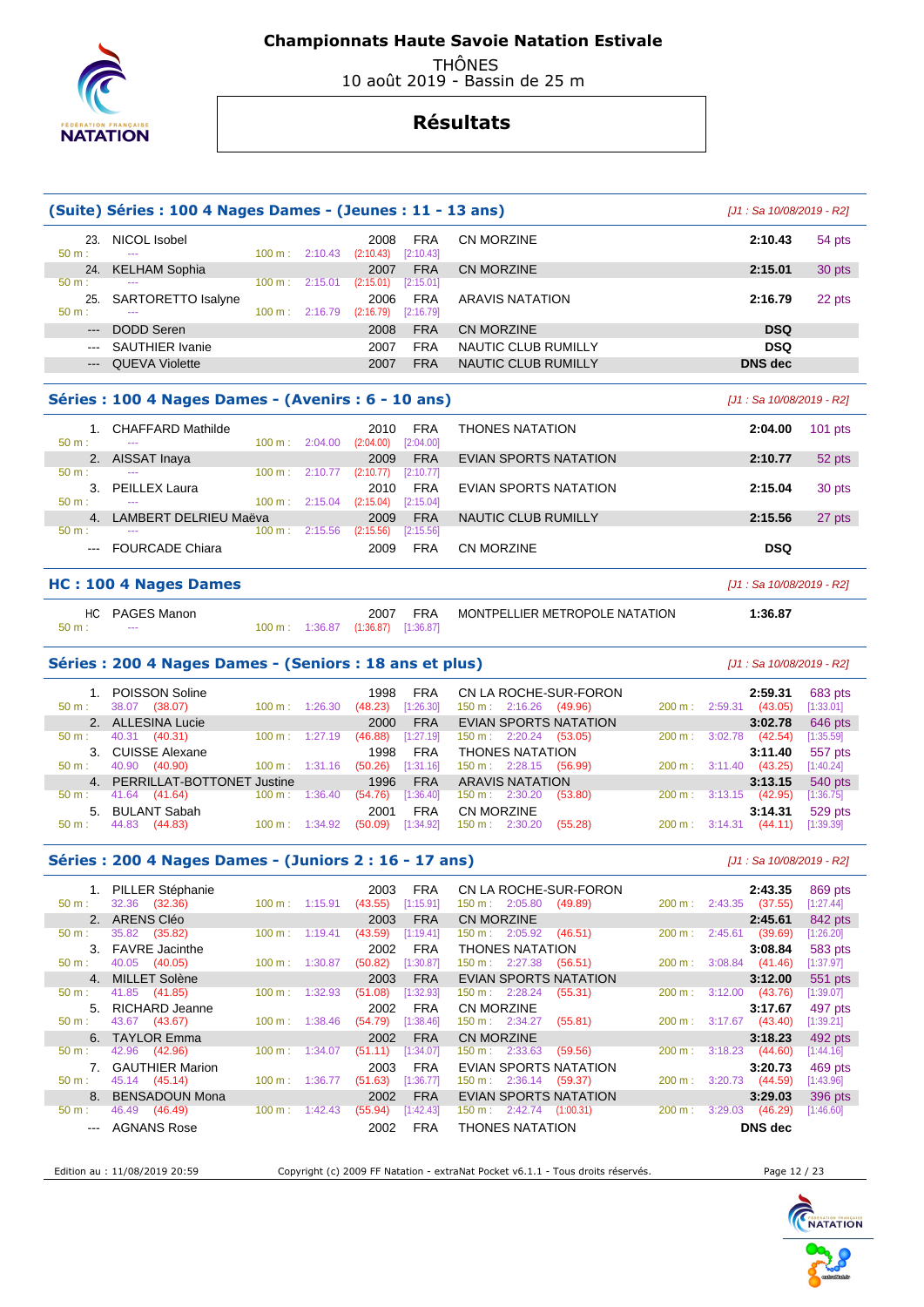

 THÔNES 10 août 2019 - Bassin de 25 m

# **Résultats**

|                | (Suite) Séries: 200 4 Nages Dames - (Juniors 2: 16 - 17 ans) |                   |                          |                 |                         |                                                       |        | [J1 : Sa 10/08/2019 - R2]    |                      |
|----------------|--------------------------------------------------------------|-------------------|--------------------------|-----------------|-------------------------|-------------------------------------------------------|--------|------------------------------|----------------------|
|                | --- LEGON Milena                                             |                   |                          | 2003            | <b>FRA</b>              | <b>ARAVIS NATATION</b>                                |        | <b>DNF</b>                   |                      |
|                | Séries: 200 4 Nages Dames - (Juniors 1 : 14 - 15 ans)        |                   |                          |                 |                         |                                                       |        | [J1 : Sa 10/08/2019 - R2]    |                      |
| 1.             | DASHTI Lara                                                  |                   |                          | 2004            | <b>KUW</b>              | EVIAN SPORTS NATATION                                 |        | 2:52.62                      | 759 pts              |
| $50 m$ :       | 36.29<br>(36.29)                                             | 100 m:            | 1:21.07                  | (44.78)         | [1:21.07]               | 150 m: 2:09.71<br>(48.64)                             | 200 m: | 2:52.62<br>(42.91)           | [1:31.55]            |
| 2.             | <b>DILLIES Salomé</b>                                        |                   |                          | 2004            | <b>FRA</b>              | <b>CN MORZINE</b>                                     |        | 2:58.45                      | 693 pts              |
| 50 m:          | 38.30<br>(38.30)                                             | 100 m:            | 1:24.93                  | (46.63)         | [1:24.93]               | 150 m: 2:18.76<br>(53.83)                             | 200 m: | 2:58.45 (39.69)              | [1:33.52]            |
| 3.<br>$50 m$ : | <b>TELLIEZ Eloise</b>                                        |                   |                          | 2004            | <b>FRA</b>              | <b>ARAVIS NATATION</b>                                |        | 3:08.81                      | 583 pts              |
|                | 42.57 (42.57)                                                | 100 m:            | 1:29.39                  | (46.82)         | [1:29.39]               | 150 m: 2:23.10<br>(53.71)                             | 200 m: | $3:08.81$ (45.71)            | [1:39.42]            |
| 4.<br>50 m:    | <b>BADEL Elisa</b><br>44.10<br>(44.10)                       | 100 m:            | 1:39.90                  | 2005<br>(55.80) | <b>FRA</b><br>[1:39.90] | <b>EVIAN SPORTS NATATION</b><br>150 m : 2:27.71       | 200 m: | 3:08.95<br>3:08.95           | 582 pts              |
|                | <b>OHL Pauline</b>                                           |                   |                          |                 |                         | (47.81)                                               |        | (41.24)                      | $[1:29.05]$          |
| 5.<br>50 m:    | 40.79<br>(40.79)                                             | 100 m:            | 1:30.71                  | 2004<br>(49.92) | <b>FRA</b><br>[1:30.71] | EVIAN SPORTS NATATION<br>2:24.30<br>150 m:<br>(53.59) | 200 m: | 3:09.86<br>$3:09.86$ (45.56) | 573 pts<br>[1:39.15] |
|                | 6. FORESTIER Iona                                            |                   |                          | 2005            | <b>FRA</b>              | <b>EVIAN SPORTS NATATION</b>                          |        | 3:14.77                      | 524 pts              |
| 50 m:          | 43.12 (43.12)                                                | 100 m:            | 1:30.30                  | (47.18)         | [1:30.30]               | 150 m : 2:34.37<br>(1:04.07)                          | 200 m: | $3:14.77$ (40.40)            | [1:44.47]            |
| 7.             | <b>EASTLAKE Carly</b>                                        |                   |                          | 2005            | <b>GBR</b>              | <b>ARAVIS NATATION</b>                                |        | 3:16.67                      | 506 pts              |
| $50 m$ :       | 43.94 (43.94)                                                | 100 m:            | 1:32.89                  | (48.95)         | [1:32.89]               | 150 m: 2:31.68<br>(58.79)                             | 200 m: | $3:16.67$ (44.99)            | [1:43.78]            |
|                | 8. JEFFERIES Mathilde                                        |                   |                          | 2005            | <b>FRA</b>              | <b>CN MORZINE</b>                                     |        | 3:17.31                      | 500 pts              |
| 50 m:          | 43.21 (43.21)                                                | 100 m:            | 1:34.34                  | (51.13)         | [1:34.34]               | $150 \text{ m}: 2:33.11$<br>(58.77)                   | 200 m: | $3:17.31$ (44.20)            | [1:42.97]            |
| 9.             | <b>VULLIET Jade</b>                                          |                   |                          | 2004            | <b>FRA</b>              | <b>THONES NATATION</b>                                |        | 3:17.69                      | 497 pts              |
| 50 m:          | 43.67<br>(43.67)                                             |                   | $100 \text{ m}: 1:41.12$ | (57.45)         | [1:41.12]               | 150 m : 2:33.21<br>(52.09)                            | 200 m: | 3:17.69<br>(44.48)           | [1:36.57]            |
| 10.            | <b>MENU Lilou</b>                                            |                   |                          | 2004            | <b>FRA</b>              | <b>EVIAN SPORTS NATATION</b>                          |        | 3:17.70                      | 497 pts              |
| 50 m:          | 42.37<br>(42.37)                                             | $100 \text{ m}$ : | 1:33.81                  | (51.44)         | [1:33.81]               | $150 \text{ m}$ :<br>2:33.11<br>(59.30)               | 200 m: | 3:17.70<br>(44.59)           | [1:43.89]            |
| 11.            | <b>CORDEAU Lana</b>                                          |                   |                          | 2004            | <b>FRA</b>              | NAUTIC CLUB RUMILLY                                   |        | 3:19.32                      | 482 pts              |
| 50 m:          | 43.42<br>(43.42)                                             | 100 m:            | 1:34.47                  | (51.05)         | [1:34.47]               | $150 \text{ m}: 2:34.41$<br>(59.94)                   | 200 m: | 3:19.32<br>(44.91)           | [1:44.85]            |
|                | 12. PERRILLAT BOTTONET Manon                                 |                   |                          | 2005            | <b>FRA</b>              | <b>ARAVIS NATATION</b>                                |        | 3:19.70                      | 478 pts              |
| 50 m:          | 44.80<br>(44.80)                                             | 100 m:            | 1:35.90                  | (51.10)         | [1:35.90]               | 150 m: 2:30.63<br>(54.73)                             | 200 m: | $3:19.70$ (49.07)            | [1:43.80]            |
| 13.            | <b>BLANC BOUJON Juliette</b>                                 |                   |                          | 2005            | <b>FRA</b>              | <b>EVIAN SPORTS NATATION</b>                          |        | 3:41.39                      | 300 pts              |
| 50 m:          | 48.62<br>(48.62)                                             | 100 m: 1:43.55    |                          | (54.93)         | [1:43.55]               | $150 \text{ m}: 2:52.54$<br>(1:08.99)                 | 200 m: | 3:41.39<br>(48.85)           | [1:57.84]            |
|                | Séries : 200 4 Nages Dames - (Jeunes : 11 - 13 ans)          |                   |                          |                 |                         |                                                       |        | [J1 : Sa 10/08/2019 - R2]    |                      |
|                | 1. FREIXANET Clara                                           |                   |                          | 2006            | <b>FRA</b>              | EVIAN SPORTS NATATION                                 |        | 3:15.52                      | 517 pts              |
| $50 m$ :       | 40.90<br>(40.90)                                             | 100 m: 1:32.24    |                          | (51.34)         | [1:32.24]               | 150 m : 2:27.62 (55.38)                               |        | 200 m: 3:15.52 (47.90)       | [1:43.28]            |
| 2.             | <b>FREIXANET Elisa</b>                                       |                   |                          | 2008            | <b>FRA</b>              | <b>EVIAN SPORTS NATATION</b>                          |        | 3:50.72                      | 236 pts              |
| 50 m:          | 54.94<br>(54.94)                                             |                   | 100 m: 1:55.82           | (1:00.88)       | [1:55.82]               | $150 \text{ m}: 3:02.14$ $(1:06.32)$                  | 200 m: | 3:50.72<br>(48.58)           | [1:54.90]            |
|                | <b>Séries : 50 Nage Libre Messieurs</b>                      |                   |                          |                 |                         |                                                       |        | $[J1: Sa 10/08/2019 - R1]$   |                      |
|                | 1. LEBRUN Paul                                               |                   |                          | 2001            | <b>FRA</b>              | CN LA ROCHE-SUR-FORON                                 |        | 26.00                        | 1035 pts             |
|                | 2. CHAON lan                                                 |                   |                          | 1998            | <b>FRA</b>              | <b>ARAVIS NATATION</b>                                |        | 26.38                        | 1010 pts             |
| 3.             | <b>BARON Baptiste</b>                                        |                   |                          | 2003            | <b>FRA</b>              | <b>THONES NATATION</b>                                |        | 26.64                        | 993 pts              |
|                | 4. BEYLARD OZEROFF Matthieu                                  |                   |                          | 2003            | <b>FRA</b>              | CN LA ROCHE-SUR-FORON                                 |        | 26.86                        | 978 pts              |
| 5.             | <b>GAIDIOZ Kevin</b>                                         |                   |                          | 1987            | <b>FRA</b>              | <b>THONES NATATION</b>                                |        | 27.31                        | 949 pts              |
|                | 6. MOREAU Adrien                                             |                   |                          | 2002            | <b>FRA</b>              | <b>THONES NATATION</b>                                |        | 27.60                        | 931 pts              |
|                | 7. MONET VIDONNE Roland                                      |                   |                          | 2003            | <b>FRA</b>              | CN LA ROCHE-SUR-FORON                                 |        | 27.89                        | 913 pts              |
|                | 8. BLANC-GARIN Louis                                         |                   |                          | 2002            | <b>FRA</b>              | THONES NATATION                                       |        | 27.92                        | 911 pts              |
|                | 9. VAULTIER Thomas                                           |                   |                          | 2001            | <b>FRA</b>              | CN HAUT-GIFFRE SAMOËNS                                |        | 28.03                        | 904 pts              |
|                | 10. MICHELON Adrien                                          |                   |                          | 2001            | <b>FRA</b>              | EVIAN SPORTS NATATION                                 |        | 28.05                        | 903 pts              |
|                | 11. FOUSSADIER Lancelin                                      |                   |                          | 2003            | FRA                     | CN LA ROCHE-SUR-FORON                                 |        | 28.18                        | 895 pts              |

12. COEMET Tom 2000 FRA THONES NATATION **28.20** 893 pts

 14. SYLVESTRE Louis 1993 FRA THONES NATATION **28.42** 880 pts 15. BESSON-MAGDELAIN Thomas 1994 FRA ARAVIS NATATION **28.58** 870 pts

17. BARTHOD Matteo 2002 FRA CN LA ROCHE-SUR-FORON **28.68** 864 pts

19. MOREAU Edgar 2002 FRA THONES NATATION **29.17** 834 pts

 $EVIAN$  SPORTS NATATION

13. WILMOT Jack 28.21 **2003 GBR CN HAUT-GIFFRE SAMOËNS** 28.21

 **Edition au : 11/08/2019 20:59 Copyright (c) 2009 FF Natation - extraNat Pocket v6.1.1 - Tous droits réservés. Page 13 / 23** 

18. QUOEX Antoine 2001 FRA CN LA ROCHE-SUR-FORON

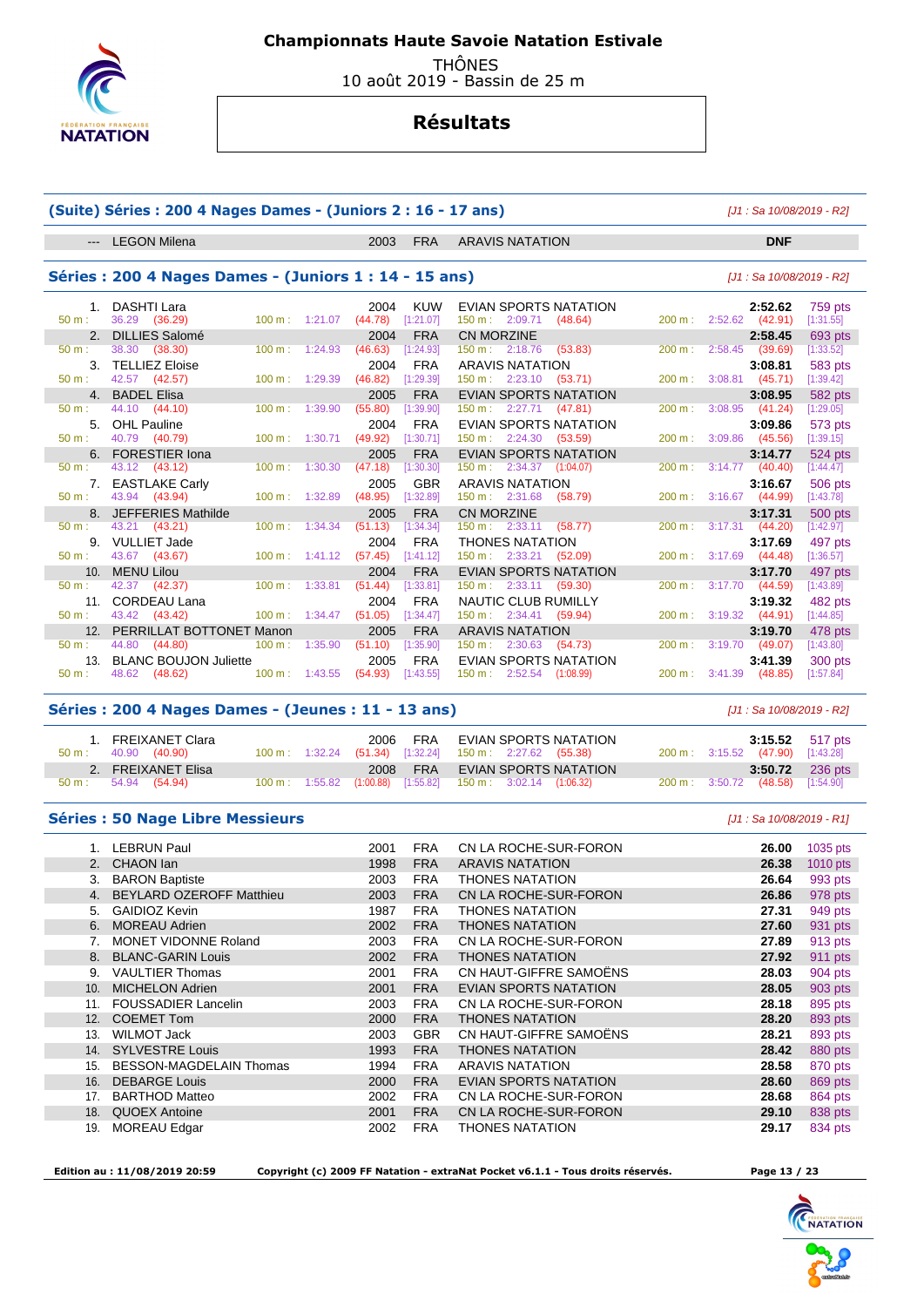

### **Championnats Haute Savoie Natation Estivale THÔNES 10 août 2019 - Bassin de 25 m**

## **Résultats**

#### **(Suite) Séries : 50 Nage Libre Messieurs [J1 : Sa 10/08/2019 - R1]**

| 20.           | <b>PUGEAUT Maxime</b>         | 2001         | <b>FRA</b> | CN HAUT-GIFFRE SAMOENS                          | 29.26          | 829 pts            |
|---------------|-------------------------------|--------------|------------|-------------------------------------------------|----------------|--------------------|
|               | 21. FLEURY Xavier             | 1977         | <b>FRA</b> | NAUTIC CLUB RUMILLY                             | 29.37          | 822 pts            |
| 22.           | <b>BELLAHCENE Yanis</b>       | 2003         | <b>FRA</b> | CN LA ROCHE-SUR-FORON                           | 29.51          | 814 pts            |
| 23.           | <b>DEBARGE Hugo</b>           | 2002         | <b>FRA</b> | EVIAN SPORTS NATATION                           | 29.58          | 810 pts            |
| 23.           | DEMEY Léo                     | 2004         | <b>FRA</b> | <b>CN MORZINE</b>                               | 29.58          | 810 pts            |
| 25.           | <b>METRAL Robin</b>           | 2003         | <b>FRA</b> | NAUTIC CLUB RUMILLY                             | 29.61          | 808 pts            |
| 26.           | <b>MOTTIER Antonin</b>        | 2003         | <b>FRA</b> | <b>THONES NATATION</b>                          | 29.65          | 806 pts            |
| 27.           | <b>SICRE Thibault</b>         | 1991         | <b>FRA</b> | <b>THONES NATATION</b>                          | 29.67          | 805 pts            |
| 28.           | <b>JOURNET Loic</b>           | 2001         | <b>FRA</b> | NAUTIC CLUB RUMILLY                             | 29.69          | 803 pts            |
| 29.           | <b>FOURNIER Samuel</b>        | 1994         | <b>FRA</b> | <b>THONES NATATION</b>                          | 29.95          | 788 pts            |
| 30.           | <b>QUOEX Pierre</b>           | 2004         | <b>FRA</b> | CN LA ROCHE-SUR-FORON                           | 30.04          | 783 pts            |
|               | 31. DELRIEU Stéphane          | 1971         | <b>FRA</b> | NAUTIC CLUB RUMILLY                             | 30.15          | 777 pts            |
| 32.           | NOTTEAU Clément               | 1991         | <b>FRA</b> | <b>THONES NATATION</b>                          | 30.35          | 765 pts            |
| 33.           | <b>VEY Louis</b>              | 2003         | <b>FRA</b> | NAUTIC CLUB RUMILLY                             | 30.50          | 756 pts            |
| 34.           | <b>SAGE Matthieu</b>          | 1999         | <b>FRA</b> | NAUTIC CLUB RUMILLY                             | 30.65          | 748 pts            |
| 35.           | STENT-TORRIANI Jonathan       | 1965         | <b>FRA</b> | <b>THONES NATATION</b>                          | 30.70          | 745 pts            |
| 36.           | <b>BUISSON Noah</b>           | 2002         | <b>FRA</b> | CN LA ROCHE-SUR-FORON                           | 31.88          | 680 pts            |
|               | 37. CHARLES Mathieu           | 2003         | <b>FRA</b> | <b>THONES NATATION</b>                          | 31.94          | 676 pts            |
| 38.           | <b>DIAS Nelson</b>            | 2004         | <b>FRA</b> | CN LA ROCHE-SUR-FORON                           | 32.12          | 667 pts            |
| 39.           | <b>GRILLET Antonin</b>        | 2003         | <b>FRA</b> | NAUTIC CLUB RUMILLY                             | 32.15          | 665 pts            |
| 40.           | <b>BOIVENT Théo</b>           | 2005         | <b>FRA</b> | <b>THONES NATATION</b>                          | 32.33          | 656 pts            |
| 41.           | ROUX Mattéo                   | 2003         | <b>FRA</b> | EVIAN SPORTS NATATION                           | 32.98          |                    |
| 42.           | LE MOULNIER Theophile         | 2005         | <b>FRA</b> | CN LA ROCHE-SUR-FORON                           | 33.17          | 622 pts<br>612 pts |
|               |                               |              | <b>FRA</b> | EVIAN SPORTS NATATION                           | 33.21          |                    |
| 43.<br>44.    | ANDREATTA Mateo               | 2004<br>2005 | <b>FRA</b> | CN LA ROCHE-SUR-FORON                           |                | 610 pts            |
|               | <b>ESPANA JIMENEZ Vincent</b> |              |            |                                                 | 33.56          | 592 pts            |
| 45.           | <b>DUPAYS Paul</b>            | 2004         | <b>FRA</b> | EVIAN SPORTS NATATION<br><b>THONES NATATION</b> | 33.77          | 581 pts            |
| 46.           | <b>NOEL Titouan</b>           | 2004         | <b>FRA</b> |                                                 | 34.00          | 570 pts            |
| 47.           | <b>ROUX Kilyann</b>           | 2006         | <b>FRA</b> | EVIAN SPORTS NATATION                           | 34.02          | 569 pts            |
| 48.           | <b>SVEJENTSEV Romain</b>      | 2007         | <b>FRA</b> | <b>THONES NATATION</b>                          | 34.04          | <b>568 pts</b>     |
| 49.           | KONYK Dimitri                 | 1995         | <b>FRA</b> | <b>THONES NATATION</b>                          | 34.56          | 542 pts            |
| 50.           | <b>BLONDEAU Ludwig</b>        | 1967         | <b>FRA</b> | <b>THONES NATATION</b>                          | 34.92          | 525 pts            |
| 51.           | <b>MAISTRE Joseph</b>         | 2005         | <b>FRA</b> | <b>ARAVIS NATATION</b>                          | 35.04          | 520 pts            |
| 52.           | <b>BLONDEAU Basile</b>        | 2006         | <b>FRA</b> | <b>THONES NATATION</b>                          | 35.44          | <b>501 pts</b>     |
| 53.           | <b>CHANTRAINE Benjamin</b>    | 2005         | <b>FRA</b> | <b>THONES NATATION</b>                          | 35.70          | 489 pts            |
| 54.           | <b>JOCHUM Adrien</b>          | 2004         | <b>FRA</b> | <b>CN MORZINE</b>                               | 35.78          | 485 pts            |
| 55.           | <b>HUDRY Valentin</b>         | 2006         | <b>FRA</b> | <b>ARAVIS NATATION</b>                          | 36.08          | 472 pts            |
| 56.           | <b>TORRISI Noa</b>            | 2004         | <b>FRA</b> | NAUTIC CLUB RUMILLY                             | 36.50          | 453 pts            |
| 57.           | <b>AGNANS Christophe</b>      | 1976         | <b>FRA</b> | <b>THONES NATATION</b>                          | 36.90          | 435 pts            |
| 58.           | <b>DAL MOLIN Baptiste</b>     | 2005         | <b>FRA</b> | CN LA ROCHE-SUR-FORON                           | 37.12          | 426 pts            |
| 59.           | <b>CHOMAT Leopold</b>         | 2006         | <b>FRA</b> | CN LA ROCHE-SUR-FORON                           | 37.25          | 420 pts            |
| 60.           | <b>PICHON Antonin</b>         | 2007         | <b>FRA</b> | CN LA ROCHE-SUR-FORON                           | 38.36          | 374 pts            |
| 61.           | <b>VALLA Matisse</b>          | 2005         | <b>FRA</b> | <b>THONES NATATION</b>                          | 38.55          | 367 pts            |
| 62.           | <b>LOYER Tibo</b>             | 2006         | <b>FRA</b> | <b>THONES NATATION</b>                          | 38.69          | 361 pts            |
| 63.           | DEMEY Noah                    | 2009         | <b>FRA</b> | CN MORZINE                                      | 41.00          | 276 pts            |
|               | 64. TISSOT Esteban            | 2007         | <b>FRA</b> | THONES NATATION                                 | 43.86          | 186 pts            |
|               | 65. ANGELLOZ-NICOUD Arthur    | 2006         | <b>FRA</b> | <b>THONES NATATION</b>                          | 44.10          | 179 pts            |
| 66.           | LOZANO Romain                 | 2008         | <b>FRA</b> | <b>ARAVIS NATATION</b>                          | 44.36          | 172 pts            |
|               | 67. PERRILLAT BOTTONET Eliot  | 2008         | <b>FRA</b> | <b>ARAVIS NATATION</b>                          | 44.61          | 166 pts            |
|               | 68. POTEZ Thibaut             | 2007         | <b>FRA</b> | EVIAN SPORTS NATATION                           | 44.82          | 160 pts            |
| 69.           | <b>DUCRETTET Nathan</b>       | 2008         | <b>FRA</b> | CN MORZINE                                      | 47.93          | 89 pts             |
| 70.           | <b>JOSSELIN Victor</b>        | 2008         | <b>FRA</b> | CN LA ROCHE-SUR-FORON                           | 47.97          | 88 pts             |
|               | 71. GRILLET PAYSAN Titouan    | 2009         | <b>FRA</b> | EVIAN SPORTS NATATION                           | 52.74          | 20 pts             |
| 72.           | <b>MENU Andrean</b>           | 2009         | <b>FRA</b> | CN MORZINE                                      | 55.32          | 3 pts              |
| 73.           | MUSARD Hugo                   | 2007         | <b>FRA</b> | NAUTIC CLUB RUMILLY                             | 55.48          | 3 pts              |
| 74.           | <b>GIROUD Mathéo</b>          | 2007         | <b>FRA</b> | NAUTIC CLUB RUMILLY                             | 58.21          | 1 pt               |
| 75.           | LAFOND Tom                    | 2006         | <b>FRA</b> | NAUTIC CLUB RUMILLY                             | 58.78          | 1 pt               |
| 76.           | <b>DUPAYS Joseph</b>          | 2009         | <b>FRA</b> | EVIAN SPORTS NATATION                           | 1:04.44        | 1 pt               |
| $\frac{1}{2}$ | <b>CHAPMAN Louis</b>          | 2009         | <b>FRA</b> | CN MORZINE                                      | <b>DNS</b> dec |                    |
|               |                               |              |            |                                                 |                |                    |

 **Edition au : 11/08/2019 20:59 Copyright (c) 2009 FF Natation - extraNat Pocket v6.1.1 - Tous droits réservés. Page 14 / 23** 

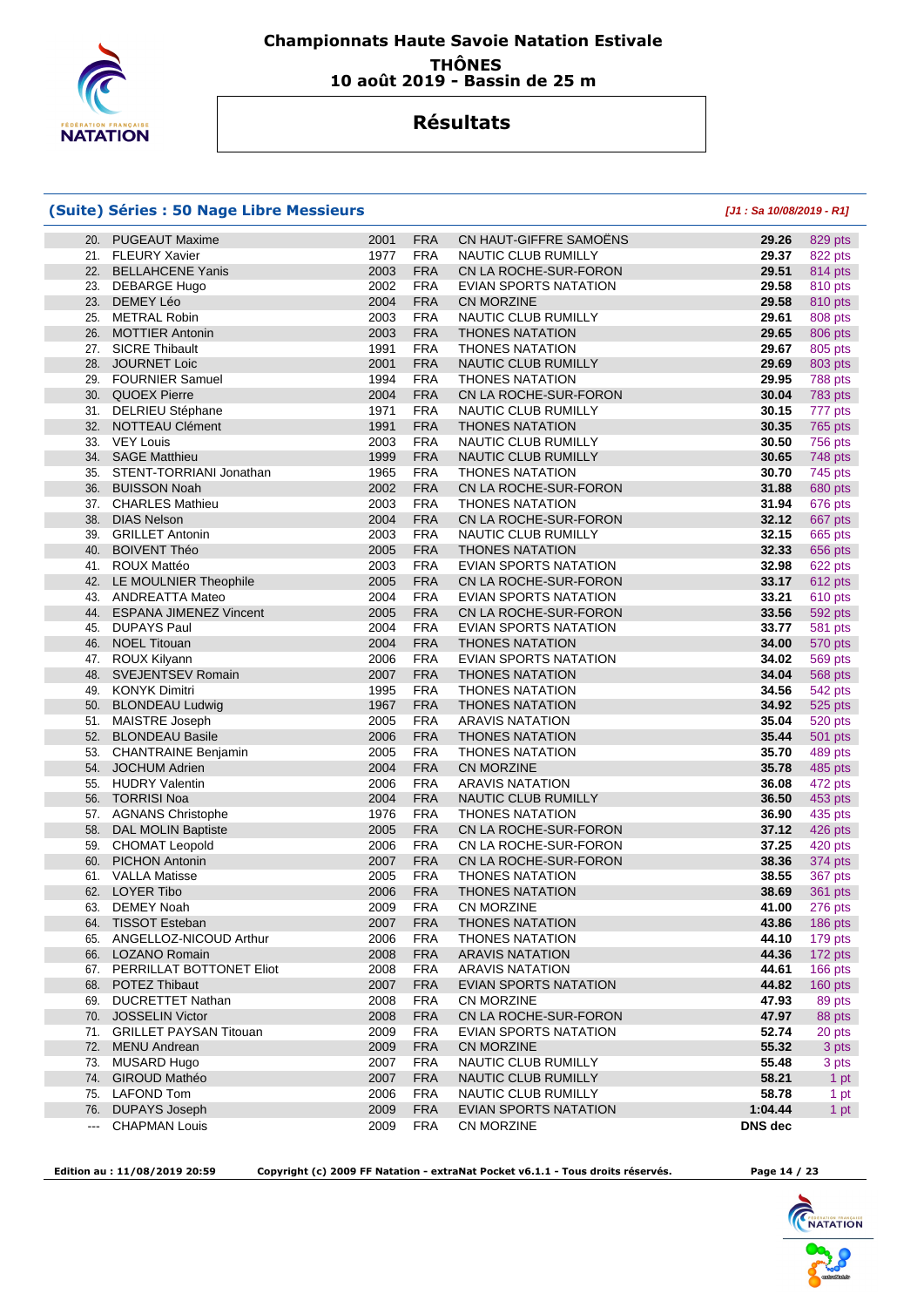

### **Championnats Haute Savoie Natation Estivale THÔNES 10 août 2019 - Bassin de 25 m**

# **Résultats**

|               | (Suite) Séries : 50 Nage Libre Messieurs                       |                                                |                       |                             |            |                              | [J1: Sa 10/08/2019 - R1]  |           |
|---------------|----------------------------------------------------------------|------------------------------------------------|-----------------------|-----------------------------|------------|------------------------------|---------------------------|-----------|
| ---           | <b>FARNER Thibaud</b>                                          |                                                |                       | 2005                        | <b>FRA</b> | CN HAUT-GIFFRE SAMOENS       | <b>DNS</b> dec            |           |
| $\sim$ $\sim$ | PACCARD Teddy                                                  |                                                |                       | 2003                        | <b>FRA</b> | <b>THONES NATATION</b>       | <b>DNS</b> dec            |           |
|               | --- VAULTIER Maxime                                            |                                                |                       | 2005                        | <b>FRA</b> | CN HAUT-GIFFRE SAMOENS       | <b>DNS</b> dec            |           |
|               | Séries : 50 Nage Libre Messieurs - (Avenirs : 6 - 11 ans)      |                                                |                       |                             |            |                              | [J1 : Sa 10/08/2019 - R1] |           |
|               | 1. DEMEY Noah                                                  |                                                |                       | 2009                        | <b>FRA</b> | <b>CN MORZINE</b>            | 41.00                     | 276 pts   |
|               | 2. LOZANO Romain                                               |                                                |                       | 2008                        | <b>FRA</b> | <b>ARAVIS NATATION</b>       | 44.36                     | 172 pts   |
|               | 3. PERRILLAT BOTTONET Eliot                                    |                                                |                       | 2008                        | <b>FRA</b> | <b>ARAVIS NATATION</b>       | 44.61                     | $166$ pts |
|               | 4. DUCRETTET Nathan                                            |                                                |                       | 2008                        | <b>FRA</b> | <b>CN MORZINE</b>            | 47.93                     | 89 pts    |
|               | 5. JOSSELIN Victor                                             |                                                |                       | 2008                        | <b>FRA</b> | CN LA ROCHE-SUR-FORON        | 47.97                     | 88 pts    |
| 6.            | <b>GRILLET PAYSAN Titouan</b>                                  |                                                |                       | 2009                        | <b>FRA</b> | <b>EVIAN SPORTS NATATION</b> | 52.74                     |           |
|               |                                                                |                                                |                       |                             |            | <b>CN MORZINE</b>            |                           | 20 pts    |
|               | 7. MENU Andrean                                                |                                                |                       | 2009                        | <b>FRA</b> |                              | 55.32                     | 3 pts     |
|               | 8. DUPAYS Joseph                                               |                                                |                       | 2009                        | <b>FRA</b> | <b>EVIAN SPORTS NATATION</b> | 1:04.44                   | 1 pt      |
| $---$         | <b>CHAPMAN Louis</b>                                           |                                                |                       | 2009                        | <b>FRA</b> | CN MORZINE                   | <b>DNS</b> dec            |           |
|               | Séries : 100 Nage Libre Messieurs - (Seniors : 19 ans et plus) |                                                |                       |                             |            |                              | [J1 : Sa 10/08/2019 - R2] |           |
| 50 m:         | 1. BESSON-MAGDELAIN Thomas<br>29.23 (29.23)                    | 100 m:                                         | 1:01.06               | 1994<br>$(31.83)$ [1:01.06] | <b>FRA</b> | <b>ARAVIS NATATION</b>       | 1:01.06                   | 898 pts   |
|               | 2. GAIDIOZ Kevin                                               |                                                |                       | 1987                        | <b>FRA</b> | <b>THONES NATATION</b>       | 1:01.44                   | 886 pts   |
| 50 m:         | 28.68 (28.68)                                                  | $100 \text{ m}$ :                              | 1:01.44               | (32.76)                     | [1:01.44]  |                              |                           |           |
|               | 3. COEMET Tom                                                  |                                                |                       | 2000                        | <b>FRA</b> | <b>THONES NATATION</b>       | 1:02.19                   | 864 pts   |
| 50 m:         | 28.89 (28.89)                                                  | $100 m$ : $1:02.19$                            |                       | $(33.30)$ $[1:02.19]$       |            |                              |                           |           |
|               | 4. LEGON Nicolas                                               |                                                |                       | 1992                        | <b>FRA</b> | <b>ARAVIS NATATION</b>       | 1:03.57                   | 824 pts   |
| 50 m:         | 29.62 (29.62)                                                  | 100 m: 1:03.57                                 |                       | (33.95)                     | [1:03.57]  |                              |                           |           |
|               | 5. DEBARGE Louis                                               |                                                |                       | 2000                        | <b>FRA</b> | EVIAN SPORTS NATATION        | 1:04.58                   |           |
| 50 m:         | 30.35<br>(30.35)                                               | 100 m: 1:04.58                                 |                       | (34.23)                     | [1:04.58]  |                              |                           | 795 pts   |
|               | 6. FLEURY Xavier                                               |                                                |                       | 1977                        | <b>FRA</b> | <b>NAUTIC CLUB RUMILLY</b>   | 1:07.07                   | 727 pts   |
| 50 m:         | 31.33 (31.33)                                                  | 100 m: 1:07.07                                 |                       | (35.74)                     | [1:07.07]  |                              |                           |           |
|               | 7. DELRIEU Stéphane                                            |                                                |                       | 1971                        | <b>FRA</b> | NAUTIC CLUB RUMILLY          | 1:08.04                   | 701 pts   |
| 50 m:         | 31.98 (31.98)                                                  | 100 m:                                         | 1:08.04               | (36.06)                     | [1:08.04]  |                              |                           |           |
|               | 8. SICRE Thibault                                              |                                                |                       | 1991                        | <b>FRA</b> | <b>THONES NATATION</b>       | 1:08.18                   | 697 pts   |
| 50 m:         | 31.87 (31.87)                                                  | $100 \text{ m}$ :                              | 1:08.18               | (36.31)                     | [1:08.18]  |                              |                           |           |
|               | 9. SAGE Matthieu                                               |                                                |                       | 1999                        | <b>FRA</b> | NAUTIC CLUB RUMILLY          | 1:09.02                   | 675 pts   |
| 50 m:         | 32.14 (32.14)                                                  | $100 m$ : $1:09.02$                            |                       | (36.88)                     | [1:09.02]  |                              |                           |           |
|               | 10. NOTTEAU Clément                                            |                                                |                       | 1991                        | <b>FRA</b> | <b>THONES NATATION</b>       | 1:09.12                   | 673 pts   |
| 50 m:         | 32.08 (32.08)                                                  | 100 m:                                         | 1:09.12               | (37.04)                     | [1:09.12]  |                              |                           |           |
|               | 11. FOURNIER Samuel                                            |                                                |                       | 1994                        | <b>FRA</b> | <b>THONES NATATION</b>       | 1:17.18                   | 480 pts   |
| 50 m:         | 34.75 (34.75)                                                  | $100 \text{ m}: 1:17.18$ $(42.43)$ $[1:17.18]$ |                       |                             |            |                              |                           |           |
|               |                                                                |                                                |                       |                             |            |                              |                           |           |
|               | Séries : 100 Nage Libre Messieurs - (Juniors 2 : 17 - 18 ans)  |                                                |                       |                             |            |                              | [J1 : Sa 10/08/2019 - R2] |           |
| 50 m:         | 1. COTTET-DUMOULIN Mathis                                      | $100 m$ :                                      | 58.34 (30.61) [58.34] | 2001                        | FRA        | CN MORZINE                   | 58.34                     | 981 pts   |
|               | 27.73 (27.73)<br>2. LEBRUN Paul                                |                                                |                       |                             | <b>FRA</b> | CN LA ROCHE-SUR-FORON        |                           | 940 pts   |
| $50 m$ :      | 27.48 (27.48)                                                  | 100 m:                                         | 59.66                 | 2001<br>(32.18)             | [59.66]    |                              | 59.66                     |           |
|               |                                                                |                                                |                       |                             |            |                              |                           |           |
| 50 m:         | 3. MICHELON Adrien<br>29.42 (29.42)                            | 100 m: 1:01.81 (32.39) [1:01.81]               |                       | 2001                        | FRA        | EVIAN SPORTS NATATION        | 1:01.81                   | 875 pts   |
|               | 4. VAULTIER Thomas                                             |                                                |                       |                             |            | CN HAUT-GIFFRE SAMOENS       | 1:01.94                   |           |
| 50 m:         | 29.02 (29.02)                                                  | 100 m : 1:01.94 (32.92) [1:01.94]              |                       | 2001                        | <b>FRA</b> |                              |                           | 872 pts   |
|               | 5. MOREAU Adrien                                               |                                                |                       | 2002                        |            |                              | 1:03.70                   | 820 pts   |
| 50 m:         | 30.40 (30.40)                                                  | 100 m: 1:03.70 (33.30) [1:03.70]               |                       |                             | FRA        | THONES NATATION              |                           |           |
|               | 6. DUCRETTET Matthieu                                          |                                                |                       | 2002                        | <b>FRA</b> | EVIAN SPORTS NATATION        | 1:04.32                   |           |
| 50 m:         | 31.16 (31.16)                                                  | 100 m: 1:04.32 (33.16) [1:04.32]               |                       |                             |            |                              |                           | 803 pts   |
|               |                                                                |                                                |                       |                             |            |                              |                           |           |
| $50 m$ :      | 7. BARTHOD Matteo<br>29.28 (29.28)                             | 100 m: 1:04.49 (35.21) [1:04.49]               |                       | 2002                        | FRA        | CN LA ROCHE-SUR-FORON        | 1:04.49                   | 798 pts   |
|               | 8. JEFFERIES Jacques                                           |                                                |                       | 2002                        | <b>FRA</b> | CN MORZINE                   | 1:04.93                   |           |
|               |                                                                |                                                |                       |                             |            |                              |                           | 786 pts   |
| $50 m$ :      | 30.66 (30.66)                                                  | $100 \text{ m}: 1:04.93$                       |                       | $(34.27)$ [1:04.93]         |            |                              |                           |           |

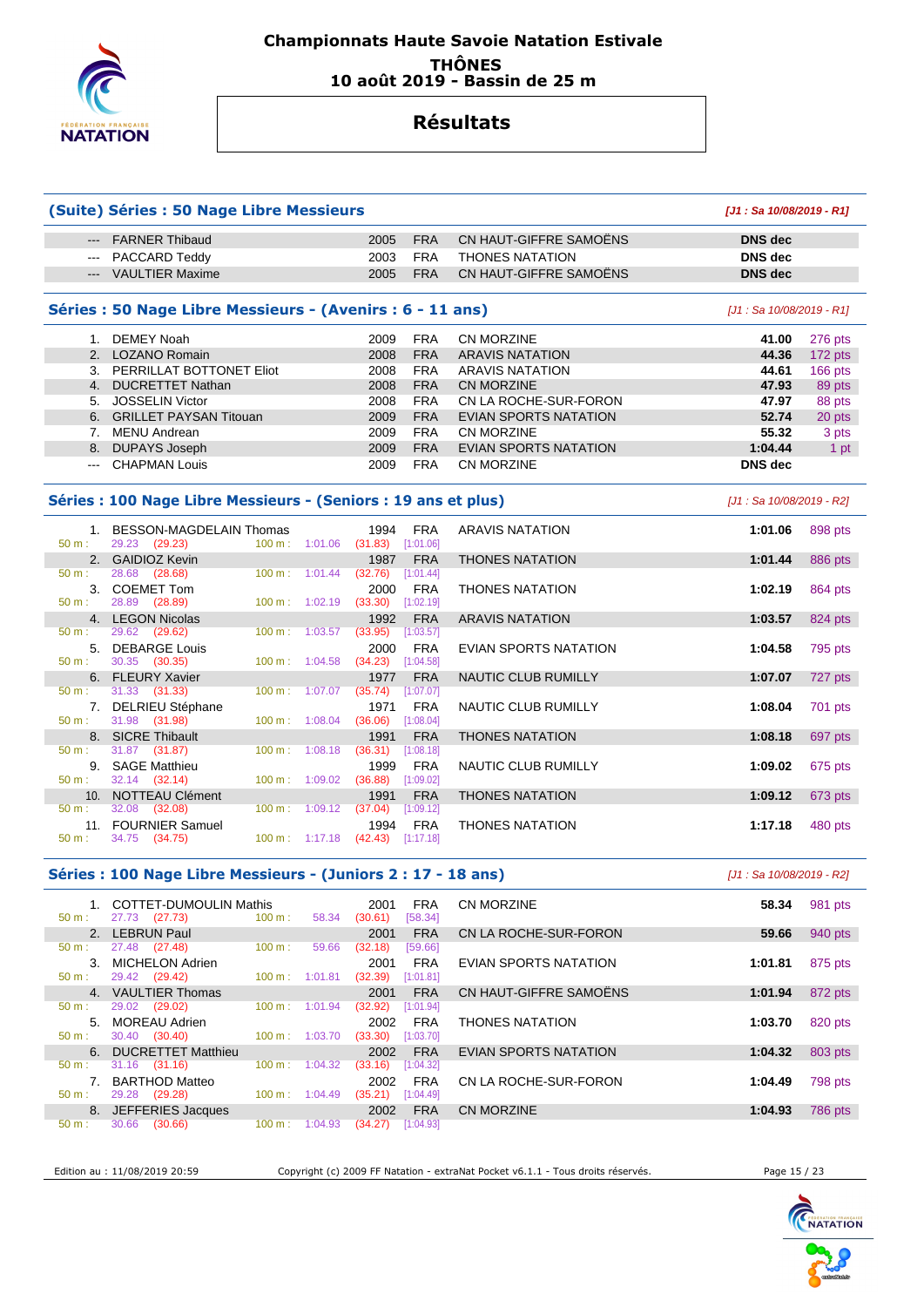

 THÔNES 10 août 2019 - Bassin de 25 m

# **Résultats**

|                 | (Suite) Séries : 100 Nage Libre Messieurs - (Juniors 2 : 17 - 18 ans) |                   |                             |         |            |                              |                           | [J1 : Sa 10/08/2019 - R2] |
|-----------------|-----------------------------------------------------------------------|-------------------|-----------------------------|---------|------------|------------------------------|---------------------------|---------------------------|
|                 | 9. QUOEX Antoine                                                      |                   |                             | 2001    | <b>FRA</b> | CN LA ROCHE-SUR-FORON        | 1:05.32                   | 775 pts                   |
| $50 m$ :        | 30.95 (30.95)                                                         |                   | $100 \text{ m}: 1:05.32$    | (34.37) | [1:05.32]  |                              |                           |                           |
| 10 <sub>1</sub> | <b>PUGEAUT Maxime</b>                                                 |                   |                             | 2001    | <b>FRA</b> | CN HAUT-GIFFRE SAMOËNS       | 1:05.34                   | 774 pts                   |
| $50 m$ :        | 31.27 (31.27)                                                         |                   | 100 m: 1:05.34              | (34.07) | [1:05.34]  |                              |                           |                           |
| 11.             | <b>BLANC-GARIN Louis</b>                                              |                   |                             | 2002    | <b>FRA</b> | <b>THONES NATATION</b>       | 1:06.66                   | 738 pts                   |
| 50 m:           | 31.10 (31.10)                                                         | $100 m$ :         | 1:06.66                     | (35.56) | [1:06.66]  |                              |                           |                           |
|                 | 12. BUISSON Noah                                                      |                   |                             | 2002    | <b>FRA</b> | CN LA ROCHE-SUR-FORON        | 1:07.76                   | 708 pts                   |
| 50 m:           | $31.61$ (31.61)                                                       |                   | 100 m: 1:07.76              | (36.15) | [1:07.76]  |                              |                           |                           |
|                 | 13. DEBARGE Hugo                                                      |                   |                             | 2002    | <b>FRA</b> | EVIAN SPORTS NATATION        | 1:08.48                   | 689 pts                   |
| $50 m$ :        | 32.04 (32.04)                                                         |                   | 100 m: 1:08.48              | (36.44) | [1:08.48]  |                              |                           |                           |
| 14.             | <b>MOREAU Edgar</b>                                                   |                   |                             | 2002    | <b>FRA</b> | <b>THONES NATATION</b>       | 1:08.65                   | 685 pts                   |
| 50 m:           | 31.28 (31.28)                                                         | 100 m:            | 1:08.65                     | (37.37) | [1:08.65]  |                              |                           |                           |
| 15.             | <b>JOURNET Loic</b>                                                   |                   |                             | 2001    | <b>FRA</b> | NAUTIC CLUB RUMILLY          | 1:08.74                   | 682 pts                   |
| 50 m:           | 32.80 (32.80)                                                         |                   | 100 m: 1:08.74              | (35.94) | [1:08.74]  |                              |                           |                           |
|                 | Séries : 100 Nage Libre Messieurs - (Juniors 1 : 15 - 16 ans)         |                   |                             |         |            |                              | [J1 : Sa 10/08/2019 - R2] |                           |
|                 | 1. BARON Baptiste                                                     |                   |                             | 2003    | <b>FRA</b> | THONES NATATION              | 58.01                     | 991 pts                   |
| 50 m:           | 27.49 (27.49)                                                         | 100 m:            | 58.01                       | (30.52) | [58.01]    |                              |                           |                           |
|                 | 2. BEYLARD OZEROFF Matthieu                                           |                   |                             | 2003    | <b>FRA</b> | CN LA ROCHE-SUR-FORON        | 1:00.02                   | 929 pts                   |
| 50 m:           | 28.06 (28.06)                                                         | 100 m:            | 1:00.02                     | (31.96) | [1:00.02]  |                              |                           |                           |
|                 | 3. FOUSSADIER Lancelin                                                |                   |                             | 2003    | <b>FRA</b> | CN LA ROCHE-SUR-FORON        | 1:01.84                   | 874 pts                   |
| 50 m:           | 30.10 (30.10)                                                         | 100 m: 1:01.84    |                             | (31.74) | [1:01.84]  |                              |                           |                           |
|                 | 4. WILMOT Jack                                                        |                   |                             | 2003    | <b>GBR</b> | CN HAUT-GIFFRE SAMOËNS       | 1:04.06                   | 810 pts                   |
| 50 m:           | 29.39 (29.39)                                                         | $100 \text{ m}$ : | 1:04.06                     | (34.67) | [1:04.06]  |                              |                           |                           |
| 5.              | MONET VIDONNE Roland                                                  |                   |                             | 2003    | <b>FRA</b> | CN LA ROCHE-SUR-FORON        | 1:04.83                   | 788 pts                   |
| $50 m$ :        | 31.16 (31.16)                                                         |                   | $100 \text{ m}$ : $1:04.83$ | (33.67) | [1:04.83]  |                              |                           |                           |
| 6.              | DEMEY Léo                                                             |                   |                             | 2004    | <b>FRA</b> | CN MORZINE                   | 1:05.70                   | 764 pts                   |
| 50 m:           | 30.54 (30.54)                                                         | 100 m:            | 1:05.70                     | (35.16) | [1:05.70]  |                              |                           |                           |
| 7.              | <b>BELLAHCENE Yanis</b>                                               |                   |                             | 2003    | <b>FRA</b> | CN LA ROCHE-SUR-FORON        | 1:07.42                   | 717 pts                   |
| 50 m:           | 31.50 (31.50)                                                         |                   | 100 m: 1:07.42              | (35.92) | [1:07.42]  |                              |                           |                           |
|                 | 8. MOTTIER Antonin                                                    |                   |                             | 2003    | <b>FRA</b> | <b>THONES NATATION</b>       | 1:07.76                   | <b>708 pts</b>            |
| $50 m$ :        | 31.59<br>(31.59)                                                      |                   | 100 m: 1:07.76              | (36.17) | [1:07.76]  |                              |                           |                           |
| 9.              | <b>MARULIER Etienne</b>                                               |                   |                             | 2003    | <b>FRA</b> | <b>EVIAN SPORTS NATATION</b> | 1:08.12                   | 699 pts                   |
| $50 m$ :        | 33.09 (33.09)                                                         | 100 m:            | 1:08.12                     | (35.03) | [1:08.12]  |                              |                           |                           |
| 10 <sub>1</sub> | QUOEX Pierre                                                          |                   |                             | 2004    | <b>FRA</b> | CN LA ROCHE-SUR-FORON        | 1:09.01                   | 675 pts                   |
| $50 m$ :        | 32.05 (32.05)                                                         | $100 m$ :         | 1:09.01                     | (36.96) | [1:09.01]  |                              |                           |                           |
|                 | 11. ANDREATTA Mateo                                                   |                   |                             | 2004    | <b>FRA</b> | <b>EVIAN SPORTS NATATION</b> | 1:11.57                   | 611 pts                   |
|                 | 33.88<br>(33.88)                                                      |                   | 100 m: 1:11.57              | (37.69) | [1:11.57]  |                              |                           |                           |
|                 |                                                                       |                   |                             |         |            |                              |                           |                           |
| $50 m$ :<br>12. | <b>DIAS Nelson</b>                                                    |                   |                             | 2004    | <b>FRA</b> | CN LA ROCHE-SUR-FORON        | 1:13.35                   | 567 pts                   |

| Séries : 100 Nage Libre Messieurs - (Jeunes : 12 - 14 ans) | [J1 : Sa 10/08/2019 - R2]                                       |                        |
|------------------------------------------------------------|-----------------------------------------------------------------|------------------------|
| . BOIVENT Théo<br>50 m : 36.08 (36.08)                     | THONES NATATION<br>2005 FRA<br>100 m: 1:14.17 (38.09) [1:14.17] | <b>1:14.17</b> 548 pts |

13. ROUX Mattéo 2003 FRA EVIAN SPORTS NATATION **1:13.81** 556 pts

14. THORENS Paul 2004 FRA CN MORZINE **1:14.13** 549 pts

15. DUPAYS Paul 2004 FRA EVIAN SPORTS NATATION **1:16.18** 502 pts

16. CHARLES Mathieu 2003 FRA THONES NATATION **1:16.85** 487 pts

17. GRILLET Antonin 2003 FRA NAUTIC CLUB RUMILLY **1:16.93** 485 pts

18. JOCHUM Adrien 2004 FRA CN MORZINE **1:20.76** 405 pts

 --- NOEL Titouan 2004 FRA THONES NATATION **DNS dec**  --- PACCARD Teddy 2003 FRA THONES NATATION **DNS dec** 

 $(40.00)$  [1:13.81]

 $(39.85)$   $[1:16.18]$ 

 $(38.91)$ 

50 m : 35.98 (35.98) 100 m : 1:16.85 (40.87) [1:16.85]

50 m : 34.58 (34.58) 100 m : 1:16.93 (42.35) [1:16.93]

38.04 (38.04)

Edition au : 11/08/2019 20:59 Copyright (c) 2009 FF Natation - extraNat Pocket v6.1.1 - Tous droits réservés. Page 16 / 23

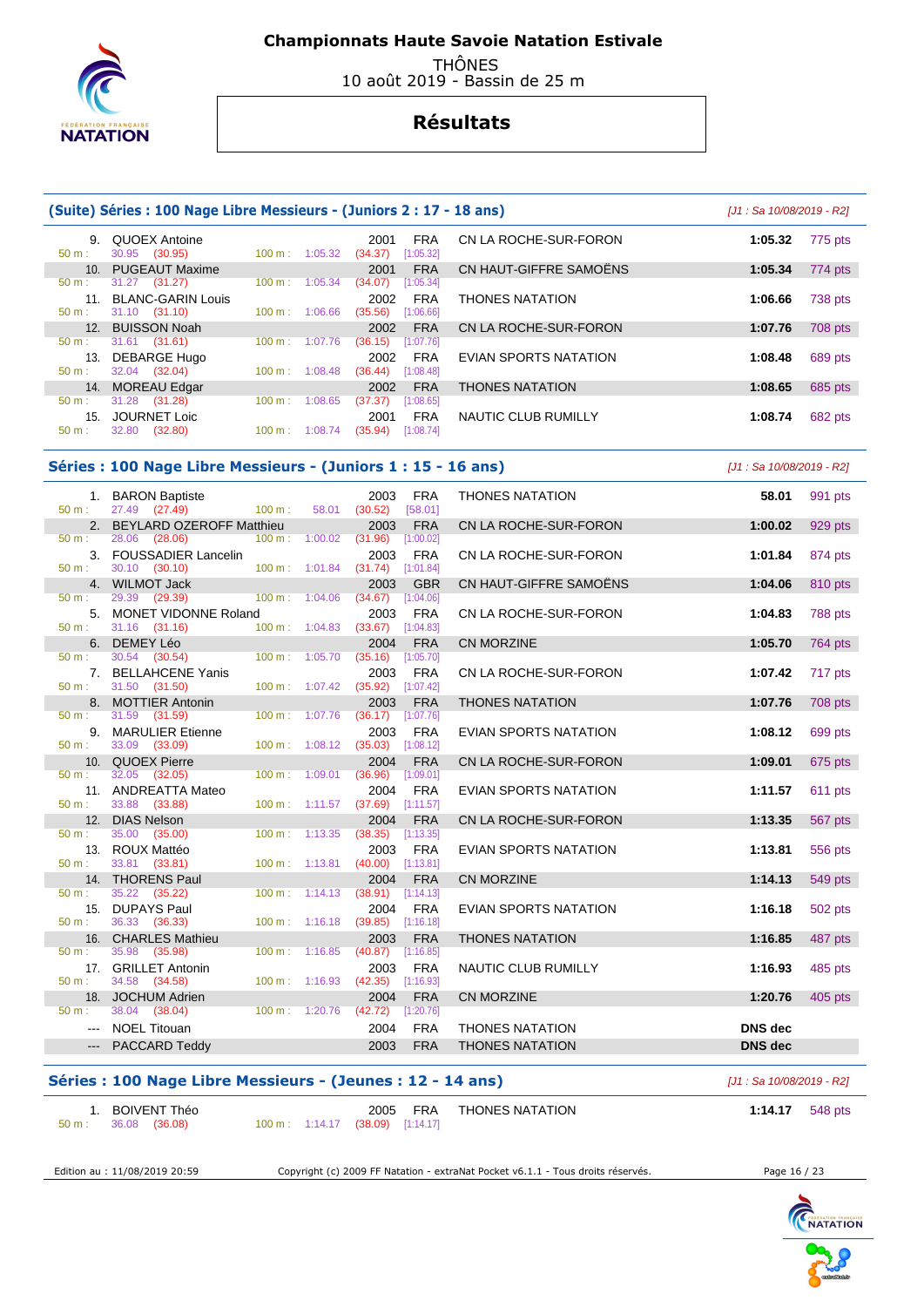

 THÔNES 10 août 2019 - Bassin de 25 m

# **Résultats**

|                                                                                                                                                                                                                                                                                                                                                                                                                                                                            | (Suite) Séries : 100 Nage Libre Messieurs - (Jeunes : 12 - 14 ans) |                          |         |                                          |                          |                                        | [J1 : Sa 10/08/2019 - R2] |                |
|----------------------------------------------------------------------------------------------------------------------------------------------------------------------------------------------------------------------------------------------------------------------------------------------------------------------------------------------------------------------------------------------------------------------------------------------------------------------------|--------------------------------------------------------------------|--------------------------|---------|------------------------------------------|--------------------------|----------------------------------------|---------------------------|----------------|
|                                                                                                                                                                                                                                                                                                                                                                                                                                                                            | 2. VAULTIER Maxime                                                 |                          |         | 2005                                     | <b>FRA</b>               | CN HAUT-GIFFRE SAMOËNS                 | 1:14.61                   | 538 pts        |
| $50 m$ :                                                                                                                                                                                                                                                                                                                                                                                                                                                                   | 36.83<br>(36.83)<br>3. ESPANA JIMENEZ Vincent                      | $100 \text{ m}: 1:14.61$ |         | (37.78)<br>2005                          | [1:14.61]<br><b>FRA</b>  | CN LA ROCHE-SUR-FORON                  | 1:14.71                   | 535 pts        |
| 50 m:                                                                                                                                                                                                                                                                                                                                                                                                                                                                      | 35.83 (35.83)<br>4. WILMOT Toby                                    | 100 m: 1:14.71           |         | (38.88)<br>2005                          | [1:14.71]<br><b>GBR</b>  | CN HAUT-GIFFRE SAMOENS                 | 1:17.19                   | 480 pts        |
| 50 m:                                                                                                                                                                                                                                                                                                                                                                                                                                                                      | 37.12 (37.12)<br>5. ROUX Kilyann                                   | 100 m: 1:17.19           |         | (40.07)<br>2006                          | [1:17.19]<br><b>FRA</b>  | EVIAN SPORTS NATATION                  | 1:17.35                   | 476 pts        |
| 50 m:                                                                                                                                                                                                                                                                                                                                                                                                                                                                      | 37.00 (37.00)                                                      | 100 m: 1:17.35           |         | (40.35)                                  | $[1:17.35]$              |                                        |                           |                |
| 6.<br>$50 m$ :                                                                                                                                                                                                                                                                                                                                                                                                                                                             | <b>BLONDEAU Basile</b><br>36.79<br>(36.79)                         | $100 \text{ m}: 1:18.14$ |         | 2006<br>(41.35)                          | <b>FRA</b><br>[1:18.14]  | <b>THONES NATATION</b>                 | 1:18.14                   | 459 pts        |
| 50 m:                                                                                                                                                                                                                                                                                                                                                                                                                                                                      | 7. MAISTRE Joseph<br>36.86 (36.86)                                 | $100 \text{ m}: 1:18.17$ |         | 2005<br>$(41.31)$ [1:18.17]              | <b>FRA</b>               | <b>ARAVIS NATATION</b>                 | 1:18.17                   | 458 pts        |
|                                                                                                                                                                                                                                                                                                                                                                                                                                                                            | 8. ALABEATRIX RUBIN Celestin                                       |                          |         | 2006                                     | <b>FRA</b>               | EVIAN SPORTS NATATION                  | 1:18.40                   | 453 pts        |
| $50 m$ :                                                                                                                                                                                                                                                                                                                                                                                                                                                                   | 38.20<br>(38.20)<br>9. LE MOULNIER Theophile                       | $100 \text{ m}: 1:18.40$ |         | (40.20)<br>2005                          | [1:18.40]<br>FRA         | CN LA ROCHE-SUR-FORON                  | 1:18.85                   | 444 pts        |
| $50 m$ :                                                                                                                                                                                                                                                                                                                                                                                                                                                                   | 37.92 (37.92)                                                      | 100 m: 1:18.85           |         | (40.93)                                  | [1:18.85]                |                                        |                           |                |
| $50 m$ :                                                                                                                                                                                                                                                                                                                                                                                                                                                                   | 10. HUDRY Valentin<br>37.36 (37.36)                                | $100 \text{ m}$ :        | 1:19.54 | 2006<br>(42.18)                          | <b>FRA</b><br>[1:19.54]  | <b>ARAVIS NATATION</b>                 | 1:19.54                   | 430 pts        |
| 50 m:                                                                                                                                                                                                                                                                                                                                                                                                                                                                      | 11. CHANTRAINE Benjamin<br>38.50 (38.50)                           | $100 \text{ m}: 1:19.93$ |         | 2005<br>$(41.43)$ [1:19.93]              | FRA                      | <b>THONES NATATION</b>                 | 1:19.93                   | 422 pts        |
|                                                                                                                                                                                                                                                                                                                                                                                                                                                                            | 12. SVEJENTSEV Romain                                              |                          |         | 2007                                     | <b>FRA</b>               | <b>THONES NATATION</b>                 | 1:20.93                   | 401 pts        |
| 50 m:                                                                                                                                                                                                                                                                                                                                                                                                                                                                      | 38.40<br>(38.40)<br>13. CORDEAU Clement                            | 100 m:                   | 1:20.93 | (42.53)<br>2005                          | [1:20.93]<br><b>FRA</b>  | NAUTIC CLUB RUMILLY                    | 1:23.24                   | 356 pts        |
| 50 m:                                                                                                                                                                                                                                                                                                                                                                                                                                                                      | 39.08 (39.08)                                                      | 100 m: 1:23.24           |         | (44.16)                                  | [1:23.24]                |                                        |                           |                |
| 50 m:                                                                                                                                                                                                                                                                                                                                                                                                                                                                      | 14. PICHON Antonin<br>39.46<br>(39.46)                             | 100 m: 1:25.03           |         | 2007<br>(45.57)                          | <b>FRA</b><br>[1:25.03]  | CN LA ROCHE-SUR-FORON                  | 1:25.03                   | 323 pts        |
| 15.                                                                                                                                                                                                                                                                                                                                                                                                                                                                        | <b>GIROD Thibault</b>                                              |                          |         | 2006                                     | <b>FRA</b>               | NAUTIC CLUB RUMILLY                    | 1:31.85                   | 212 pts        |
| 50 m:                                                                                                                                                                                                                                                                                                                                                                                                                                                                      | 43.34 (43.34)<br>16. POTEZ Thibaut                                 | 100 m: 1:31.85           |         | (48.51)<br>2007                          | [1:31.85]<br><b>FRA</b>  | EVIAN SPORTS NATATION                  | 1:40.39                   | $106$ pts      |
| 50 m:                                                                                                                                                                                                                                                                                                                                                                                                                                                                      | 46.93 (46.93)<br>17. TISSOT Esteban                                | 100 m:                   | 1:40.39 | (53.46)<br>2007                          | [1:40.39]<br><b>FRA</b>  | <b>THONES NATATION</b>                 | 1:47.74                   | 44 pts         |
| 50 m:                                                                                                                                                                                                                                                                                                                                                                                                                                                                      | 50.68 (50.68)                                                      | 100 m: 1:47.74           |         | (57.06)                                  | $[1:47.74]$              |                                        |                           |                |
| 50 m:                                                                                                                                                                                                                                                                                                                                                                                                                                                                      | 18. MUSARD Hugo<br>55.08<br>(55.08)                                | 100 m:                   | 1:59.01 | 2007<br>(1:03.93)                        | <b>FRA</b><br>[1:59.01]  | NAUTIC CLUB RUMILLY                    | 1:59.01                   | 1 pt           |
| $50 m$ :                                                                                                                                                                                                                                                                                                                                                                                                                                                                   | 19. GIROUD Mathéo<br>56.29 (56.29)                                 | 100 m: 2:03.45           |         | 2007<br>(1:07.16)                        | <b>FRA</b><br>[2:03.45]  | NAUTIC CLUB RUMILLY                    | 2:03.45                   | 1 pt           |
| $\cdots$                                                                                                                                                                                                                                                                                                                                                                                                                                                                   | <b>CHOMAT Leopold</b>                                              |                          |         | 2006                                     | <b>FRA</b>               | CN LA ROCHE-SUR-FORON                  | <b>DSQ</b>                |                |
| $\frac{1}{2} \left( \frac{1}{2} \right) \left( \frac{1}{2} \right) \left( \frac{1}{2} \right) \left( \frac{1}{2} \right) \left( \frac{1}{2} \right) \left( \frac{1}{2} \right) \left( \frac{1}{2} \right) \left( \frac{1}{2} \right) \left( \frac{1}{2} \right) \left( \frac{1}{2} \right) \left( \frac{1}{2} \right) \left( \frac{1}{2} \right) \left( \frac{1}{2} \right) \left( \frac{1}{2} \right) \left( \frac{1}{2} \right) \left( \frac{1}{2} \right) \left( \frac$ | <b>FARNER Thibaud</b>                                              |                          |         | 2005                                     | <b>FRA</b>               | CN HAUT-GIFFRE SAMOËNS                 | <b>DNS</b> dec            |                |
|                                                                                                                                                                                                                                                                                                                                                                                                                                                                            | <b>LOYER Tibo</b>                                                  |                          |         | 2006                                     | <b>FRA</b>               | <b>THONES NATATION</b>                 | <b>DNS</b> dec            |                |
|                                                                                                                                                                                                                                                                                                                                                                                                                                                                            | <b>HC: 100 Nage Libre Messieurs</b>                                |                          |         |                                          |                          |                                        | [J1 : Sa 10/08/2019 - R2] |                |
|                                                                                                                                                                                                                                                                                                                                                                                                                                                                            | HC CAMUS Loïc<br>$50 \text{ m}: 27.92 (27.92)$                     | $100 m$ :                |         | 2001<br>58.01 (30.09)                    | <b>FRA</b><br>[58.01]    | <b>ARAVIS NATATION</b>                 | 58.01                     |                |
|                                                                                                                                                                                                                                                                                                                                                                                                                                                                            | Série : 50 Dos Messieurs - (Avenirs : 6 - 11 ans)                  |                          |         |                                          |                          |                                        | [J1 : Sa 10/08/2019 - R2] |                |
|                                                                                                                                                                                                                                                                                                                                                                                                                                                                            | 1. DEMEY Noah                                                      |                          |         | 2009                                     | <b>FRA</b>               | <b>CN MORZINE</b>                      | 48.62                     | 232 pts        |
|                                                                                                                                                                                                                                                                                                                                                                                                                                                                            | 2. DUCRETTET Nathan<br>3. MENU Andrean                             |                          |         | 2008<br>2009                             | <b>FRA</b><br><b>FRA</b> | <b>CN MORZINE</b><br><b>CN MORZINE</b> | 57.19<br>1:06.65          | 60 pts<br>1 pt |
|                                                                                                                                                                                                                                                                                                                                                                                                                                                                            | Séries : 100 Dos Messieurs - (Seniors : 19 ans et plus)            |                          |         |                                          |                          |                                        | [J1 : Sa 10/08/2019 - R2] |                |
|                                                                                                                                                                                                                                                                                                                                                                                                                                                                            | 1. BESSON-MAGDELAIN Thomas                                         |                          |         | 1994                                     | FRA                      | <b>ARAVIS NATATION</b>                 | 1:14.01                   | 748 pts        |
| 50 m:                                                                                                                                                                                                                                                                                                                                                                                                                                                                      | 35.35 (35.35)                                                      |                          |         | 100 m: 1:14.01 (38.66) [1:14.01]         |                          |                                        |                           |                |
| $50 m$ :                                                                                                                                                                                                                                                                                                                                                                                                                                                                   | 2. STENT-TORRIANI Jonathan<br>40.74 (40.74)                        |                          |         | 1965<br>100 m: 1:24.75 (44.01) [1:24.75] | <b>FRA</b>               | <b>THONES NATATION</b>                 | 1:24.75                   | 521 pts        |

Edition au : 11/08/2019 20:59 Copyright (c) 2009 FF Natation - extraNat Pocket v6.1.1 - Tous droits réservés. Page 17 / 23

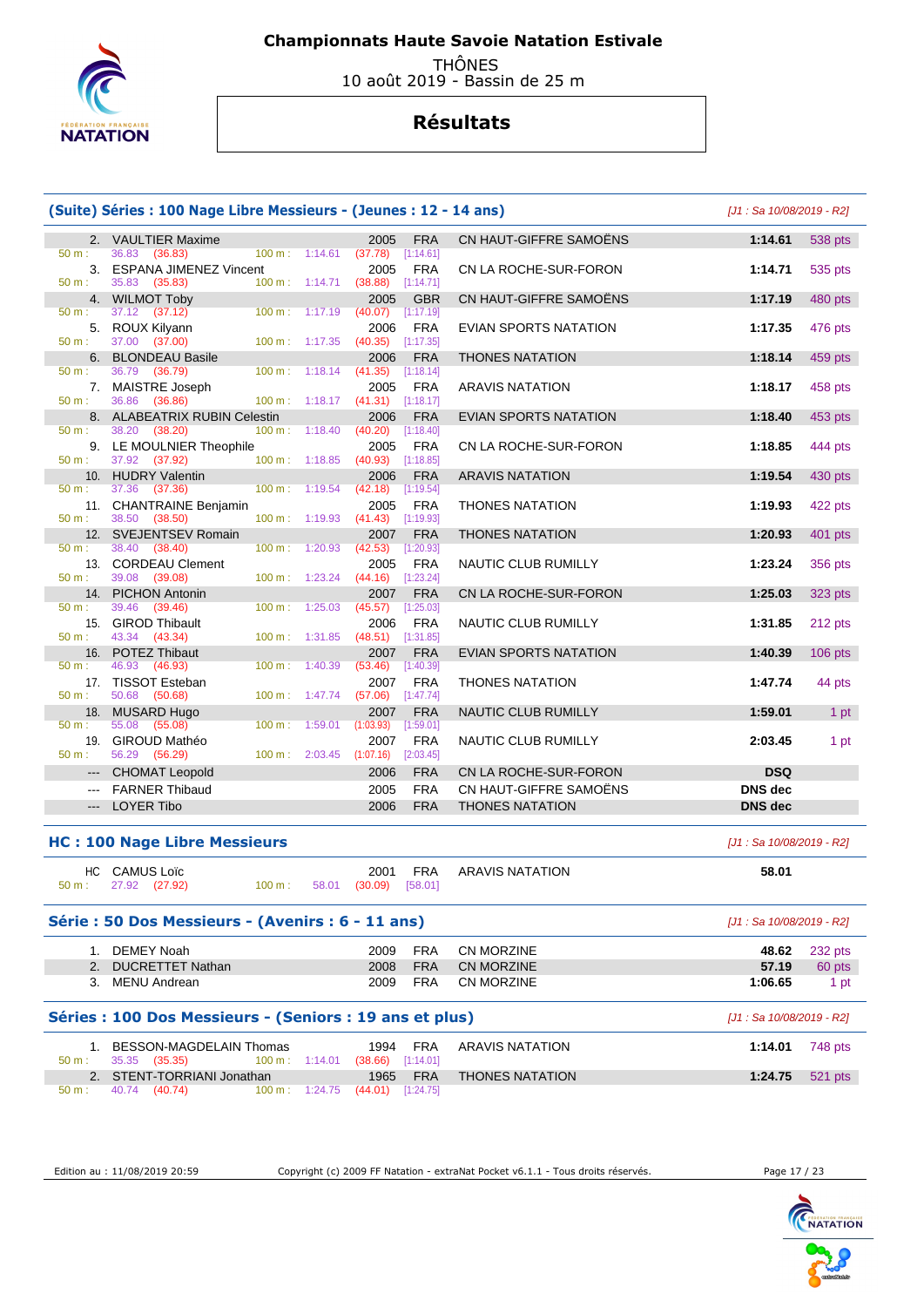

 THÔNES 10 août 2019 - Bassin de 25 m

# **Résultats**

### **Séries : 100 Dos Messieurs - (Juniors 2 : 17 - 18 ans)** [J1 : Sa 10/08/2019 - R2]

| 50 m:            | <b>BARTHOD Matteo</b><br>(32.85)<br>32.85 | $100 \text{ m}: 1:09.24$ |         | 2002<br>(36.39) | <b>FRA</b><br>[1:09.24] | CN LA ROCHE-SUR-FORON  | 1:09.24 | 862 pts |
|------------------|-------------------------------------------|--------------------------|---------|-----------------|-------------------------|------------------------|---------|---------|
|                  | <b>COTTET-DUMOULIN Mathis</b>             |                          |         | 2001            | <b>FRA</b>              | CN MORZINE             | 1:12.93 | 773 pts |
| 50 m:            | 35.61<br>(35.61)                          | $100 \text{ m}: 1:12.93$ |         | (37.32)         | [1:12.93]               |                        |         |         |
| $\mathbf{3}$     | LEBRUN Paul                               |                          |         | 2001            | <b>FRA</b>              | CN LA ROCHE-SUR-FORON  | 1:21.17 | 592 pts |
| $50 \text{ m}$ : | (37.37)<br>37.37                          | $100 \text{ m}: 1:21.17$ |         | (43.80)         | [1:21.17]               |                        |         |         |
|                  | 4. BLANC-GARIN Louis                      |                          |         | 2002            | <b>FRA</b>              | <b>THONES NATATION</b> | 1:26.41 | 490 pts |
| 50 m:            | 41.46 (41.46)                             | 100 m:                   | 1:26.41 | (44.95)         | [1:26.41]               |                        |         |         |
| 5.               | MOREAU Edgar                              |                          |         | 2002            | <b>FRA</b>              | <b>THONES NATATION</b> | 1:29.63 | 432 pts |
| $50 \text{ m}$ : | 41.49 (41.49)                             | 100 m:                   | 1:29.63 | (48.14)         | [1:29.63]               |                        |         |         |

## **Séries : 100 Dos Messieurs - (Juniors 1 : 15 - 16 ans)** [J1 : Sa 10/08/2019 - R2]

| $50 m$ : | 1. BARON Baptiste<br>32.74 (32.74) | $100 \text{ m}$ : | 2003<br>1:06.43<br>(33.69) | FRA<br>[1:06.43] | <b>THONES NATATION</b>       | 1:06.43 | 933 pts |
|----------|------------------------------------|-------------------|----------------------------|------------------|------------------------------|---------|---------|
|          | METRAL Robin                       |                   | 2003                       | <b>FRA</b>       | <b>NAUTIC CLUB RUMILLY</b>   | 1:15.14 | 722 pts |
| $50 m$ : | 36.76 (36.76)                      | $100 \text{ m}$ : | 1:15.14<br>(38.38)         | [1:15.14]        |                              |         |         |
| 3.       | <b>BELLAHCENE Yanis</b>            |                   | 2003                       | <b>FRA</b>       | CN LA ROCHE-SUR-FORON        | 1:16.08 | 701 pts |
| $50 m$ : | 37.48 (37.48)                      | $100 \text{ m}$ : | 1:16.08<br>(38.60)         | [1:16.08]        |                              |         |         |
|          | 4. DEMEY Léo                       |                   | 2004                       | <b>FRA</b>       | CN MORZINE                   | 1:20.51 | 606 pts |
| $50 m$ : | $-$                                | $100 \text{ m}$ : | 1:20.51<br>(1:20.51)       | [1:20.51]        |                              |         |         |
| 5.       | <b>FOUSSADIER Lancelin</b>         |                   | 2003                       | <b>FRA</b>       | CN LA ROCHE-SUR-FORON        | 1:21.21 | 592 pts |
| $50 m$ : | 38.71 (38.71)                      | $100 m$ : 1:21.21 | (42.50)                    | [1:21.21]        |                              |         |         |
|          | 6. ROUX Mattéo                     |                   | 2003                       | <b>FRA</b>       | <b>EVIAN SPORTS NATATION</b> | 1:22.38 | 568 pts |
| 50 m:    | (40.32)<br>40.32                   | $100 \text{ m}$ : | 1:22.38<br>(42.06)         | [1:22.38]        |                              |         |         |
|          | 7. QUOEX Pierre                    |                   | 2004                       | <b>FRA</b>       | CN LA ROCHE-SUR-FORON        | 1:24.08 | 534 pts |
| $50 m$ : | 40.49 (40.49)                      | $100 \text{ m}$ : | 1:24.08<br>(43.59)         | [1:24.08]        |                              |         |         |
|          | 8. CHARLES Mathieu                 |                   | 2003                       | <b>FRA</b>       | <b>THONES NATATION</b>       | 1:25.79 | 502 pts |
| 50 m:    | 42.12 (42.12)                      | $100 \text{ m}$ : | 1:25.79<br>(43.67)         | $[1:25.79]$      |                              |         |         |
| 9.       | JOCHUM Adrien                      |                   | 2004                       | <b>FRA</b>       | <b>CN MORZINE</b>            | 1:36.80 | 316 pts |
| $50 m$ : | (47.39)<br>47.39                   | $100 \text{ m}$ : | 1:36.80<br>(49.41)         | [1:36.80]        |                              |         |         |

#### **Séries : 100 Dos Messieurs - (Jeunes : 12 - 14 ans)** [J1 : Sa 10/08/2019 - R2]

| 50 m:            | 1. ESPANA JIMENEZ Vincent<br>40.83 (40.83) | $100 \text{ m}: 1:24.07$  | <b>FRA</b><br>2005<br>(43.24)<br>[1:24.07] | CN LA ROCHE-SUR-FORON  | 1:24.07 | 534 pts   |
|------------------|--------------------------------------------|---------------------------|--------------------------------------------|------------------------|---------|-----------|
|                  | 2. ROUX Kilyann                            |                           | <b>FRA</b><br>2006                         | EVIAN SPORTS NATATION  | 1:30.93 | 409 pts   |
| 50 m :           | 45.16 (45.16)                              | $100 \text{ m}: 1:30.93$  | (45.77)<br>[1:30.93]                       |                        |         |           |
|                  | 3. MAISTRE Joseph                          |                           | 2005<br>FRA                                | ARAVIS NATATION        | 1:31.26 | 404 pts   |
| $50 \text{ m}$ : | 44.34 (44.34) 100 m : 1:31.26              |                           | (46.92)<br>[1:31.26]                       |                        |         |           |
|                  | 4. BLONDEAU Basile                         |                           | <b>FRA</b><br>2006                         | <b>THONES NATATION</b> | 1:31.69 | 397 pts   |
| $50 \text{ m}$ : | 45.01 (45.01) 100 m : 1:31.69              |                           | (46.68)<br>[1:31.69]                       |                        |         |           |
|                  | 5. ALABEATRIX RUBIN Celestin               |                           | FRA<br>2006                                | EVIAN SPORTS NATATION  | 1:34.88 | 345 pts   |
| 50 m :           | 45.84 (45.84)                              | $100 \text{ m}: 1:34.88$  | $(49.04)$ [1:34.88]                        |                        |         |           |
|                  | 6. CORDEAU Clement                         |                           | <b>FRA</b><br>2005                         | NAUTIC CLUB RUMILLY    | 1:36.52 | 320 pts   |
| 50 m :           | 46.39 (46.39)                              | $100 \text{ m}$ : 1:36.52 | (50.13)<br>[1:36.52]                       |                        |         |           |
|                  | 7. SVEJENTSEV Romain                       |                           | <b>FRA</b><br>2007                         | <b>THONES NATATION</b> | 1:38.22 | 295 pts   |
| 50 m :           | 49.14 (49.14)                              | $100 \text{ m}: 1:38.22$  | (49.08)<br>[1:38.22]                       |                        |         |           |
|                  | 8. VALLA Matisse                           |                           | <b>FRA</b><br>2005                         | <b>THONES NATATION</b> | 1:48.61 | 164 $pts$ |
| 50 m :           | 52.63 (52.63)                              | $100 \text{ m}$ : 1:48.61 | (55.98)<br>[1:48.61]                       |                        |         |           |
|                  | 9. GIROD Thibault                          |                           | <b>FRA</b><br>2006                         | NAUTIC CLUB RUMILLY    | 1:51.20 | 137 pts   |
| 50 m :           | 53.56<br>(53.56)                           | $100 \text{ m}: 1:51.20$  | $(57.64)$ [1:51.20]                        |                        |         |           |

#### **Série : 50 Brasse Messieurs - (Avenirs : 6 - 11 ans)** [J1 : Sa 10/08/2019 - R1]

| 1. FAVRE FELIX Adrien         | 2008 | <b>FRA</b> | ARAVIS NATATION                                                                 | 54.27          | $218$ pts |
|-------------------------------|------|------------|---------------------------------------------------------------------------------|----------------|-----------|
| 2. JOSSELIN Victor            | 2008 | <b>FRA</b> | CN LA ROCHE-SUR-FORON                                                           | 54.35          | $216$ pts |
| 3. LOZANO Romain              | 2008 | <b>FRA</b> | ARAVIS NATATION                                                                 | 55.97          | 180 pts   |
| 4. DUPAYS Joseph              | 2009 | <b>FRA</b> | EVIAN SPORTS NATATION                                                           | 1:08.55        | 12 pts    |
| --- MENU Andrean              | 2009 | <b>FRA</b> | CN MORZINE                                                                      | <b>DSQ</b>     |           |
| --- CHAPMAN Louis             | 2009 | <b>FRA</b> | CN MORZINE                                                                      | <b>DNS</b> dec |           |
|                               |      |            |                                                                                 |                |           |
| Edition au : 11/08/2019 20:59 |      |            | Copyright (c) 2009 FF Natation - extraNat Pocket v6.1.1 - Tous droits réservés. | Page 18 / 23   |           |

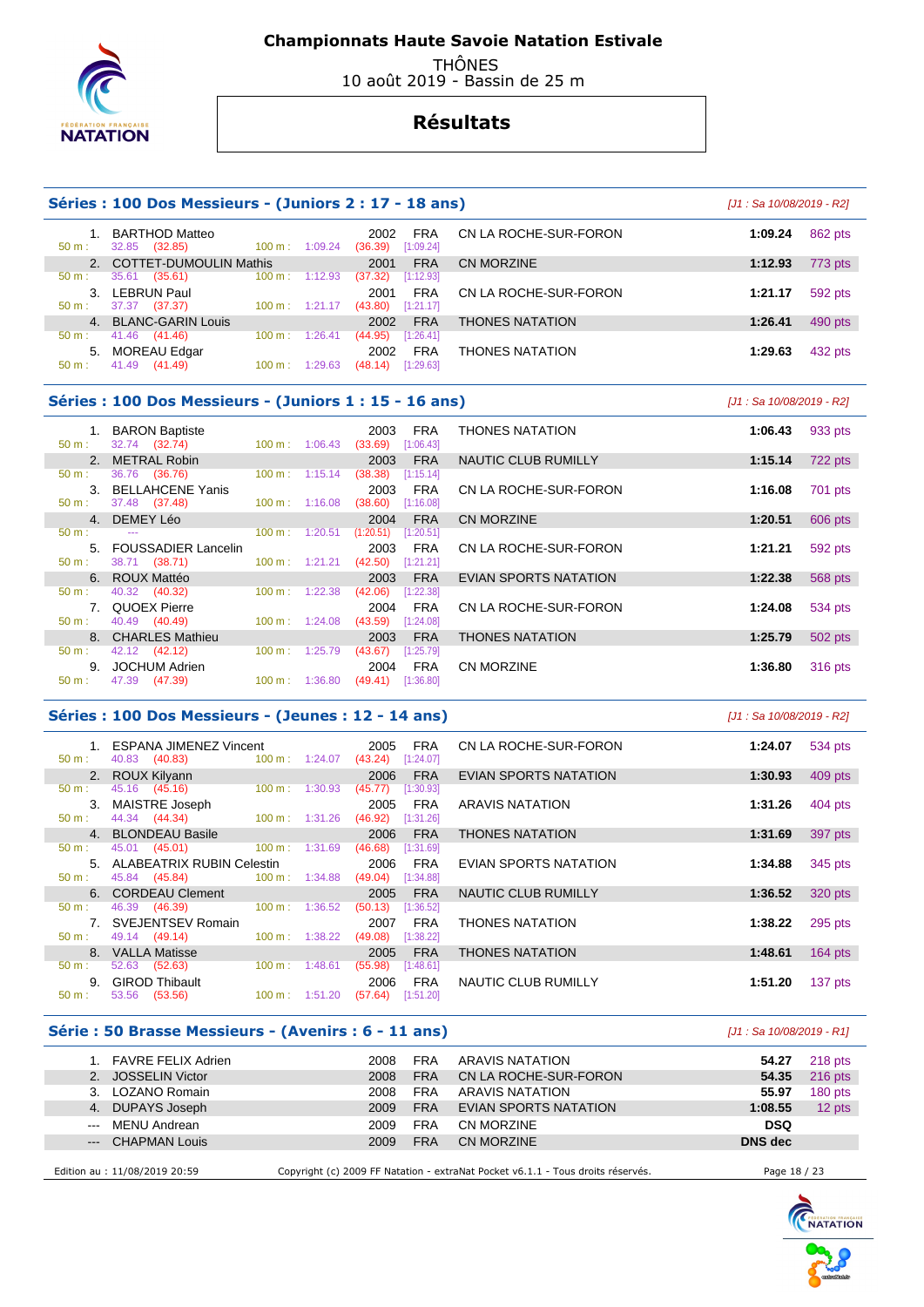

 THÔNES 10 août 2019 - Bassin de 25 m

# **Résultats**

|          | Séries : 100 Brasse Messieurs - (Seniors : 19 ans et plus) |                          |         |                                                          |                              | [J1 : Sa 10/08/2019 - R1] |                |
|----------|------------------------------------------------------------|--------------------------|---------|----------------------------------------------------------|------------------------------|---------------------------|----------------|
| $50 m$ : | 1. GAIDIOZ Kevin<br>35.45 (35.45)                          | $100 \text{ m}: 1:17.13$ |         | 1987<br><b>FRA</b><br>(41.68)<br>[1:17.13]               | <b>THONES NATATION</b>       | 1:17.13                   | 882 pts        |
|          | 2. BESSON-MAGDELAIN Thomas                                 |                          |         | <b>FRA</b><br>1994                                       | <b>ARAVIS NATATION</b>       | 1:20.62                   | 803 pts        |
| 50 m:    | 37.42 (37.42)                                              | 100 m:                   | 1:20.62 | (43.20)<br>[1:20.62]                                     |                              |                           |                |
|          | 3. FLEURY Xavier                                           |                          |         | <b>FRA</b><br>1977                                       | NAUTIC CLUB RUMILLY          | 1:27.29                   | 662 pts        |
| $50 m$ : | 40.71 (40.71)                                              | $100 m$ : 1:27.29        |         | $(46.58)$ [1:27.29]                                      |                              |                           |                |
|          | 4. STENT-TORRIANI Jonathan                                 |                          |         | 1965<br><b>FRA</b>                                       | <b>THONES NATATION</b>       | 1:27.68                   | 654 pts        |
| 50 m:    | 40.20 (40.20)                                              | 100 m: 1:27.68           |         | (47.48)<br>[1:27.68]                                     |                              |                           |                |
| $50 m$ : | 5. BLONDEAU Ludwig<br>45.15 (45.15)                        | $100 \text{ m}: 1:38.41$ |         | 1967<br><b>FRA</b><br>$(53.26)$ [1:38.41]                | <b>THONES NATATION</b>       | 1:38.41                   | 457 pts        |
|          | Séries : 100 Brasse Messieurs - (Juniors 2 : 17 - 18 ans)  |                          |         |                                                          |                              | [J1: Sa 10/08/2019 - R1]  |                |
|          | 1. JEFFERIES Jacques                                       |                          |         | 2002<br><b>FRA</b>                                       | CN MORZINE                   | 1:13.87                   | 960 pts        |
| $50 m$ : | 34.06 (34.06)                                              | 100 m: 1:13.87           |         | $(39.81)$ [1:13.87]                                      |                              |                           |                |
| 2.       | <b>MOREAU Adrien</b>                                       |                          |         | <b>FRA</b><br>2002                                       | <b>THONES NATATION</b>       | 1:24.63                   | 717 pts        |
| $50 m$ : | 39.20<br>(39.20)                                           | $100 \text{ m}: 1:24.63$ |         | (45.43)<br>[1:24.63]                                     |                              |                           |                |
|          | 3. PUGEAUT Maxime                                          |                          |         | 2001<br><b>FRA</b>                                       | CN HAUT-GIFFRE SAMOËNS       | 1:25.47                   | 699 pts        |
| 50 m:    | 39.55 (39.55)                                              | $100 \text{ m}: 1:25.47$ |         | (45.92)<br>[1:25.47]                                     |                              |                           |                |
|          | 4. JOURNET Loic                                            |                          |         | <b>FRA</b><br>2001                                       | <b>NAUTIC CLUB RUMILLY</b>   | 1:26.09                   | 686 pts        |
| $50 m$ : | 38.37 (38.37)                                              | 100 m: 1:26.09           |         | (47.72)<br>[1:26.09]                                     |                              |                           |                |
| 50 m:    | 5. DEBARGE Hugo<br>40.90 (40.90)                           | 100 m: 1:28.19           |         | <b>FRA</b><br>2002<br>(47.29)<br>[1:28.19]               | EVIAN SPORTS NATATION        | 1:28.19                   | 644 pts        |
|          |                                                            |                          |         |                                                          |                              |                           |                |
|          |                                                            |                          |         |                                                          |                              |                           |                |
| $---$    | <b>DUCRETTET Matthieu</b>                                  |                          |         | 2002<br><b>FRA</b>                                       | EVIAN SPORTS NATATION        | <b>DNS</b> dec            |                |
|          | Séries : 100 Brasse Messieurs - (Juniors 1 : 15 - 16 ans)  |                          |         |                                                          |                              | [J1 : Sa 10/08/2019 - R1] |                |
|          |                                                            |                          |         |                                                          |                              |                           |                |
| 50 m:    | 1. MARULIER Etienne<br>35.92 (35.92)                       | $100 \text{ m}: 1:18.53$ |         | 2003<br><b>FRA</b><br>(42.61)<br>[1:18.53]               | EVIAN SPORTS NATATION        | 1:18.53                   | 850 pts        |
|          | 2. MOTTIER Antonin                                         |                          |         | <b>FRA</b><br>2003                                       | <b>THONES NATATION</b>       | 1:21.26                   | <b>789 pts</b> |
| 50 m:    | 37.64 (37.64)                                              | 100 m: 1:21.26           |         | (43.62)<br>[1:21.26]                                     |                              |                           |                |
|          | 3. CHARLES Mathieu                                         |                          |         | 2003<br><b>FRA</b>                                       | <b>THONES NATATION</b>       | 1:29.35                   | 621 pts        |
| 50 m:    | 42.08 (42.08)                                              | 100 m: 1:29.35           |         | $(47.27)$ [1:29.35]                                      |                              |                           |                |
|          | 4. MONET VIDONNE Roland                                    |                          |         | 2003<br><b>FRA</b>                                       | CN LA ROCHE-SUR-FORON        | 1:30.17                   | 605 pts        |
| 50 m:    | 42.23<br>(42.23)                                           | 100 m:                   | 1:30.17 | (47.94)<br>[1:30.17]                                     |                              |                           |                |
|          | 5. DIAS Nelson                                             |                          |         | 2004<br><b>FRA</b>                                       | CN LA ROCHE-SUR-FORON        | 1:34.26                   | 529 pts        |
| 50 m:    | 44.68<br>(44.68)                                           | $100 \text{ m}: 1:34.26$ |         | (49.58)<br>[1:34.26]                                     |                              |                           |                |
| 6.       | <b>WILMOT Jack</b>                                         |                          |         | 2003<br><b>GBR</b>                                       | CN HAUT-GIFFRE SAMOENS       | 1:36.32                   | 492 pts        |
| $50 m$ : | 44.95 (44.95)                                              | 100 m:                   | 1:36.32 | [1:36.32]<br>(51.37)                                     |                              |                           |                |
| $50 m$ : | 7. DEMEY Léo<br>43.92 (43.92)                              | 100 m:                   | 1:36.35 | <b>FRA</b><br>2004<br>(52.43)<br>[1:36.35]               | CN MORZINE                   | 1:36.35                   | 492 pts        |
|          | 8. DUPAYS Paul                                             |                          |         | 2004<br><b>FRA</b>                                       | <b>EVIAN SPORTS NATATION</b> | 1:36.36                   |                |
| $50 m$ : | 43.58<br>(43.58)                                           | $100 \text{ m}$ :        | 1:36.36 | (52.78)<br>[1:36.36]                                     |                              |                           | 492 pts        |
|          | 9. JOCHUM Adrien                                           |                          |         | <b>FRA</b><br>2004                                       | <b>CN MORZINE</b>            | 1:43.80                   | 371 pts        |
| $50 m$ : | 48.52<br>(48.52)                                           | $100 \text{ m}: 1:43.80$ |         | (55.28)<br>[1:43.80]                                     |                              |                           |                |
| 10.      | <b>NOEL Titouan</b>                                        |                          |         | <b>FRA</b><br>2004                                       | <b>THONES NATATION</b>       | 1:45.47                   | 346 pts        |
| 50 m:    | 49.56<br>(49.56)                                           | 100 m: 1:45.47           |         | (55.91)<br>[1:45.47]                                     |                              |                           |                |
| 50 m:    | 11. TORRISI Noa<br>48.18 (48.18)                           |                          |         | 2004<br><b>FRA</b><br>100 m: 1:51.30 (1:03.12) [1:51.30] | NAUTIC CLUB RUMILLY          | 1:51.30                   | 267 pts        |

#### **Séries : 100 Brasse Messieurs - (Jeunes : 12 - 14 ans)** [J1 : Sa 10/08/2019 - R1]

| 1. WILMOT Toby<br>41.65 (41.65)<br>$50 \text{ m}$ : | $100 \text{ m}: 1:30.78$ | GBR<br>2005<br>(49.13)<br>[1:30.78] | CN HAUT-GIFFRE SAMOËNS | 1:30.78 593 pts |         |
|-----------------------------------------------------|--------------------------|-------------------------------------|------------------------|-----------------|---------|
| 2. BOIVENT Théo                                     |                          | 2005 FRA                            | <b>THONES NATATION</b> | 1:36.04         | 497 pts |
| $50 \text{ m}: 44.32 (44.32)$                       | $100 \text{ m}: 1:36.04$ | (51.72)<br>[1:36.04]                |                        |                 |         |
| 3. CHANTRAINE Benjamin                              |                          | 2005 FRA                            | <b>THONES NATATION</b> | 1:39.76         | 435 pts |
| 46.73 (46.73)<br>50 m:                              | 100 m : 1:39.76          | (53.03)<br>$[1:39.76]$              |                        |                 |         |

 --- THORENS Paul 2004 FRA CN MORZINE **DSQ**  --- PACCARD Teddy 2003 FRA THONES NATATION **DNS dec** 

Edition au : 11/08/2019 20:59 Copyright (c) 2009 FF Natation - extraNat Pocket v6.1.1 - Tous droits réservés. Page 19 / 23

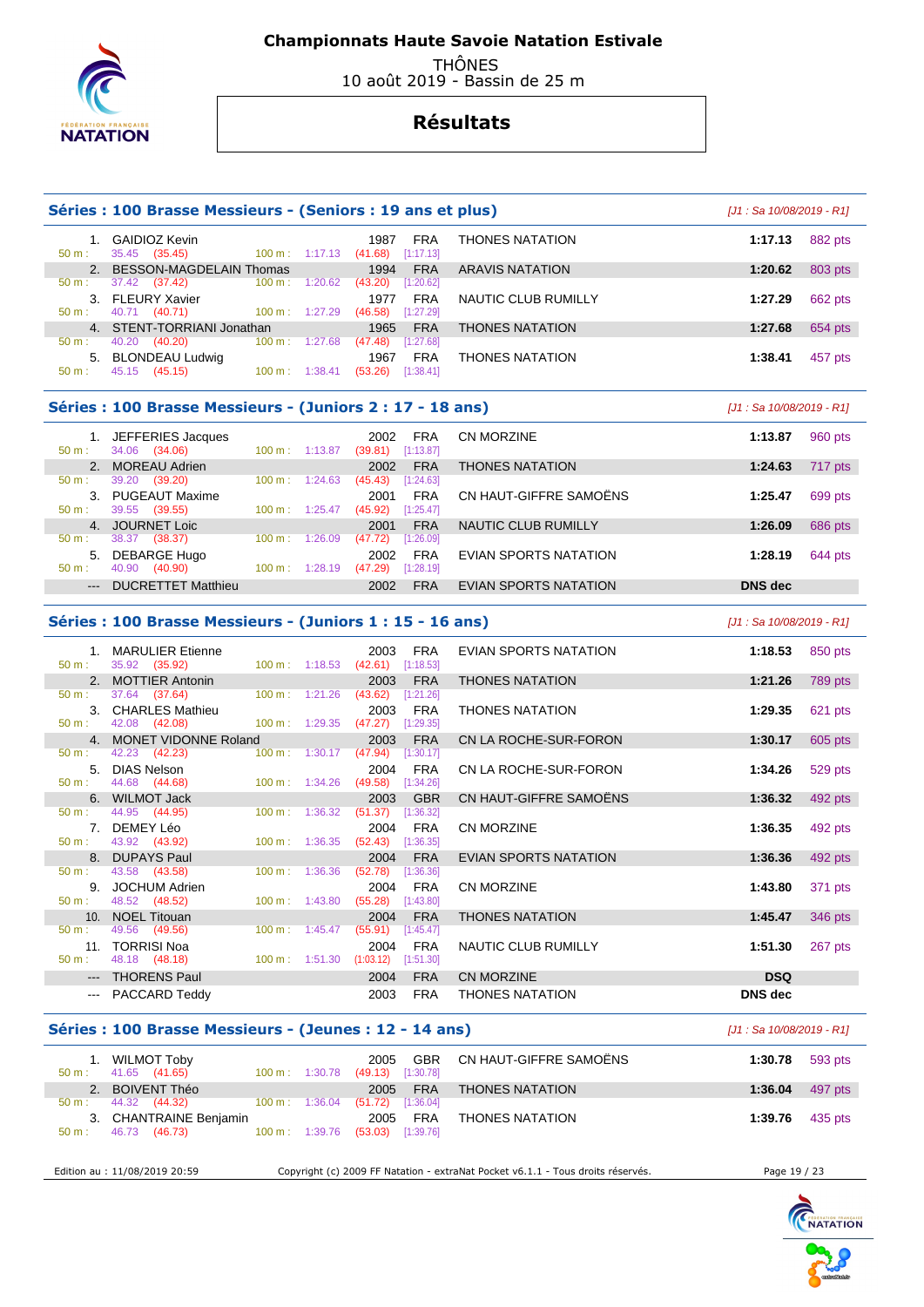

 THÔNES 10 août 2019 - Bassin de 25 m

# **Résultats**

|                      | (Suite) Séries : 100 Brasse Messieurs - (Jeunes : 12 - 14 ans) |                                      |         |                              |                                      |                              | $[J1: Sa 10/08/2019 - R1]$ |           |
|----------------------|----------------------------------------------------------------|--------------------------------------|---------|------------------------------|--------------------------------------|------------------------------|----------------------------|-----------|
| 50 m:                | 4. ALABEATRIX RUBIN Celestin<br>48.21 (48.21)                  | $100 m$ : 1:42.51                    |         | 2006<br>(54.30)              | <b>FRA</b><br>[1:42.51]              | EVIAN SPORTS NATATION        | 1:42.51                    | 391 pts   |
| 50 m:                | 5. GIROD Thibault<br>49.67<br>(49.67)                          | $100 m$ : 1:46.27                    |         | 2006<br>(56.60)              | <b>FRA</b><br>[1:46.27]              | NAUTIC CLUB RUMILLY          | 1:46.27                    | 335 pts   |
|                      | 6. HUDRY Valentin                                              |                                      |         | 2006                         | <b>FRA</b>                           | <b>ARAVIS NATATION</b>       | 1:46.84                    | 327 pts   |
| $50 m$ :<br>$50 m$ : | 50.65 (50.65)<br>7. DAL MOLIN Baptiste<br>$\sim$               | $100 \text{ m}$ :<br>100 m: 1:49.18  | 1:46.84 | (56.19)<br>2005<br>(1:49.18) | [1:46.84]<br><b>FRA</b><br>[1:49.18] | CN LA ROCHE-SUR-FORON        | 1:49.18                    | 294 pts   |
|                      | 8. CHOMAT Leopold                                              |                                      |         | 2006                         | <b>FRA</b>                           | CN LA ROCHE-SUR-FORON        | 1:53.71                    | 237 pts   |
| 50 m:                | 51.18 (51.18)                                                  | $100 \text{ m}: 1:53.71$ $(1:02.53)$ |         |                              | [1:53.71]                            |                              |                            |           |
| $50 m$ :             | 9. LAFOND Tom<br>55.44 (55.44)                                 | 100 m: 1:57.96                       |         | 2006<br>(1:02.52)            | FRA<br>[1:57.96]                     | NAUTIC CLUB RUMILLY          | 1:57.96                    | 188 pts   |
|                      | 10. ANGELLOZ-NICOUD Arthur                                     |                                      |         | 2006                         | <b>FRA</b>                           | <b>THONES NATATION</b>       | 1:58.52                    | 182 pts   |
| 50 m:                | 56.58<br>(56.58)                                               | 100 m: 1:58.52                       |         | (1:01.94)                    | [1:58.52]                            |                              |                            |           |
| $50 m$ :             | 11. POTEZ Thibaut<br>56.14 (56.14)                             | 100 m: 2:02.38                       |         | 2007<br>(1:06.24)            | <b>FRA</b><br>[2:02.38]              | EVIAN SPORTS NATATION        | 2:02.38                    | 144 $pts$ |
|                      | 12. GIROUD Mathéo                                              |                                      |         | 2007                         | <b>FRA</b>                           | NAUTIC CLUB RUMILLY          | 2:04.76                    | 122 pts   |
| 50 m:                | 59.07 (59.07)                                                  | $100 m$ :                            | 2:04.76 | (1:05.69)                    | [2:04.76]                            |                              |                            |           |
|                      | 13. MUSARD Hugo<br>$50 \text{ m}: 1:03.53$ (1:03.53)           | 100 m: 2:13.45                       |         | 2007<br>(1:09.92)            | <b>FRA</b><br>[2:13.45]              | NAUTIC CLUB RUMILLY          | 2:13.45                    | 59 pts    |
|                      | --- TISSOT Esteban                                             |                                      |         | 2007                         | <b>FRA</b>                           | <b>THONES NATATION</b>       | <b>DSQ</b>                 |           |
|                      |                                                                |                                      |         |                              |                                      |                              |                            |           |
|                      | Série : 50 Papillon Messieurs - (Avenirs : 6 - 11 ans)         |                                      |         |                              |                                      |                              | $[J1: Sa 10/08/2019 - R1]$ |           |
|                      | 1. DEMEY Noah                                                  |                                      |         | 2009                         | FRA                                  | <b>CN MORZINE</b>            | 52.90                      | 52 pts    |
|                      | 2. PERRILLAT BOTTONET Eliot                                    |                                      |         | 2008                         | <b>FRA</b>                           | <b>ARAVIS NATATION</b>       | 1:06.16                    | 1 pt      |
|                      | 3. JOSSELIN Victor                                             |                                      |         | 2008                         | <b>FRA</b>                           | CN LA ROCHE-SUR-FORON        | 1:07.24                    | 1 pt      |
|                      |                                                                |                                      |         |                              |                                      |                              |                            |           |
|                      | 4. GRILLET PAYSAN Titouan                                      |                                      |         | 2009                         | <b>FRA</b>                           | EVIAN SPORTS NATATION        | 1:09.83                    | 1 pt      |
|                      | Séries : 100 Papillon Messieurs - (Seniors : 19 ans et plus)   |                                      |         |                              |                                      |                              | $[J1: Sa 10/08/2019 - R1]$ |           |
| $50 m$ :             | 1. SAGE Matthieu<br>35.83<br>(35.83)                           | 100 m: 1:25.71                       |         | 1999<br>(49.88)              | FRA<br>[1:25.71]                     | NAUTIC CLUB RUMILLY          | 1:25.71                    | 487 pts   |
|                      | 2. NOTTEAU Clément                                             |                                      |         | 1991                         | <b>FRA</b>                           | <b>THONES NATATION</b>       | 1:28.15                    | 441 pts   |
| 50 m:                | 39.49<br>(39.49)                                               | $100 \text{ m}: 1:28.15$             |         | (48.66)                      | [1:28.15]                            |                              |                            |           |
|                      | Séries : 100 Papillon Messieurs - (Juniors 2 : 17 - 18 ans)    |                                      |         |                              |                                      |                              | $[J1: Sa 10/08/2019 - R1]$ |           |
| 50 m:                | 1. BARTHOD Matteo<br>30.04 (30.04)                             | $100 \text{ m}: 1:06.41$             |         | 2002<br>$(36.37)$ [1:06.41]  | <b>FRA</b>                           | CN LA ROCHE-SUR-FORON        | 1:06.41                    | 922 pts   |
|                      | 2. COTTET-DUMOULIN Mathis                                      |                                      |         | 2001                         | <b>FRA</b>                           | <b>CN MORZINE</b>            | 1:09.07                    | 853 pts   |
| 50 m:                | 40.58<br>(40.58)                                               | 100 m: 1:09.07                       |         | (28.49)                      | [1:09.07]                            |                              |                            |           |
|                      | 3. DUCRETTET Matthieu                                          |                                      |         | 2002                         | <b>FRA</b>                           | <b>EVIAN SPORTS NATATION</b> | 1:11.34                    | 797 pts   |
| 50 m:                | 32.88 (32.88)<br>4. VAULTIER Thomas                            | $100 \text{ m}: 1:11.34$             |         | $(38.46)$ [1:11.34]<br>2001  | <b>FRA</b>                           | CN HAUT-GIFFRE SAMOËNS       | 1:13.04                    | 757 pts   |
| 50 m:                | 31.91<br>(31.91)                                               | $100 \text{ m}: 1:13.04$             |         | (41.13)                      | [1:13.04]                            |                              |                            |           |
| 5.                   | MICHELON Adrien                                                |                                      |         | 2001                         | FRA                                  | EVIAN SPORTS NATATION        | 1:15.98                    | 689 pts   |
| $50 m$ :             | 33.96<br>(33.96)                                               | 100 m: 1:15.98                       |         | (42.02)<br>2002              | [1:15.98]                            |                              |                            |           |
| 50 m:                | 6. BLANC-GARIN Louis<br>34.32 (34.32)                          | 100 m:                               | 1:19.08 | (44.76)                      | <b>FRA</b><br>[1:19.08]              | <b>THONES NATATION</b>       | 1:19.08                    | 620 pts   |
|                      | 7. JEFFERIES Jacques                                           |                                      |         | 2002                         | FRA                                  | CN MORZINE                   | 1:20.42                    | 592 pts   |
| $50 m$ :             | 35.18 (35.18)                                                  | $100 \text{ m}: 1:20.42$             |         | $(45.24)$ [1:20.42]          |                                      |                              |                            |           |
| 50 m:                | 8. QUOEX Antoine<br>36.34<br>(36.34)                           | 100 m: 1:21.73                       |         | 2001<br>$(45.39)$ [1:21.73]  | <b>FRA</b>                           | CN LA ROCHE-SUR-FORON        | 1:21.73                    | 565 pts   |

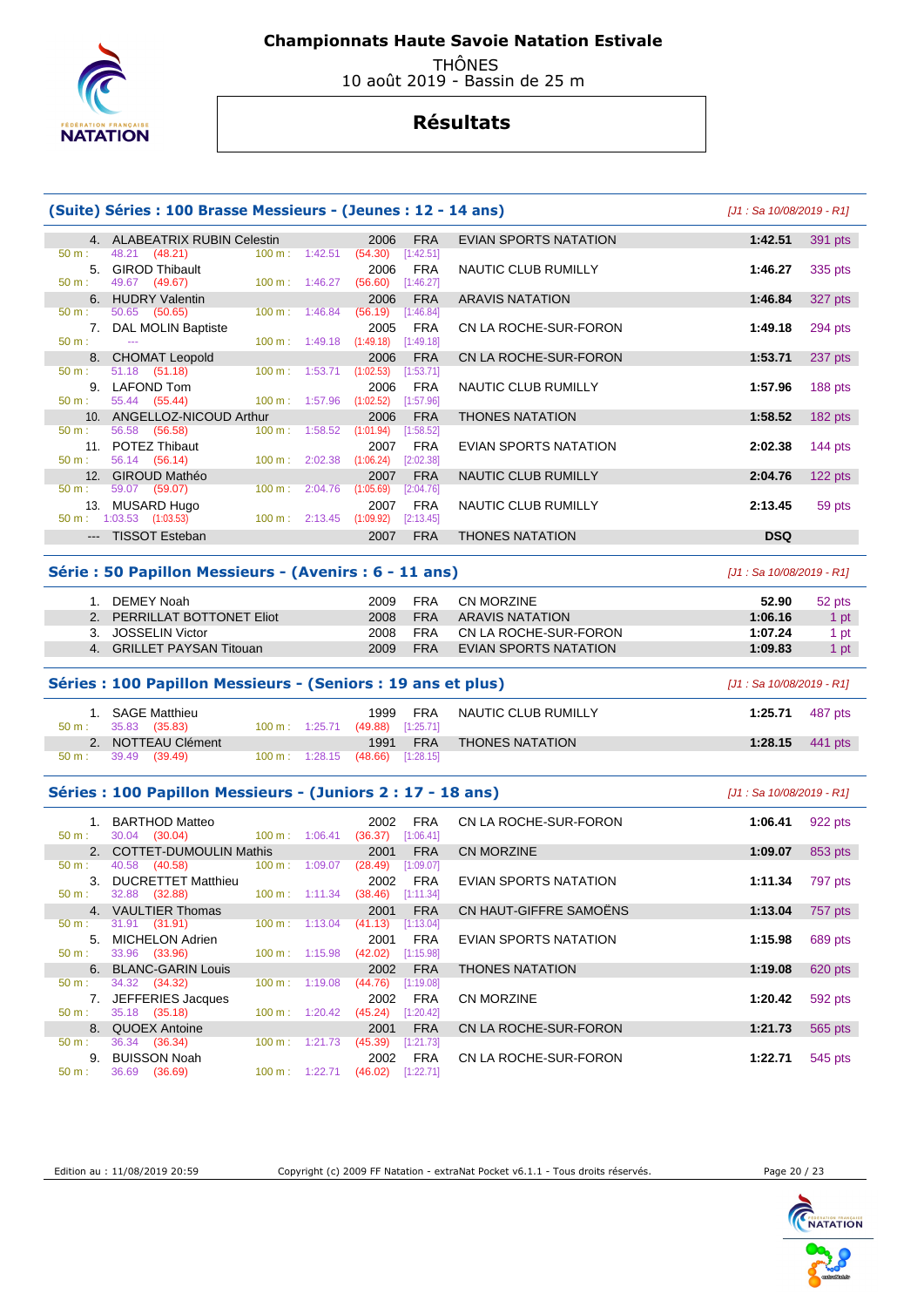

 THÔNES 10 août 2019 - Bassin de 25 m

# **Résultats**

### **Séries : 100 Papillon Messieurs - (Juniors 1 : 15 - 16 ans)** [J1 : Sa 10/08/2019 - R1]

#### 1. BARON Baptiste 2003 FRA THONES NATATION **1:04.28** 978 pts 29.30 (29.30) 2. BEYLARD OZEROFF Matthieu 2003 FRA CN LA ROCHE-SUR-FORON **1:09.12** 852 pts 50 m : 30.96 (30.96) 100 m : 1:09.12 (38.16) [1:09.12] 3. MARULIER Etienne 2003 FRA EVIAN SPORTS NATATION **1:11.35** 797 pts 33.70 (33.70) 4. FOUSSADIER Lancelin 2003 FRA CN LA ROCHE-SUR-FORON **1:15.14** 708 pts 50 m : 32.98 (32.98) 100 m : 1:15.14 (42.16) [1:15.14] 5. ANDREATTA Mateo 2004 FRA EVIAN SPORTS NATATION **1:25.96** 482 pts  $[1:25.96]$  6. GRILLET Antonin 2003 FRA NAUTIC CLUB RUMILLY **1:28.71** 431 pts 50 m : 37.32 (37.32) 100 m : 1:28.71 (51.39) [1:28.71] 2003 FRA NAUTIC CLUB RUMILLY **1:29.53** 417 pts 1:29.53 (52.07) [1:29.53] 7. VEY Louis<br>
50 m : 37.46 (37.46) 100 m : 8. THORENS Paul 2004 FRA CN MORZINE **1:34.67** 331 pts<br>  $\frac{50 \text{ m}: 41.78}{41.78}$  (41.78) 100 m: 1:34.67 (52.89) [1:34.67] 50 m : 41.78 (41.78) 100 m : 1:34.67 (52.89) [1:34.67]

#### **Séries : 100 Papillon Messieurs - (Jeunes : 12 - 14 ans)** [J1 : Sa 10/08/2019 - R1]

| $50 m$ : | <b>VAULTIER Maxime</b><br>41.76 (41.76) | $100 \text{ m}: 1:40.35$ | 2005<br>$(58.59)$ [1:40.35] | <b>FRA</b> | CN HAUT-GIFFRE SAMOËNS | 1:40.35 248 pts |           |
|----------|-----------------------------------------|--------------------------|-----------------------------|------------|------------------------|-----------------|-----------|
|          | 2. CORDEAU Clement                      |                          | 2005                        | <b>FRA</b> | NAUTIC CLUB RUMILLY    | 1:51.66         | $119$ pts |
| $50 m$ : | 48.18 (48.18)                           | $100 \text{ m}: 1:51.66$ | $(1:03.48)$ [1:51.66]       |            |                        |                 |           |
| $3_{-}$  | <b>PICHON Antonin</b>                   |                          | 2007                        | <b>FRA</b> | CN LA ROCHE-SUR-FORON  | 1:51.80         | 117 $pts$ |
| 50 m:    | 49.22<br>(49.22)                        | $100 \text{ m}: 1:51.80$ | $(1:02.58)$ $[1:51.80]$     |            |                        |                 |           |

#### **Séries : 100 4 Nages Messieurs - (Jeunes : 12 - 14 ans)** [J1 : Sa 10/08/2019 - R2]

| $50 m$ :         | 1. BOIVENT Théo                                          |                                      |                                      | 2005                               | <b>FRA</b>              | <b>THONES NATATION</b>       | 1:23.95 | 536 pts   |
|------------------|----------------------------------------------------------|--------------------------------------|--------------------------------------|------------------------------------|-------------------------|------------------------------|---------|-----------|
|                  | 2. BLONDEAU Basile                                       |                                      | $100 \text{ m}: 1:23.95$ $(1:23.95)$ | 2006                               | [1:23.95]<br><b>FRA</b> | <b>THONES NATATION</b>       | 1:27.54 | 464 pts   |
| 50 m:            |                                                          |                                      | $100 \text{ m}: 1:27.54$ $(1:27.54)$ |                                    | [1:27.54]               |                              |         |           |
|                  | 3. MAISTRE Joseph                                        |                                      |                                      | 2005                               | <b>FRA</b>              | <b>ARAVIS NATATION</b>       | 1:27.97 | 456 pts   |
| $50 m$ :         | <b>Contractor</b>                                        |                                      |                                      | 100 m: 1:27.97 (1:27.97) [1:27.97] |                         |                              |         |           |
|                  | 4. ROUX Kilyann                                          |                                      |                                      | 2006                               | <b>FRA</b>              | <b>EVIAN SPORTS NATATION</b> | 1:28.68 | 443 pts   |
| $50 m$ :         | and the second contract of the second                    | 100 m: 1:28.68                       |                                      | (1:28.68)                          | [1:28.68]               |                              |         |           |
| 50 m:            | 5. WILMOT Toby                                           |                                      | $100 \text{ m}: 1:29.05$ $(1:29.05)$ | 2005                               | <b>GBR</b><br>[1:29.05] | CN HAUT-GIFFRE SAMOËNS       | 1:29.05 | 436 pts   |
|                  | 6. VAULTIER Maxime                                       |                                      |                                      | 2005                               | <b>FRA</b>              | CN HAUT-GIFFRE SAMOËNS       | 1:29.24 | 432 pts   |
|                  | $50 \text{ m}$ : $\qquad -1$                             |                                      | $100 \text{ m}: 1:29.24$ $(1:29.24)$ |                                    | [1:29.24]               |                              |         |           |
|                  | 7. CHANTRAINE Benjamin                                   |                                      |                                      | 2005                               | <b>FRA</b>              | <b>THONES NATATION</b>       | 1:29.89 | 420 pts   |
| $50 m$ :         | and the contract of the contract of                      |                                      | 100 m: 1:29.89 (1:29.89)             |                                    | [1:29.89]               |                              |         |           |
|                  | 8. ALABEATRIX RUBIN Celestin                             |                                      |                                      | 2006                               | <b>FRA</b>              | <b>EVIAN SPORTS NATATION</b> | 1:30.92 | 402 pts   |
| $50 m$ :         |                                                          |                                      | 100 m: 1:30.92 (1:30.92)             |                                    | [1:30.92]               |                              |         |           |
|                  | 9. LE MOULNIER Theophile<br>$50 \text{ m}$ : $\qquad -1$ | $100 \text{ m}: 1:31.96$ $(1:31.96)$ |                                      | 2005                               | <b>FRA</b><br>[1:31.96] | CN LA ROCHE-SUR-FORON        | 1:31.96 | 383 pts   |
|                  | 10. SVEJENTSEV Romain                                    |                                      |                                      | 2007                               | <b>FRA</b>              | <b>THONES NATATION</b>       | 1:33.45 | 358 pts   |
| $50 m$ :         | the company of the company of the company                | 100 m: 1:33.45                       |                                      | (1:33.45)                          | [1:33.45]               |                              |         |           |
|                  | 11. PICHON Antonin                                       |                                      |                                      | 2007                               | <b>FRA</b>              | CN LA ROCHE-SUR-FORON        | 1:38.29 | 281 pts   |
| $50 m$ :         | <b>Contract Contract</b>                                 |                                      | $100 \text{ m}: 1:38.29$ $(1:38.29)$ |                                    | [1:38.29]               |                              |         |           |
|                  | 12. CHOMAT Leopold                                       |                                      |                                      | 2006                               | <b>FRA</b>              | CN LA ROCHE-SUR-FORON        | 1:39.59 | 262 pts   |
| $50 m$ :         | <b>Service</b>                                           | $100 \text{ m}: 1:39.59$             |                                      | (1:39.59)                          | [1:39.59]               |                              |         |           |
| 50 m:            | 13. GIROD Thibault                                       | $100 m$ : 1:41.28                    |                                      | 2006<br>(1:41.28)                  | <b>FRA</b><br>[1:41.28] | <b>NAUTIC CLUB RUMILLY</b>   | 1:41.28 | 238 pts   |
|                  | 14. VALLA Matisse                                        |                                      |                                      | 2005                               | <b>FRA</b>              | <b>THONES NATATION</b>       | 1:45.34 | $186$ pts |
| $50 m$ :         | the company of the company of the                        |                                      | $100 \text{ m}: 1:45.34$ $(1:45.34)$ |                                    | [1:45.34]               |                              |         |           |
|                  | 15. TISSOT Esteban                                       |                                      |                                      | 2007                               | <b>FRA</b>              | <b>THONES NATATION</b>       | 1:52.65 | $108$ pts |
| $50 \text{ m}$ : | <b>Contract Contract</b>                                 |                                      | 100 m: 1:52.65 (1:52.65)             |                                    | [1:52.65]               |                              |         |           |
|                  | 16. ANGELLOZ-NICOUD Arthur                               |                                      |                                      | 2006                               | <b>FRA</b>              | <b>THONES NATATION</b>       | 1:57.09 | 71 pts    |
|                  | $50 \text{ m}$ : $\qquad -\frac{1}{2}$                   | 100 m: 1:57.09                       |                                      | (1:57.09)                          | [1:57.09]               |                              |         |           |

Edition au : 11/08/2019 20:59 Copyright (c) 2009 FF Natation - extraNat Pocket v6.1.1 - Tous droits réservés. Page 21 / 23

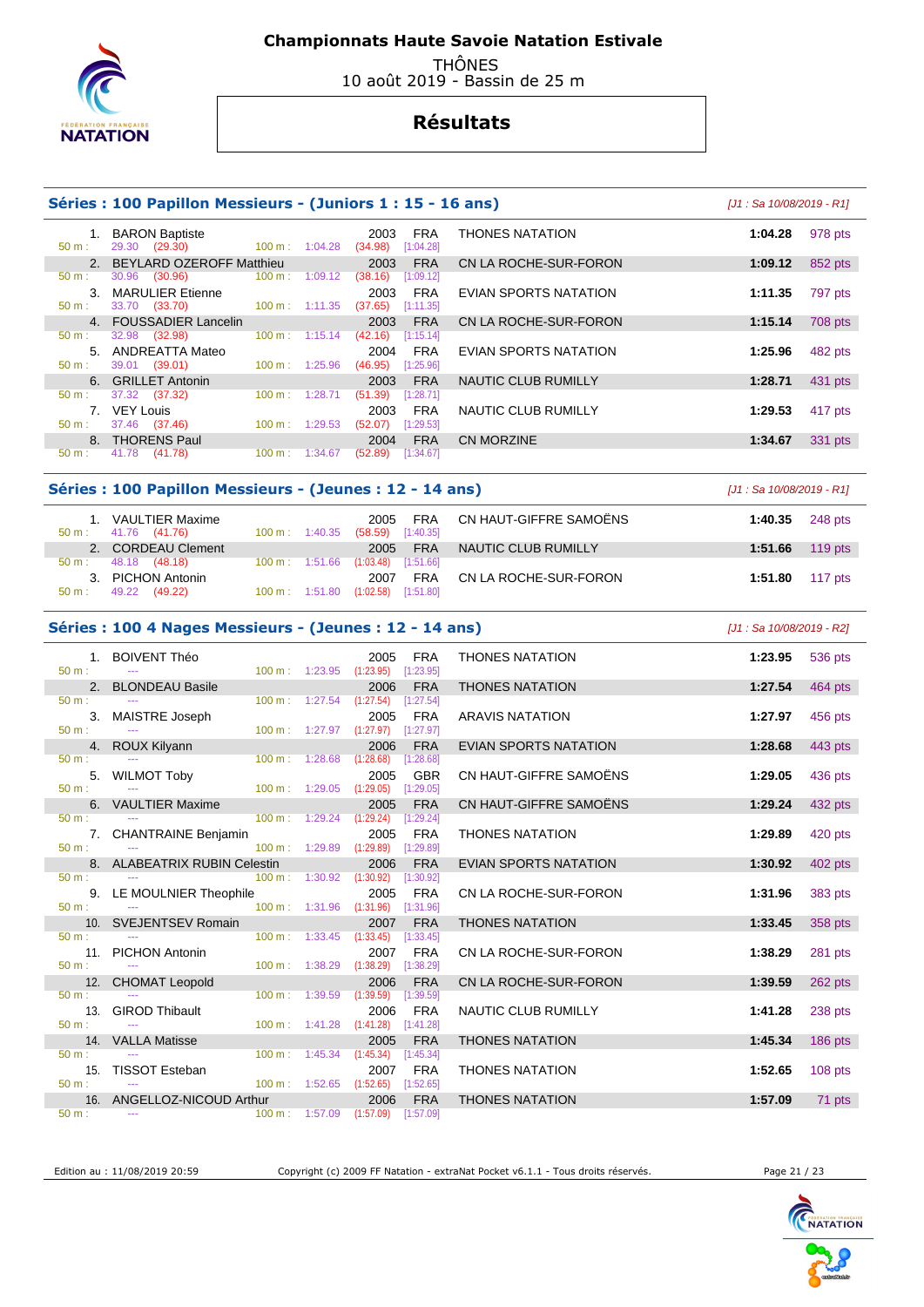

 THÔNES 10 août 2019 - Bassin de 25 m

# **Résultats**

|                     | (Suite) Séries : 100 4 Nages Messieurs - (Jeunes : 12 - 14 ans) |                           | [J1 : Sa 10/08/2019 - R2] |            |                        |                           |           |
|---------------------|-----------------------------------------------------------------|---------------------------|---------------------------|------------|------------------------|---------------------------|-----------|
| 17.                 | MUSARD Hugo                                                     |                           | 2007                      | <b>FRA</b> | NAUTIC CLUB RUMILLY    | 2:02.60                   | 36 pts    |
| 50 m:               |                                                                 | 100 m: 2:02.60            | (2:02.60)                 | [2:02.60]  |                        |                           |           |
| 18 <sub>1</sub>     | <b>GIROUD Mathéo</b>                                            |                           | 2007                      | <b>FRA</b> | NAUTIC CLUB RUMILLY    | 2:09.52                   | 8 pts     |
| $50 m$ :            |                                                                 | 100 m: 2:09.52            | (2:09.52)                 | [2:09.52]  |                        |                           |           |
|                     | <b>CORDEAU Clement</b>                                          |                           | 2005                      | <b>FRA</b> | NAUTIC CLUB RUMILLY    | <b>DSQ</b>                |           |
| $\qquad \qquad - -$ | <b>FARNER Thibaud</b>                                           |                           | 2005                      | <b>FRA</b> | CN HAUT-GIFFRE SAMOËNS | <b>DNS</b> dec            |           |
| $---$               | <b>LAFOND Tom</b>                                               |                           | 2006                      | <b>FRA</b> | NAUTIC CLUB RUMILLY    | <b>DNS</b>                |           |
| $---$               | <b>LOYER Tibo</b>                                               |                           | 2006                      | <b>FRA</b> | <b>THONES NATATION</b> | <b>DNS</b> dec            |           |
|                     |                                                                 |                           |                           |            |                        |                           |           |
|                     | Séries : 100 4 Nages Messieurs - (Avenirs : 6 - 11 ans)         |                           |                           |            |                        | [J1 : Sa 10/08/2019 - R2] |           |
|                     | DEMEY Noah                                                      |                           | 2009                      | FRA        | CN MORZINE             | 1:46.09                   | 177 pts   |
| $50 m$ :            |                                                                 | $100 \text{ m}$ : 1:46.09 | (1:46.09)                 | [1:46.09]  |                        |                           |           |
|                     | 2. LOZANO Romain                                                |                           | 2008                      | <b>FRA</b> | <b>ARAVIS NATATION</b> | 1:53.13                   | $103$ pts |
| $50 m$ :            |                                                                 | $100 \text{ m}: 1:53.13$  | (1:53.13)                 | [1:53.13]  |                        |                           |           |
|                     | 3. FAVRE FELIX Adrien                                           |                           | 2008                      | <b>FRA</b> | <b>ARAVIS NATATION</b> | 1:53.80                   | 97 pts    |
| 50 m:               |                                                                 | $100 \text{ m}$ : 1:53.80 | (1:53.80)                 | [1:53.80]  |                        |                           |           |
|                     | 4. DUCRETTET Nathan                                             |                           | 2008                      | <b>FRA</b> | <b>CN MORZINE</b>      | 1:57.13                   | 70 pts    |
| $50 m$ :            |                                                                 | $100 \text{ m}: 1:57.13$  | (1:57.13)                 | [1:57.13]  |                        |                           |           |
| $5 -$               | <b>GRILLET PAYSAN Titouan</b>                                   |                           | 2009                      | <b>FRA</b> | EVIAN SPORTS NATATION  | 2:13.03                   | 2 pts     |
| $50 m$ :            |                                                                 | $100 \text{ m}: 2:13.03$  | (2:13.03)                 | [2:13.03]  |                        |                           |           |
| 6.                  | DUPAYS Joseph                                                   |                           | 2009                      | <b>FRA</b> | EVIAN SPORTS NATATION  | 2:36.19                   | 1 pt      |
| $50 m$ :            |                                                                 | $100 \text{ m}: 2:36.19$  | (2:36.19)                 | [2:36.19]  |                        |                           |           |

#### **Séries : 200 4 Nages Messieurs - (Seniors : 19 ans et plus)** [J1 : Sa 10/08/2019 - R2]

| $50 \text{ m}$ : | GAIDIOZ Kevin<br>30.40 (30.40) | $100 \text{ m}: 1:12.61$ | FRA<br>1987        | THONES NATATION<br>$(42.21)$ [1:12.61] 150 m : 1:57.88 (45.27) | 2:35.18<br>200 m: 2:35.18 (37.30) | 790 pts<br>[1:22.57] |
|------------------|--------------------------------|--------------------------|--------------------|----------------------------------------------------------------|-----------------------------------|----------------------|
|                  | 2. SAGE Matthieu               |                          | 1999               | FRA NAUTIC CLUB RUMILLY                                        | 3:03.41                           | 477 pts              |
|                  | $50 \text{ m}: 35.77 (35.77)$  | $100 \text{ m}: 1:26.15$ |                    | $(50.38)$ [1:26.15] 150 m : 2:19.02 (52.87)                    | 200 m: 3:03.41 (44.39)            | $[1:37.26]$          |
|                  | 3. NOTTEAU Clément             |                          | <b>FRA</b><br>1991 | <b>THONES NATATION</b>                                         | 3:12.12                           | 397 pts              |
| $50 \text{ m}$ : | 38.99 (38.99)                  | $100 \text{ m}: 1:27.33$ |                    | $(48.34)$ [1:27.33] 150 m : 2:29.82 (1:02.49)                  | $200 \text{ m}: 3:12.12$          | $(42.30)$ [1:44.79]  |

### **Séries : 200 4 Nages Messieurs - (Juniors 2 : 17 - 18 ans)** [J1 : Sa 10/08/2019 - R2]

| $50 m$ :         | 1. MICHELON Adrien<br>(33.48)<br>33.48 | $100 \text{ m}: 1:12.89$ |         | <b>FRA</b><br>2001<br>[1:12.89]<br>(39.41) | EVIAN SPORTS NATATION<br>150 m: 1:59.82<br>(46.93) | 200 m: | 2:35.75<br>(35.93)<br>2:35.75 | 783 pts<br>[1:22.86] |
|------------------|----------------------------------------|--------------------------|---------|--------------------------------------------|----------------------------------------------------|--------|-------------------------------|----------------------|
|                  | 2. JEFFERIES Jacques                   |                          |         | <b>FRA</b><br>2002                         | CN MORZINE                                         |        | 2:42.41                       | 702 pts              |
| $50 \text{ m}$ : | 34.54<br>(34.54)                       | $100 \text{ m}$ :        | 1:19.28 | [1:19.28]<br>(44.74)                       | 2:04.07<br>(44.79)<br>150 m:                       | 200 m: | (38.34)<br>2:42.41            | [1:23.13]            |
|                  | 3. DUCRETTET Matthieu                  |                          |         | 2002<br><b>FRA</b>                         | EVIAN SPORTS NATATION                              |        | 2:42.60                       | 700 pts              |
| $50 m$ :         | 33.40<br>(33.40)                       | $100 \text{ m}: 1:16.68$ |         | [1:16.68]<br>(43.28)                       | $150 \text{ m}: 2:07.43$<br>(50.75)                | 200 m: | (35.17)<br>2:42.60            | [1:25.92]            |
|                  | 4. MOREAU Adrien                       |                          |         | <b>FRA</b><br>2002                         | <b>THONES NATATION</b>                             |        | 2:52.03                       | 594 pts              |
| $50 m$ :         | 34.86<br>(34.86)                       | 100 m:                   | 1:20.46 | [1:20.46]<br>(45.60)                       | $150 \text{ m}: 2:10.87$<br>(50.41)                | 200 m: | (41.16)<br>2:52.03            | [1:31.57]            |
|                  | 5. MOREAU Edgar                        |                          |         | 2002<br><b>FRA</b>                         | <b>THONES NATATION</b>                             |        | 2:54.82                       | 564 pts              |
| $50 m$ :         | (34.94)<br>34.94                       | 100 m:                   | 1:21.70 | [1:21.70]<br>(46.76)                       | $150 \text{ m}: 2:19.32$<br>(57.62)                | 200 m: | (35.50)<br>2:54.82            | [1:33.12]            |

#### **Séries : 200 4 Nages Messieurs - (Juniors 1 : 15 - 16 ans)** [J1 : Sa 10/08/2019 - R2]

| 50 m:    | <b>MARULIER Etienne</b><br>(33.46)<br>33.46 | $100 \text{ m}$ : 1:15.14 | 2003<br>(41.68)    | <b>FRA</b><br>[1:15.14] | EVIAN SPORTS NATATION<br>$150 \text{ m}: 2:00.30$<br>(45.16)                    | $200 \text{ m}$ :        | 2:38.05<br>2:38.05<br>(37.75) | 755 pts<br>[1:22.91] |
|----------|---------------------------------------------|---------------------------|--------------------|-------------------------|---------------------------------------------------------------------------------|--------------------------|-------------------------------|----------------------|
|          | 2. BEYLARD OZEROFF Matthieu                 |                           | 2003               | <b>FRA</b>              | CN LA ROCHE-SUR-FORON                                                           |                          | 2:39.70                       | 735 pts              |
| $50 m$ : | 31.06<br>(31.06)                            | $100 \text{ m}$ :         | 1:15.65<br>(44.59) | [1:15.65]               | $150 \text{ m}: 2:03.56$<br>(47.91)                                             | $200 \text{ m}$ :        | 2:39.70<br>(36.14)            | [1:24.05]            |
| 3.       | <b>MOTTIER Antonin</b>                      |                           | 2003               | <b>FRA</b>              | <b>THONES NATATION</b>                                                          |                          | 2:49.55                       | 621 pts              |
| 50 m:    | 34.68<br>(34.68)                            | $100 \text{ m}$ : 1:23.10 | (48.42)            | [1:23.10]               | 150 m: 2:10.07<br>(46.97)                                                       | $200 \text{ m}: 2:49.55$ | (39.48)                       | [1:26.45]            |
|          | 4. METRAL Robin                             |                           | 2003               | <b>FRA</b>              | NAUTIC CLUB RUMILLY                                                             |                          | 2:59.45                       | 517 pts              |
| $50 m$ : | 38.52<br>(38.52)                            | 100 m:                    | 1:22.99<br>(44.47) | [1:22.99]               | $150 \text{ m}$ : 2:18.38<br>(55.39)                                            | $200 \text{ m}$ :        | 2:59.45<br>(41.07)            | [1:36.46]            |
| 5.       | <b>VEY Louis</b>                            |                           | 2003               | <b>FRA</b>              | NAUTIC CLUB RUMILLY                                                             |                          | 3:01.92                       | 492 pts              |
| $50 m$ : | 39.38<br>(39.38)                            | 100 m:                    | (51.49)<br>1:30.87 | [1:30.87]               | $150 \text{ m}: 2:21.12$<br>(50.25)                                             | 200 m:                   | (40.80)<br>3:01.92            | [1:31.05]            |
|          | 6. ANDREATTA Mateo                          |                           | 2004               | <b>FRA</b>              | EVIAN SPORTS NATATION                                                           |                          | 3:03.63                       | 475 pts              |
| $50 m$ : | 40.60<br>(40.60)                            | 100 m:                    | 1:29.55<br>(48.95) | [1:29.55]               | $150 \text{ m}$ :<br>2:23.56<br>(54.01)                                         | 200 m:                   | 3:03.63<br>(40.07)            | [1:34.08]            |
|          |                                             |                           |                    |                         |                                                                                 |                          |                               |                      |
|          | Edition au : 11/08/2019 20:59               |                           |                    |                         | Copyright (c) 2009 FF Natation - extraNat Pocket v6.1.1 - Tous droits réservés. |                          | Page 22 / 23                  |                      |